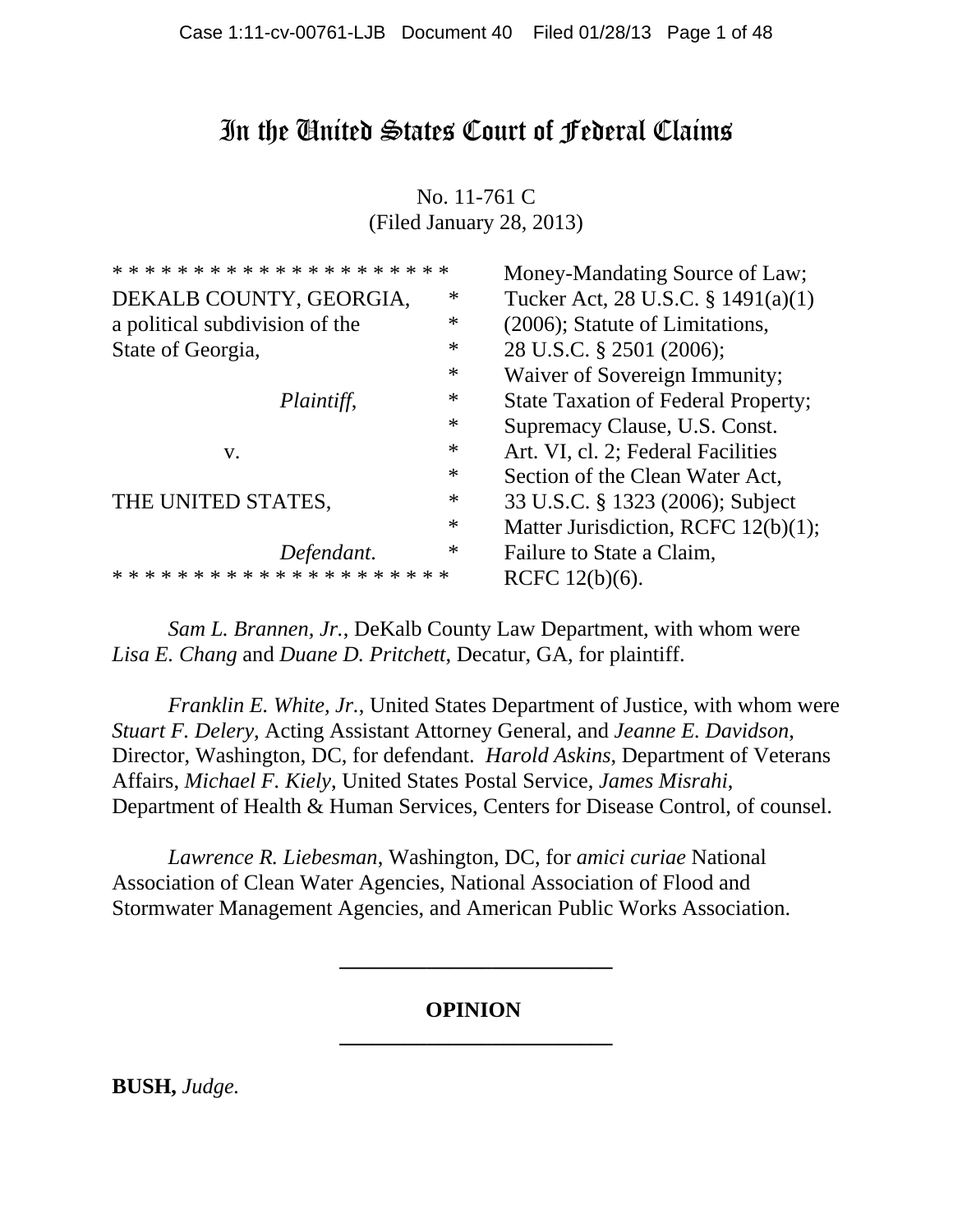Now pending before the court is defendant's motion to dismiss and plaintiff DeKalb County's motion for summary judgment, both of which have been fully briefed and are ripe for a decision by the court. Because the court concludes that some of the claims set forth in the complaint were filed more than six years after they first accrued, defendant's motion to dismiss those claims under Rule 12(b)(1) of the Rules of the United States Court of Federal Claims (RCFC) must be granted. The court further holds that the remainder of the claims set forth in the complaint fail to state a claim upon which relief can be granted and must be dismissed under RCFC 12(b)(6). Accordingly, defendant's motion to dismiss is granted, and DeKalb County's motion for summary judgment is denied.

# **BACKGROUND**<sup>1</sup>

### **I. Factual History**

# **A. The DeKalb County Municipal Separate Storm Sewer System**

Most of the rain that falls on undeveloped land is absorbed into the ground. But when land is developed, and the property is covered with impervious surfaces such as buildings, parking lots, sidewalks, and roads, rainfall cannot be absorbed and flows onto adjacent land in higher volumes and at higher velocities than if the land had remained in an undeveloped state. This additional runoff increases the risk of flooding for nearby properties and also contributes to water pollution because the stormwater collects debris, chemicals, and other materials on the pavement and other impervious surfaces as it travels towards natural waterways. Stormwater runoff from impervious surfaces also impairs water quality through erosion and sedimentation.

In response to the increased stormwater runoff attributable to development, local governments have constructed and operated stormwater management systems for many years. The cost of operating such systems has increased dramatically in recent years, due to the accelerated pace of development and new requirements, especially requirements related to the abatement of water pollution, imposed by both state and federal law. While drainage and flood prevention were the primary

 $\frac{1}{1}$  The facts recounted here are taken from the parties' submissions in this case and are undisputed. Unless otherwise noted, the court makes no findings of fact in this opinion.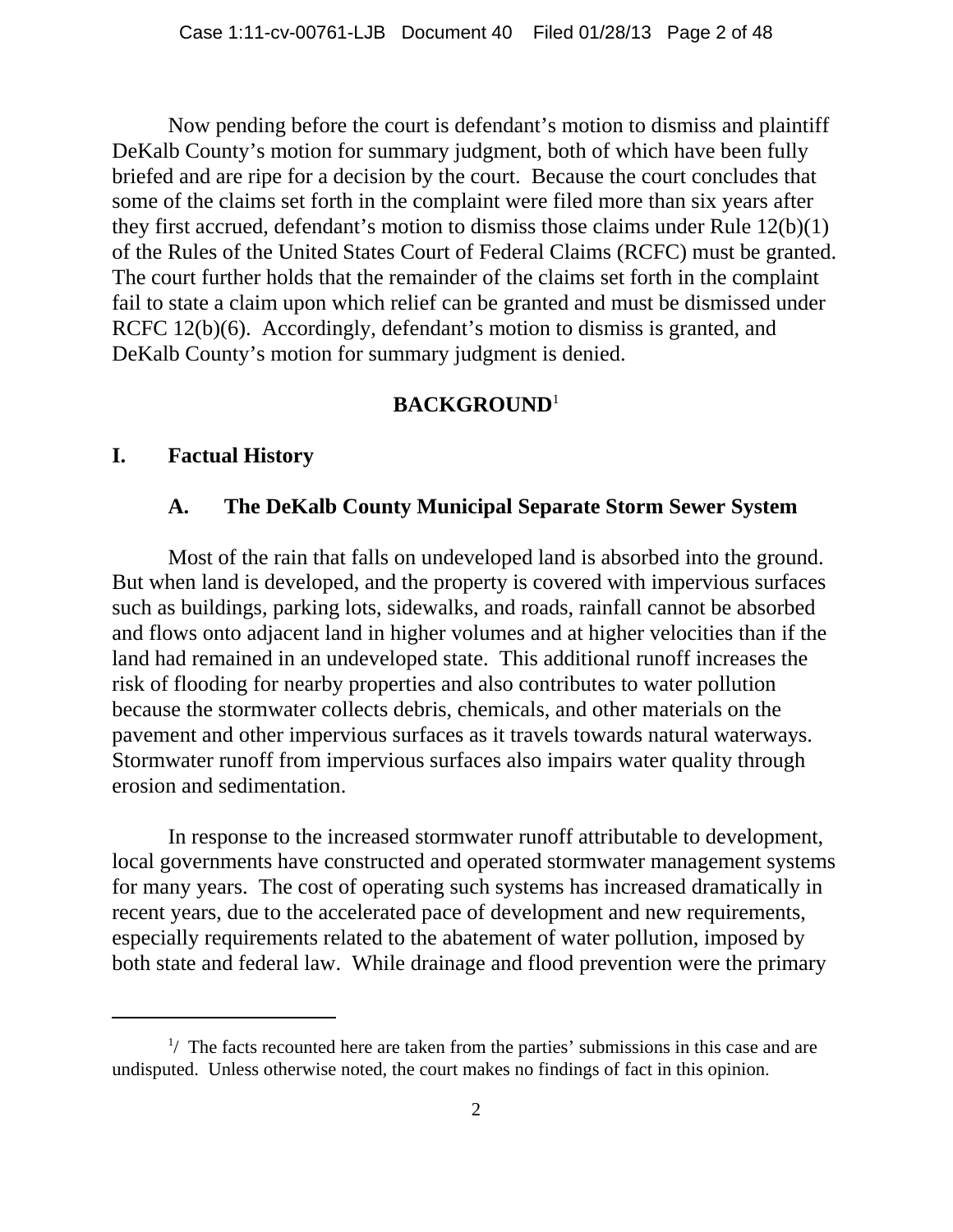impetus for the development of stormwater management systems, environmental protection has become an increasingly important – perhaps the primary – consideration in the design and management of such systems.

The Federal Water Pollution Control Act Amendments of 1972, Pub. L. No. 92-500, 86 Stat. 816, more commonly known as the Clean Water Act (CWA), created the National Pollutant Discharge Elimination System (NPDES), which requires a permit from either the Environmental Protection Agency (EPA), or an EPA-approved state agency, in order to discharge any type of pollutant from a point source into the waters of the United States. *See* 33 U.S.C. §§ 1311(a), 1342 (2006). In enacting the CWA, Congress declared that the statute's purpose was "to restore and maintain the chemical, physical, and biological integrity of the Nation's waters." 86 Stat. 816. Further, "it [was] the policy of the Congress to recognize, preserve, and protect the primary responsibilities and rights of States to prevent, reduce, and eliminate pollution." *Id.*

In general, municipal separate storm sewer systems divert and collect stormwater and then discharge that water, untreated, into natural waterways. Because those systems discharge pollutants into the waters of the United States, they are treated as point sources under the CWA, as amended, and are required to obtain an NPDES permit, which imposes stringent requirements on their design and operation.<sup>2</sup> See 33 U.S.C. § 1342(p)(3)(B) (stating that NPDES permits for municipal storm sewers must prohibit the discharge of anything other than stormwater into the system and "shall require controls to reduce the discharge of pollutants to the maximum extent practicable, including management practices, control techniques and system, design and engineering methods, and such other provisions as the Administrator or the state determines appropriate for the control of such pollutants").

DeKalb County, Georgia (the County), a political subdivision of the State of Georgia, owns and operates the DeKalb County Municipal Separate Storm Sewer System (the stormwater management system), which was developed over many

 $2/$  There was no NPDES permit requirement for stormwater discharges until Congress passed the Water Quality Act of 1987, Pub. L. No. 100-4, sec. 405, 101 Stat. 7, 69-71. The EPA promulgated the first regulations implementing the new requirement in 1990. National Pollutant Discharge Elimination System Permit Application Regulations for Storm Water Discharges, 55 Fed. Reg. 47,990 (Nov. 16, 1990) (codified at 40 C.F.R. pts. 122-124).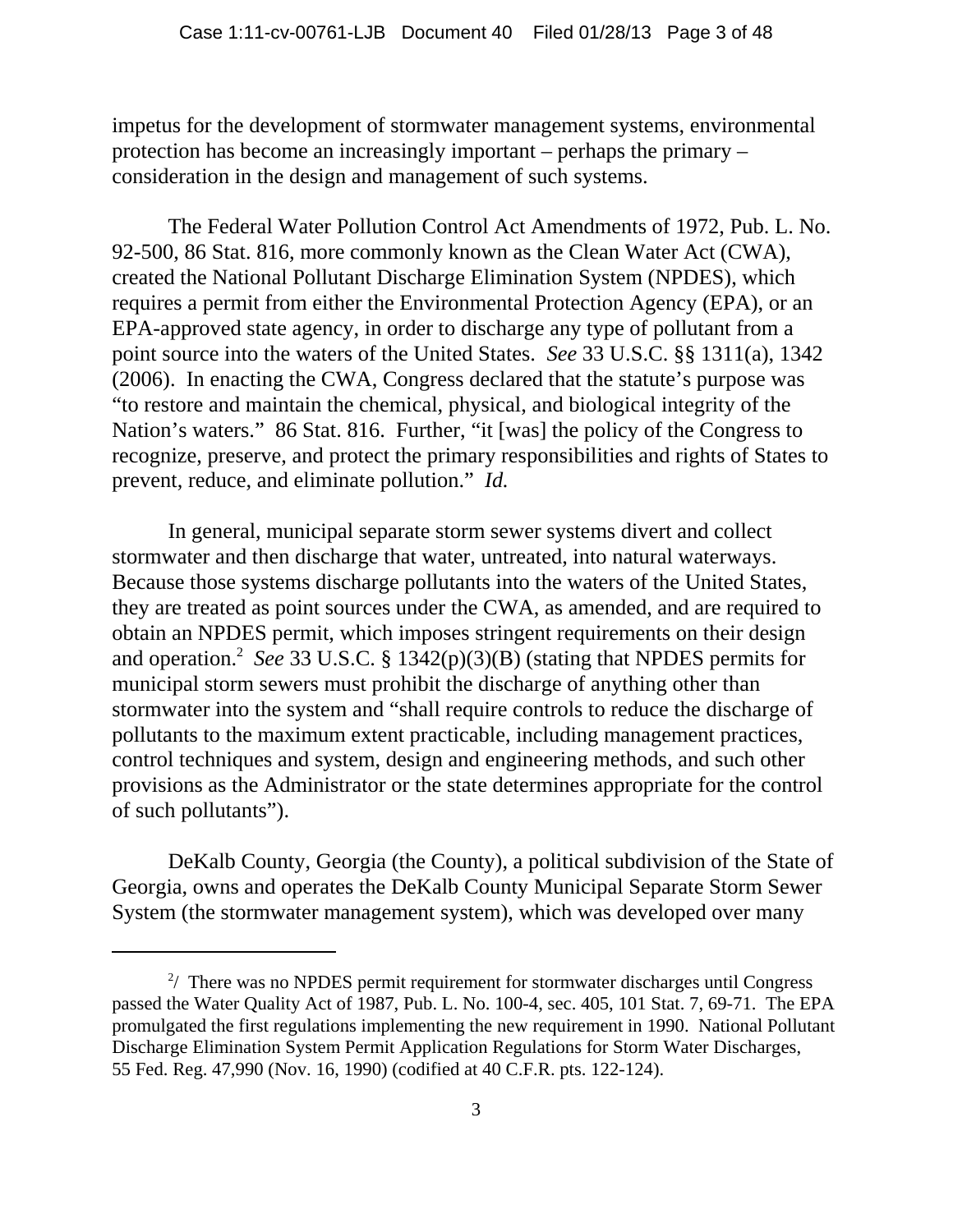years.<sup>3</sup> Code of DeKalb County (County Code) § 25-360(c). The system is operated in accordance with an NPDES permit issued by the State of Georgia and is also subject to additional requirements under state law. *See* Compl. ¶ 13; Pl.'s Resp. at 1-2.

In December 2003, the County's board of commissioners adopted a new stormwater management ordinance, which created a new stormwater utility that would be "responsible for stormwater management throughout the county's jurisdictional limits, and [would] provide for the management, protection, control, regulation, use, and enhancement of stormwater systems and facilities." County Code § 25-362(a). The board of commissioners transferred to the new stormwater utility "operational control over the existing stormwater management systems and facilities owned and heretofore operated by the county and other related assets, including but not limited to properties upon which such facilities are located, easements, rights-of-entry and access, and certain equipment." *Id.* § 25-362(b). Most relevant to this case, the stormwater ordinance established a new system of "stormwater service fees" to fund the operations of the new utility. *Id.* § 25-365.

Under the ordinance, the owners of all developed property located within the unincorporated portions of the county are required to pay an annual assessment that is generally based on the impervious surface area located on the property.4 The charge assessed on developed properties is equal to \$4.00 per month for each

 $3/$  The County is authorized to establish a stormwater management system under the Home Rule section of the Georgia Constitution. *See* Ga. Const. 1983, Art. IX, sec. 2, par. III (a)(6) (stating that counties may provide "[s]torm water and sewage collection and disposal systems"). Under state statute, the County is authorized to "prescribe, revise, and collect rates, fees, tolls, or charges" for systems, plants, works, instrumentalities, and properties "used or useful in connection with the collection, treatment, and disposal of sewage, waste, and storm water." Ga. Code Ann. §§ 36-82-61(4)(C)(ii), 36-82-62(a)(3) (West 2012).

<sup>&</sup>lt;sup>4</sup>/ The ordinance applies only to the unincorporated portions of DeKalb County because the County cannot exercise its authority within the boundaries of incorporated municipalities that are located inside of its borders. *See* Ga. Const. 1983, Art. IX, sec. 2, par. III(b)(1) ("No county may exercise any of the powers listed in subparagraph (a) of this Paragraph or provide any service listed therein inside the boundaries of any municipality or any other county except by contract with the municipality or county affected[.]").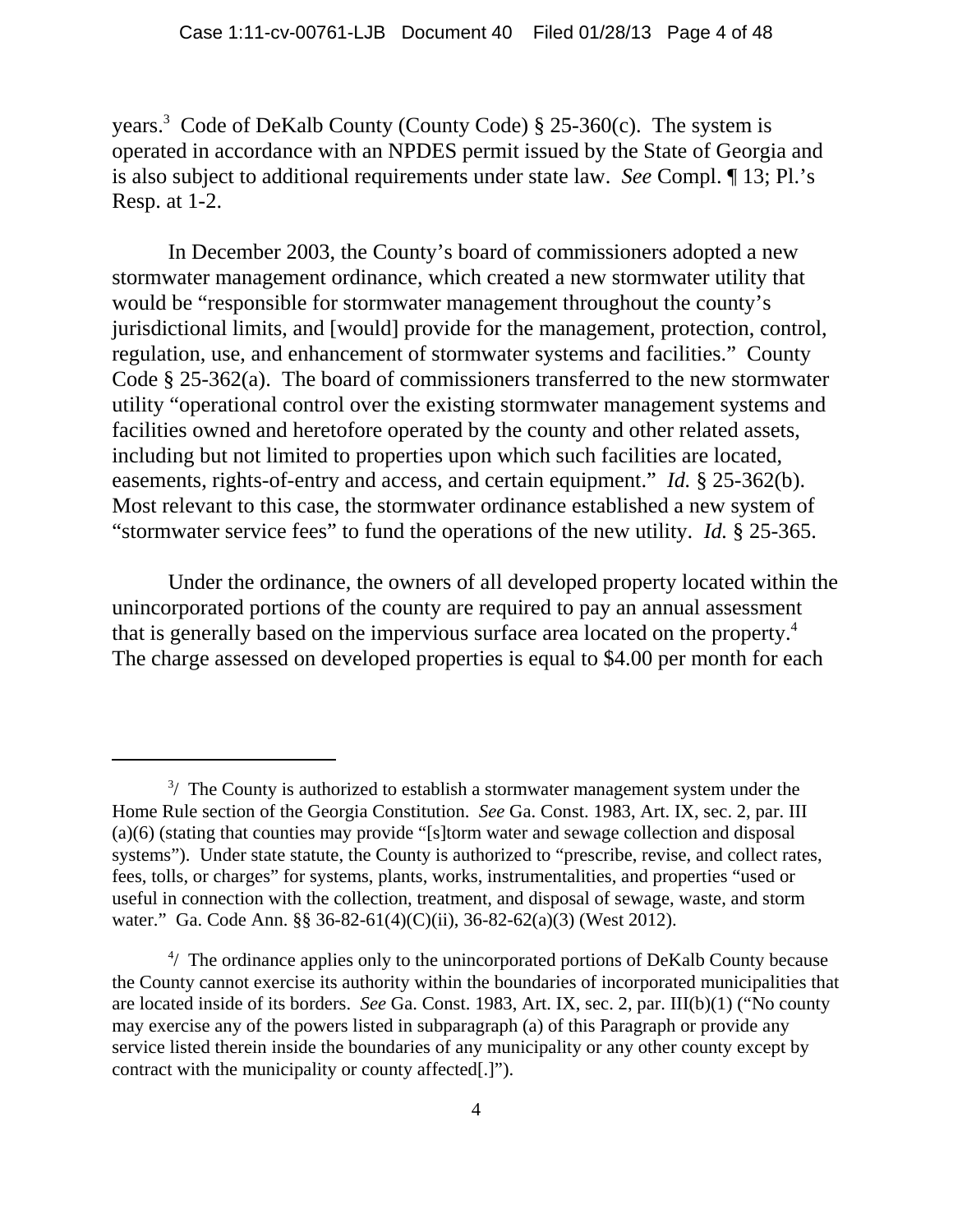Equivalent Residential Unit (ERU).<sup>5</sup> *Id.* § 25-365(b). Single-family dwellings are assessed the rate applicable to one ERU; multiple-family dwellings are assessed the rate applicable to one ERU, multiplied by the number of dwelling units on the property, multiplied by an adjustment factor of 0.5; and all other developed properties are assessed the rate applicable to one ERU for every 3000 square feet of impervious surface area on the property, rounded up to the next highest tenth of an ERU. *Id.* § 25-365(c)-(e).

The stormwater management charges do not apply to undeveloped land, public rights of way, railroad rights of way, or "[a]ny property whereby one hundred (100) percent of the stormwater runoff is contained on the premises and no runoff enters into the stormwater management system." *Id.* § 25-368. Further, property owners may apply for credits against the stormwater assessment by implementing specified systems and facilities on their own property, but the credits may amount to no more than forty percent of the total charge. *Id.* § 25-369(a).

The ordinance provides that the revenue generated by the new assessments must be deposited into an "enterprise fund," which is to be used only for costs incurred in connection with the stormwater management system. County Code § 25-364. Under the ordinance, the County may appropriate additional funds for the system, but the revenue in the enterprise fund may not be devoted to any other purpose. While revenue that is deposited into the enterprise fund may be pledged "to the payment of principal of premium, if any, and interest on any revenue bonds or other obligations lawfully issued or otherwise contracted for by the county as may be provided in any resolution authorizing such bonds or obligations or in any trust instrument relating to such bonds or obligations[,]" *id.* § 25-364(c), the referenced bonds are limited to those related solely to the stormwater management system, *see* Tr. at 35-36.

The ordinance provides that the "stormwater service fee shall accrue beginning January 1, 2004, and shall be billed annually thereafter." *Id.* § 25-366. The charge may be billed separately or collected "with other fees for services, ... provided that in no instance shall the service charge constitute a direct lien against the property." *Id.* § 25-371(a). The County may send the bill for the assessment

 $5/$  The ERU was calculated based on the county's median impervious coverage for a statistical sampling of lots improved with detached, single-family dwellings. *See* County Code § 25-361 (definition of "Equivalent Residential Unit").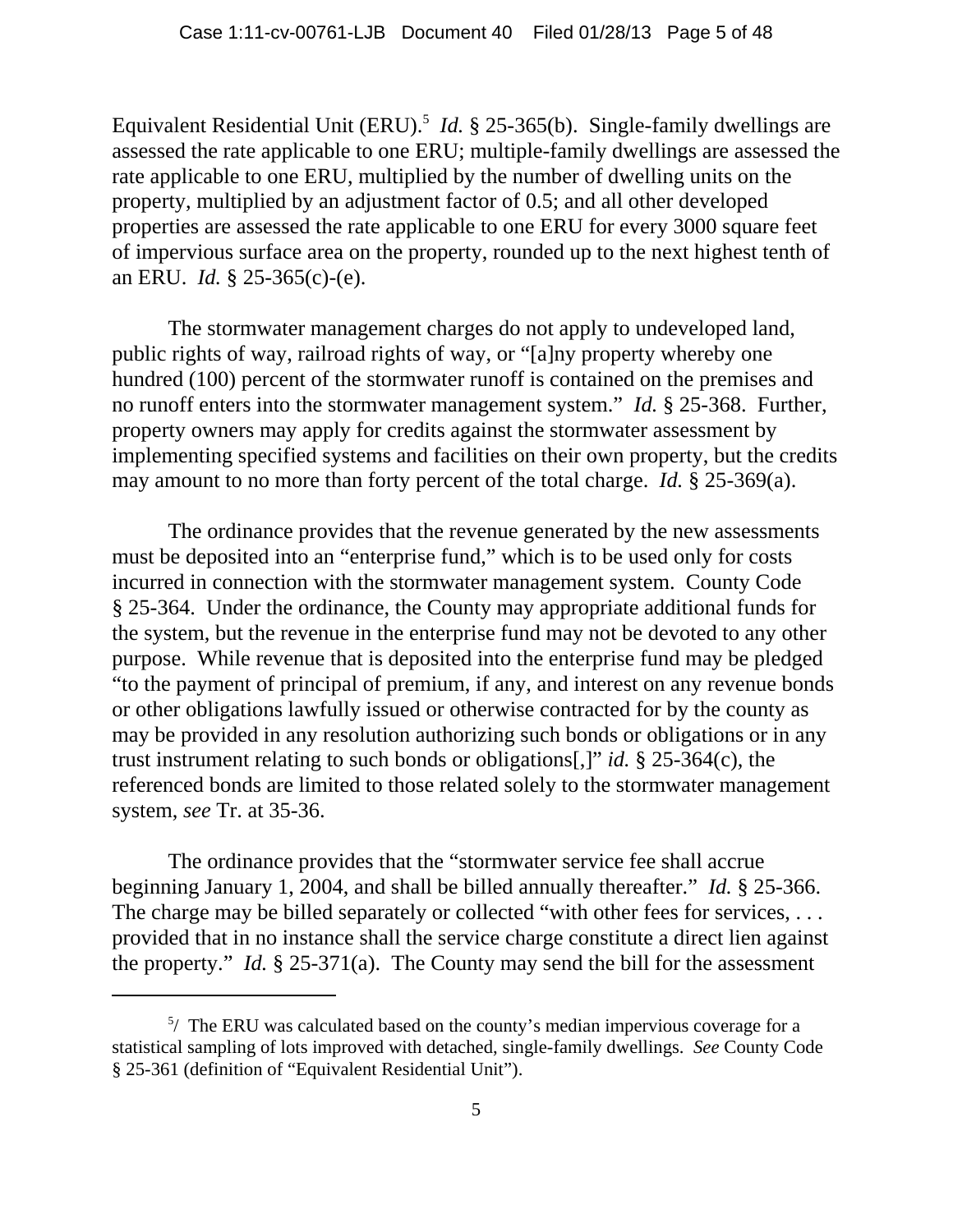through the mail or by other means, and that bill must indicate "the amount of the bill, the date the payment is due, and the date when past due." *Id.* § 25-371(b).

In practice, the County often includes the amount of the stormwater charge due for each property owner as a line item on the annual bill sent during the summer for fees and ad valorem taxes. Affidavit of John G. Booth (Booth Aff.) ¶ 6. The United States and other tax-exempt property owners, in contrast, are billed for the assessment on a separate "Stormwater Utility Notice." *Id.* The County assesses these charges against its own property, and also pays stormwater management charges imposed by municipalities and other counties in which it owns property. *See* Affidavit of Joel Gottlieb ¶¶ 3-5.

# **B. The Federal Facilities Section of the Clean Water Act**

Since its original enactment in 1972, the CWA has included a provision known as the Federal Facilities Section, 33 U.S.C. § 1323 (2006), which requires the federal government to meet the same water pollution abatement requirements as those applicable to private entities. $6\,$  In this case, the County argues that the Federal Facilities Section, which was amended in 1977 and again in 2011, waives the federal government's sovereign immunity from the stormwater utility charges that plaintiff seeks to recover in this case. Because the Federal Facilities Section is central to the County's case, the court will examine its history in some detail.

### **1. The 1972 Version**

In the Federal Water Pollution Control Act Amendments of 1972, the relevant portion of the Federal Facilities Section read as follows:

> Each department, agency, or instrumentality of the executive, legislative, and judicial branches of the Federal Government (1) having jurisdiction over any property or facility, or (2) engaged in any activity

<sup>&</sup>lt;sup>6</sup>/ The various sections of the CWA are often referred to as they appeared in the law enacted by Congress, rather than as they were ultimately codified in the United States Code. The Federal Facilities Section, for example, is sometimes referred to as section 313 of the CWA, even though it is codified at 33 U.S.C. § 1323. In this opinion, the court will refer to that section as it was codified (*i.e.*, as "section 1323").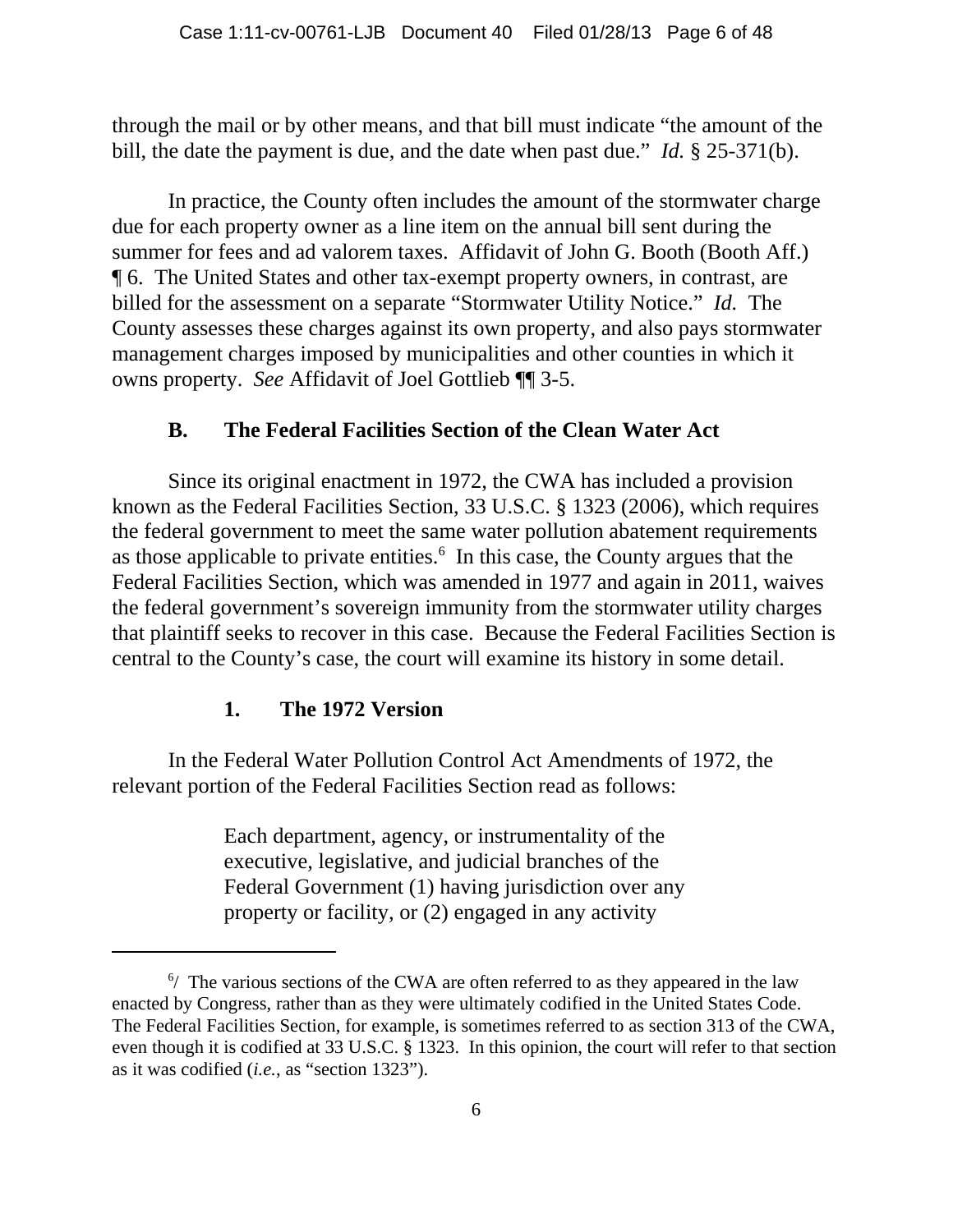resulting, or which may result, in the discharge or runoff of pollutants shall comply with Federal, State, interstate, and local requirements respecting control and abatement of pollution to the same extent that any person is subject to such requirements, including the payment of reasonable service charges.

Pub. L. No. 92-500, 86 Stat. 816, 875.

The Senate Report on the 1972 CWA states that the purpose of section 1323 was to "require[] that Federal facilities meet the same effluent limitations as private sources of pollution, unless the Federal facility is specifically exempted by the President." S. Rep. No. 92-414, at 67, *reprinted in* 1971 U.S.C.C.A.N. 3668, 3733. There is no discussion in either the text of the statute or in the Senate Report as to what types of charges the term "reasonable service charges" was intended to encompass.

### **2. The 1977 Version**

In *EPA v. California EPA ex rel. State Water Resources Control Board*, 426 U.S. 200 (1976), the Supreme Court held that the Federal Facilities Section of the CWA did not require federal agencies to meet state permitting requirements related to the abatement of water pollution. The Supreme Court first explained that federal properties "are subject to state regulation only when and to the extent that congressional authorization is clear and unambiguous." *Id.* at 211. Next, the Court held that section 1323 did not expressly require federal agencies to obtain an NPDES permit from the state to discharge effluents into navigable waters. Finally, according to the Court, none of the express terms of section 1323 – including the requirement that the federal government pay reasonable service charges – could be read to contain an implied requirement to obtain such a permit.

Congress amended section 1323 in 1977, noting in the Senate Report on the amendment that "[t]he act has been amended to indicate unequivocally that all Federal facilities and activities are subject to all of the provisions of State and local pollution laws." S. Rep. No. 95-370, at 67 (1977), *reprinted in* 1977 U.S.C.C.A.N. 4326, 4392. The report explains that "the Supreme Court, encouraged by Federal agencies, ha[d] misconstrued the original intent [of the 1972 law]." *Id.* The report further notes that because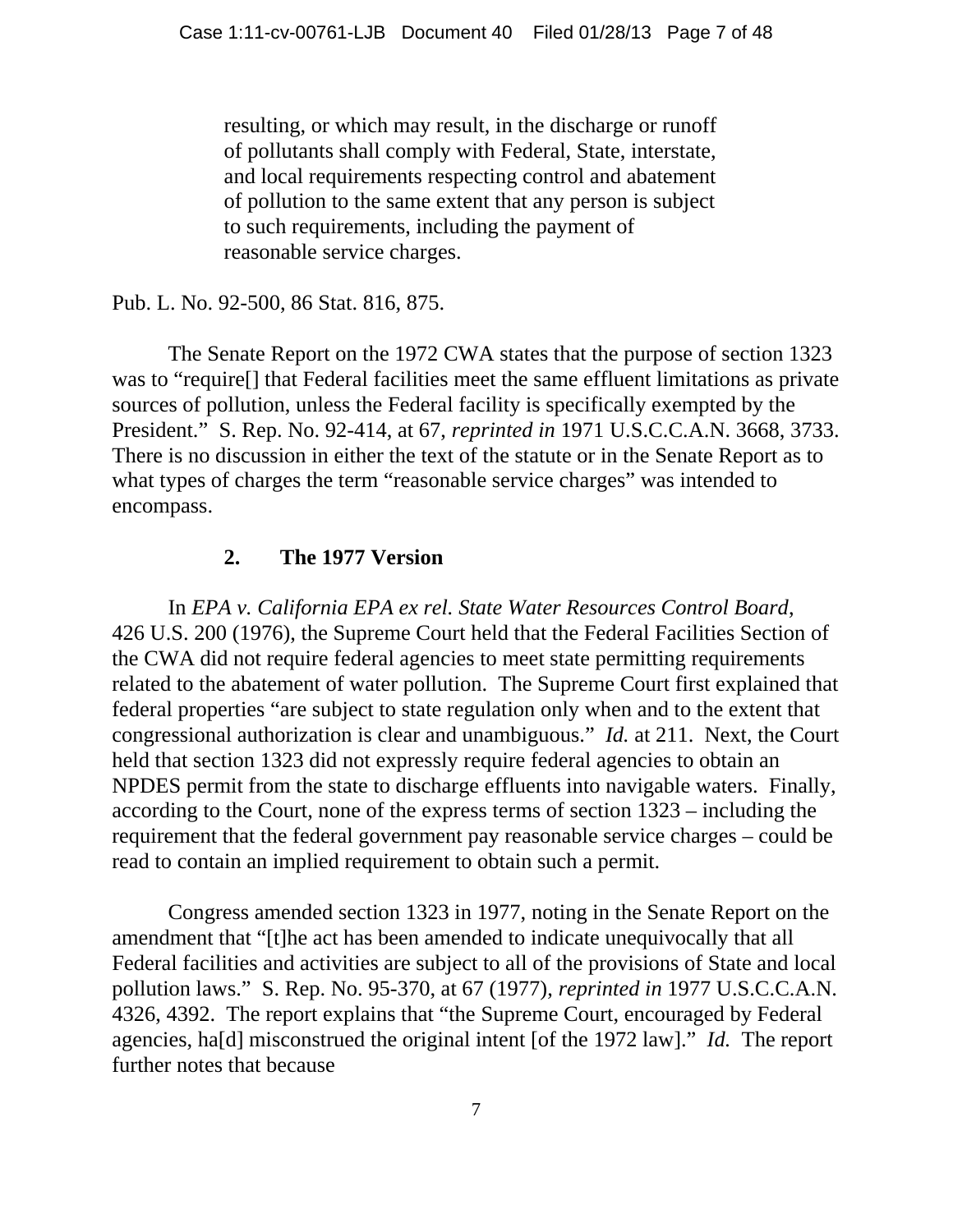the substantive requirements of the act and of State and local law would be unenforceable unless procedural provisions were also met[,] section 313 is amended to specify that, as in the case of air pollution, a Federal facility is subject to any Federal, State, and local requirement respecting the control or abatement of water pollution, both substantive and procedural, to the same extent as any person is subject to these requirements. This includes, but is not limited to, requirements to obtain operating and construction permits, reporting and monitoring requirements, any provisions for injunctive relief and such sanctions imposed by a court to enforce such relief, and the payment of reasonable service charges.

*Id.* at 4392-93. Section 1323, as amended in 1977 and as it still reads today, states that

> [e]ach department, agency, or instrumentality of the executive, legislative, and judicial branches of the Federal Government (1) having jurisdiction over any property or facility, or (2) engaged in any activity resulting, or which may result, in the discharge or runoff of pollutants, *and each officer, agent, or employee thereof in the performance of his official duties*, shall *be subject to*, and comply with, *all* Federal, State, interstate, and local requirements, *administrative authority, and process and sanctions* respecting *the* control and abatement of water pollution *in the same manner, and* to the same extent as *any nongovernmental entity* including the payment of reasonable service charges.

33 U.S.C. § 1323(a) (emphasis added to indicate changes made by amendment). The amended section also states that its mandate applies "to any requirement, whether substantive or procedural," "to the exercise of any Federal, State, or local administrative authority," and "to any process and sanction, whether enforced in Federal, state, or local courts or in any other matter." *Id.* Finally, the 1977 version of section 1323 states that "[t]his subsection shall apply notwithstanding any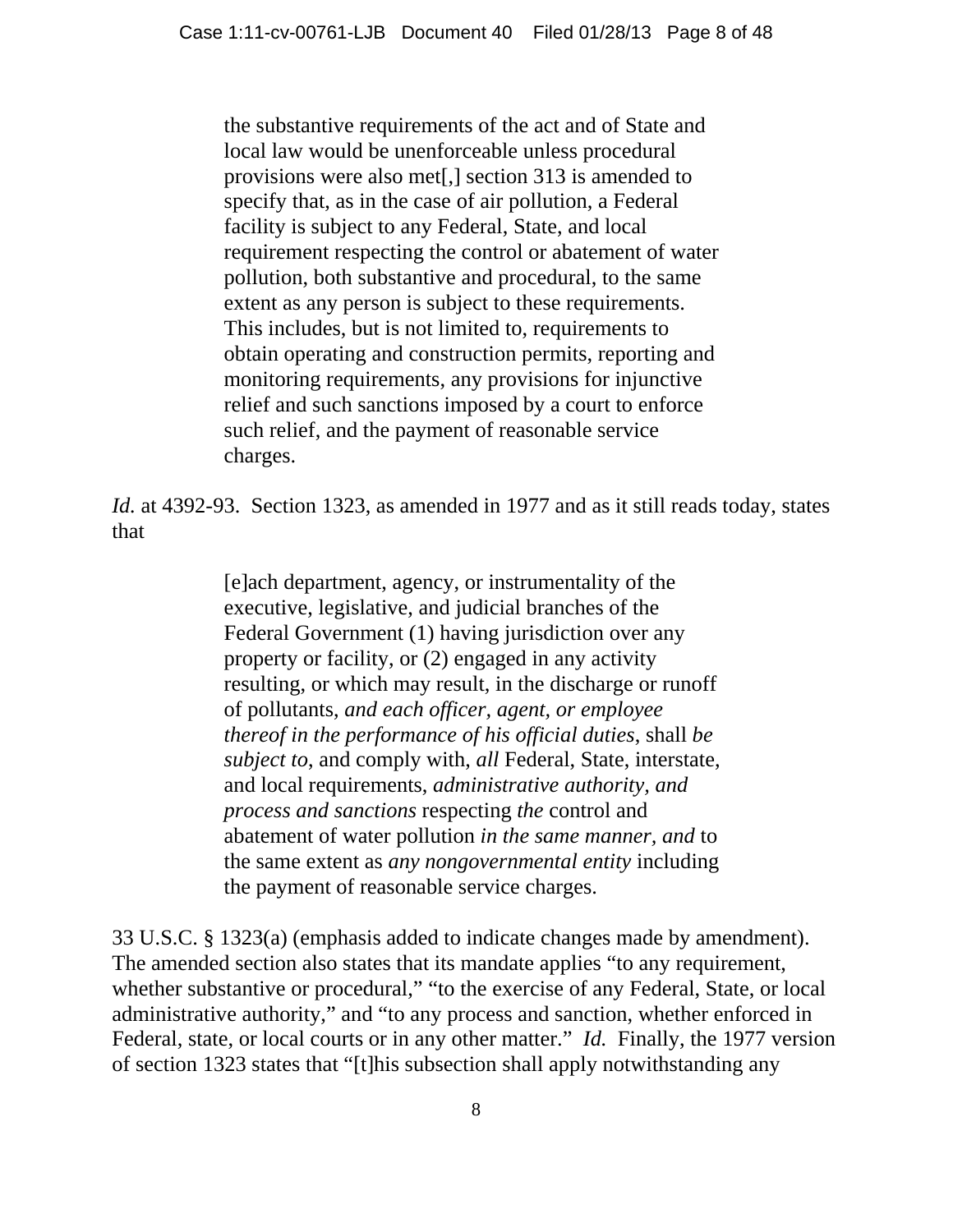immunity of such agencies, officers, agents, or employees under any law or rule of law." *Id.*

# **3. The 2011 Version**

Despite the 1977 amendment to the Federal Facilities Section of the CWA, the federal government routinely refused to pay the types of stormwater charges at issue in this case, arguing that such charges were taxes rather than fees, and did not fall within the waiver of immunity contained in section 1323(a). In response, Senator Ben Cardin introduced a bill to add two new subsections to section 1323, without changing the text of section 1323(a):

- (c) Federal Responsibility for Stormwater Pollution. Reasonable service charges described in subsection (a) include reasonable fees or assessments made for the purpose of stormwater management in the same manner and to the same extent as any nongovernmental entity.
- (d) No Treatment as Tax or Levy. A fee or assessment described in this section –
	- (1) shall not be considered to be a tax or other levy subject to an assertion of sovereign immunity; and
	- (2) may be paid using appropriated funds.

S. 3481, 111th Cong. (2010) (as introduced), 156 Cong. Rec. S4851, S4856.

In introducing his proposed amendment to the Federal Facilities Section, Senator Cardin noted the government's persistent refusal to pay reasonable stormwater management charges, and explained that "[a]dopting the legislation that I am introducing today will remove all ambiguity about the responsibility of the Federal Government to pay these normal and customary stormwater fees." 156 Cong. Rec. S4851, S4856 (2010) (statement of Senator Cardin).

Congress ultimately passed an amended version of Senator Cardin's bill,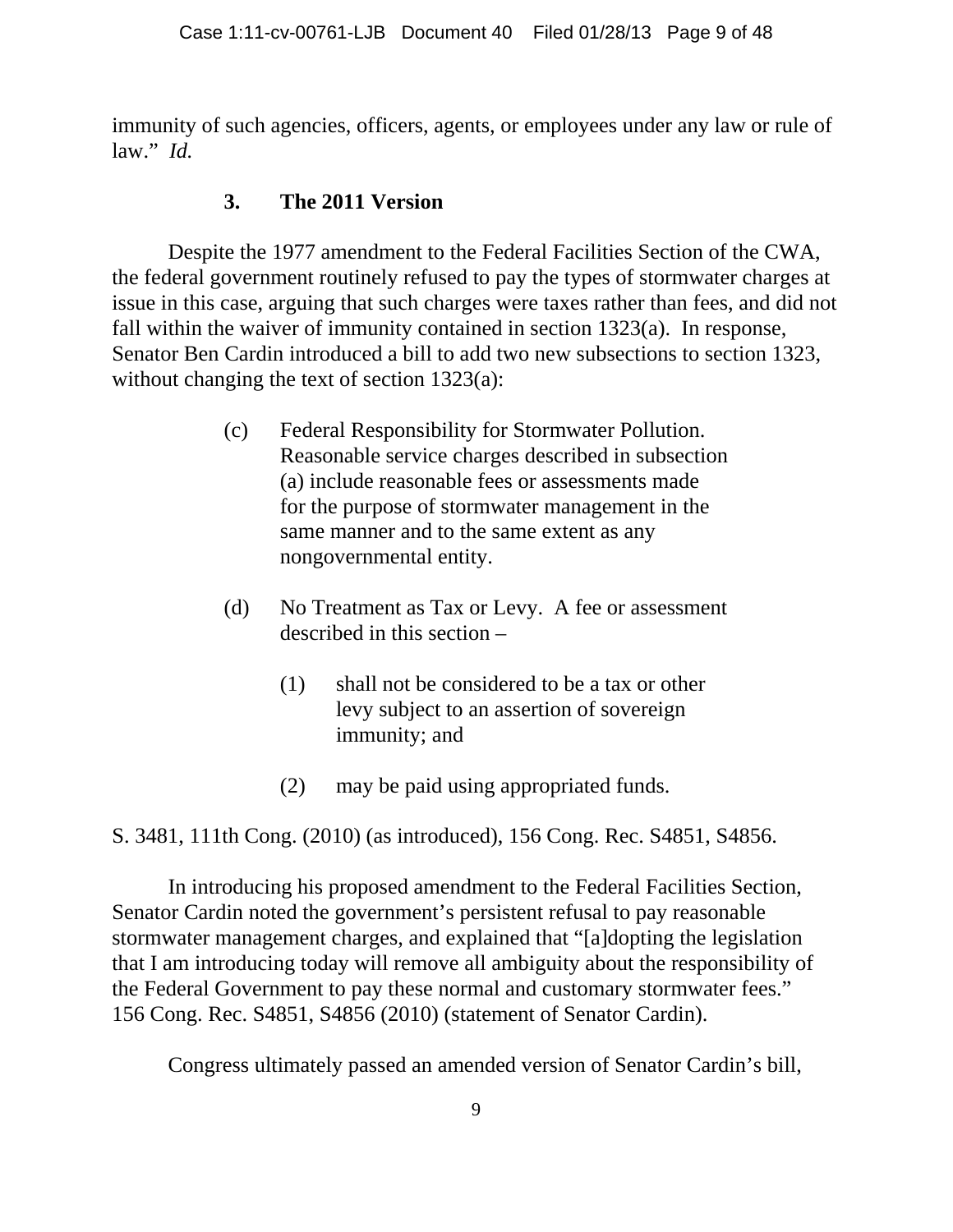which the President signed into law on January 4, 2011:

- (c) Reasonable Service Charges –
- (1) In general. For the purposes of this Act, reasonable service charges described in subsection (a) include any reasonable nondiscriminatory fee, charge, or assessment that is –
	- (A) based on some fair approximation of the proportionate contribution of the property or facility to stormwater pollution (in terms of quantities of pollutants, or volume or rate of stormwater discharge or runoff from the property or facility); and
	- (B) used to pay or reimburse the costs associated with any stormwater management program (whether associated with a separate storm sewer system or a sewer system that manages a combination of stormwater and sanitary waste), including the full range of programmatic and structural costs attributable to collecting stormwater, reducing pollutants in stormwater, and reducing the volume and rate of stormwater discharge, regardless of whether that reasonable fee, charge, or assessment is denominated a tax.

Pub. L. No. 111-378, 124 Stat. 4128 (2011). In addition, the amendment stated that federal agencies "shall not be obligated to pay or reimburse any fee, charge, or assessment described in paragraph (1), except to the extent and in an amount provided in advance by any appropriations Act to pay or reimburse the fee, charge, or assessment." *Id.* at 4128-29.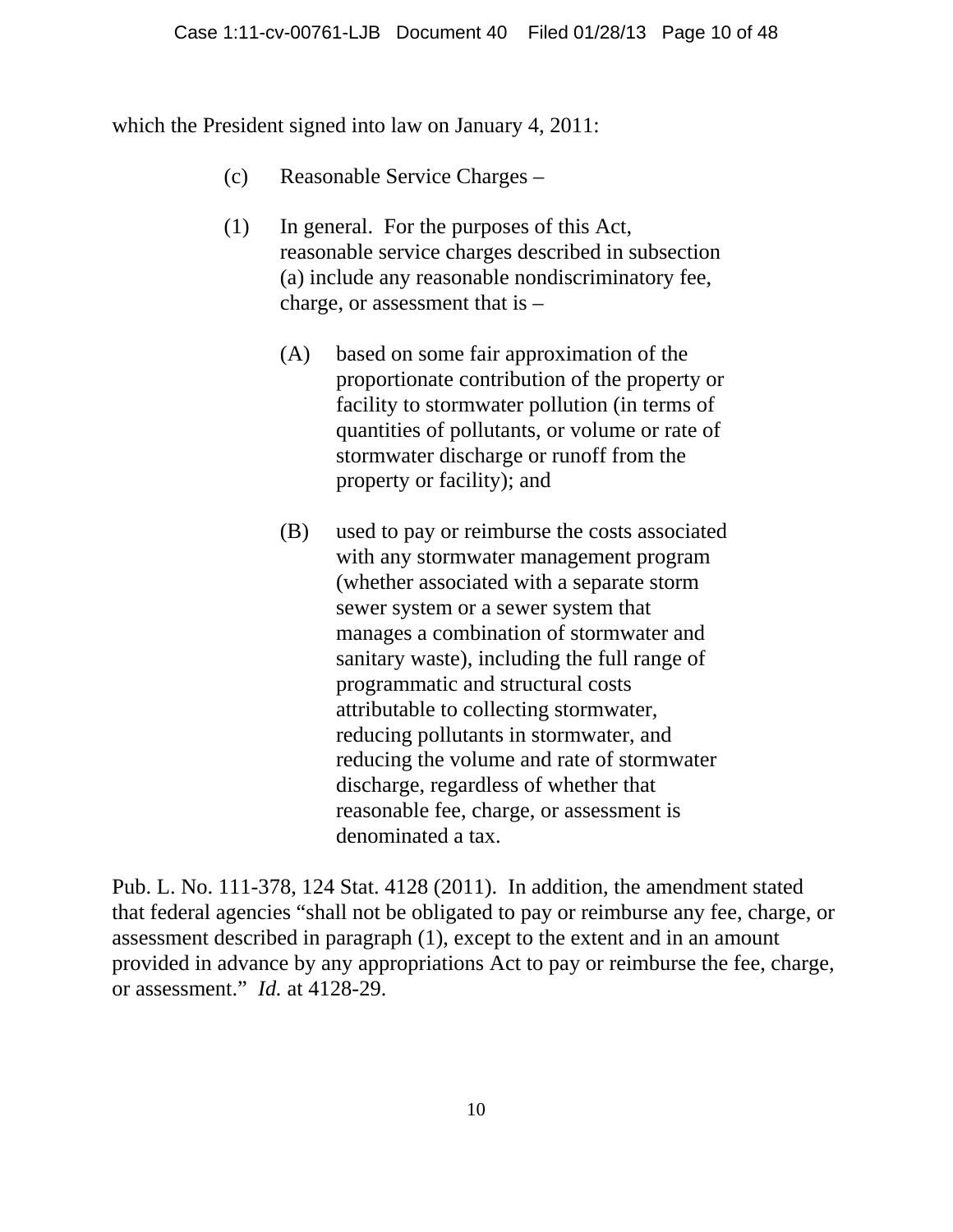#### **C. The Federal Properties in this Case**

The United States owns a number of properties located within the county. In this case, the County seeks to recover unpaid stormwater management charges assessed against eighteen different properties – six owned by the United States and twelve owned by the Postal Service – for the years 2005 through 2010. Plaintiff asserts that the government has been inconsistent in its payment of stormwater management charges for its properties, "paying the fees in full for some properties and facilities and refusing to pay for other similar properties and facilities." Compl. ¶ 27. The County has demanded payment of the charges for many years, and notified the government of its intent to pursue its claims in court in letters dated March 9, 2010 and October 13, 2011. *Id.* ¶¶ 28-29.

The government concedes that it is now required, under section 1323, to pay all stormwater management charges accruing after January 4, 2011, the date of the most recent amendment to that section.<sup>7</sup> In this case, the parties do not dispute whether the government is required to pay those charges now and in the future. Rather, the parties' disagreement here centers on whether the government is liable to the County for charges that were assessed against federal properties in the years 2005 through 2010.

#### **II. Procedural History**

On November 14, 2011, the County filed its complaint in this case, in which it argues that the federal government has waived its sovereign immunity from "reasonable service charges" under section 1323 of the Clean Water Act, and that the stormwater management charges plaintiff seeks to recover in this case are within the scope of that waiver. The County requests \$281,553.12 in damages, plus interest, attorneys' fees, and other related expenses. The amount requested by the County is limited to charges that accrued before section 1323 was amended on

 $7/$  While the government concedes that the 2011 amendment of section 1323 created a prospective obligation to pay the County's stormwater management charges, there is some uncertainty with respect to the government's diligence in making those payments. *Compare* Pl.'s Resp. at 16 n.9 (stating that the United States has "paid the majority of such fees incurred since § 1323(c) became law on January 4, 2011") *with* Booth Aff. ¶ 9 ("No [fewer] than fifteen (15) federal facilities are now delinquent in paying stormwater utility fees due DeKalb County for calendar year 2011.").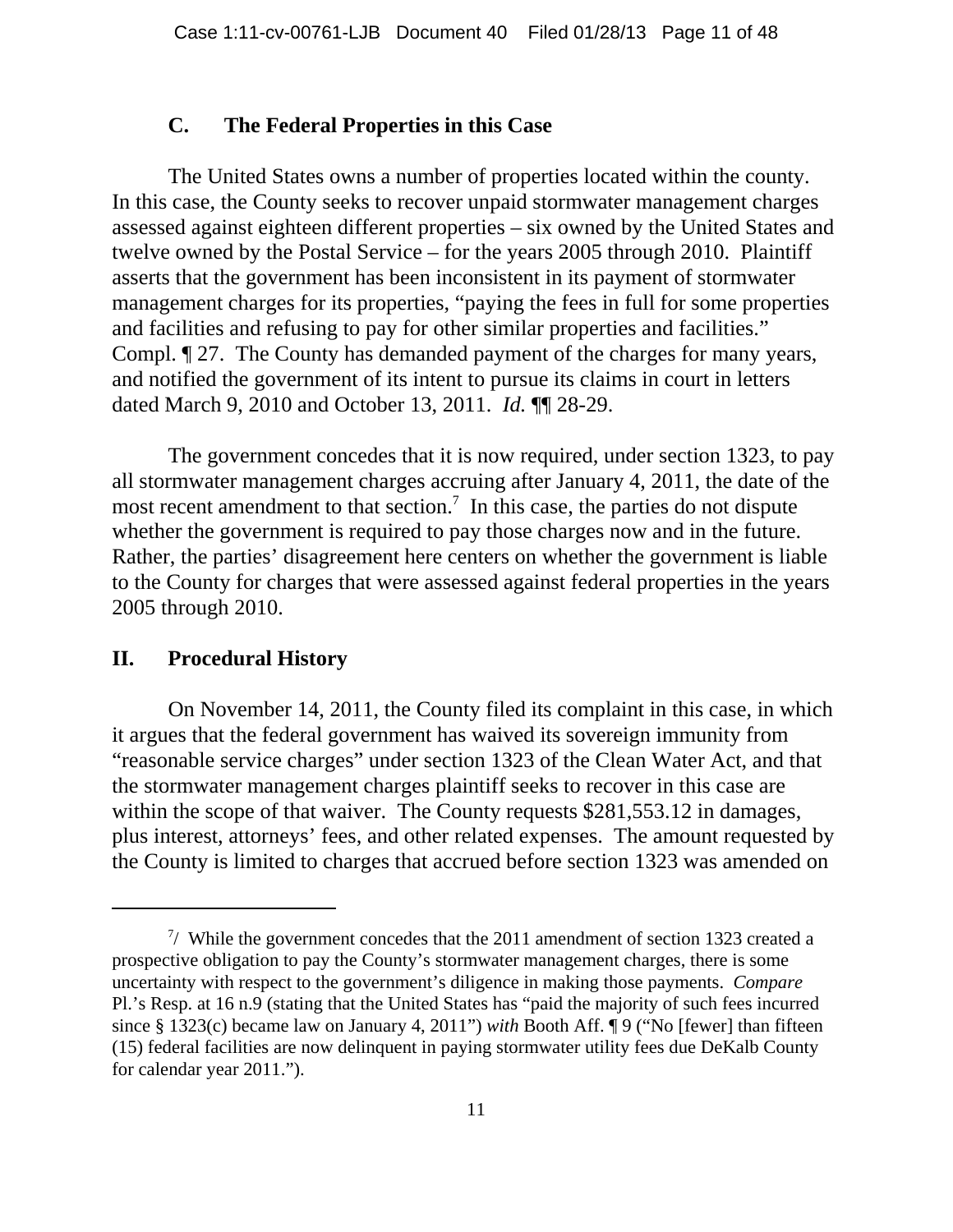#### January 4, 2011.

On February 27, 2012, the government filed a motion to dismiss this action pursuant to RCFC 12(b)(1) and RCFC 12(b)(6). Defendant raises two arguments in its motion to dismiss. First, defendant argues that any claims that accrued before November 14, 2005 must be dismissed as untimely under 28 U.S.C. § 2501 (2006). Second, defendant asserts that each of the County's remaining claims must be dismissed for failure to state a claim because those claims seek the recovery of state taxes that were levied upon federal properties before the United States waived its immunity from such taxes.

On April 30, 2012, the County filed its response to the government's motion to dismiss, as well as a motion for partial summary judgment in favor of plaintiff. In response to defendant's argument that some of the County's claims were not timely, plaintiff asserts that its stormwater management charges are not due until December 31st of each year, and do not become delinquent until January 1st of the following year. For that reason, plaintiff argues that none of its claims accrued before January 1, 2006, which was less than six years before it filed its suit in this court. With respect to defendant's argument that the County's charges are impermissible taxes that were not covered by the pre-2011 version of section 1323, plaintiff responds that its charges are not taxes but fees, which fall squarely within the waiver of sovereign immunity contained in section 1323.

On May 7, 2012, the National Association of Clean Water Agencies, the National Association of Flood and Stormwater Management Agencies, and the American Public Works Association filed a motion for leave of the court to file an *amicus curiae* brief in support of the County. The court granted that motion on May 15, 2012. In their brief, amici argue that the 2011 amendment should not be read to contain a new waiver of the government's sovereign immunity. Instead, according to amici, the 2011 amendment must be viewed as a mere clarification of the waiver of sovereign immunity contained in the earlier version of section 1323. For that reason, amici contend that the government is liable for the charges that accrued before the 2011 amendment was enacted.

On July 20, 2012, defendant filed a reply in support of its motion to dismiss, as well as its response to the County's motion for summary judgment. In its reply, the government rejects the County's contention that none of the charges assessed in 2005 accrued until January 1, 2006. In that regard, the government notes that the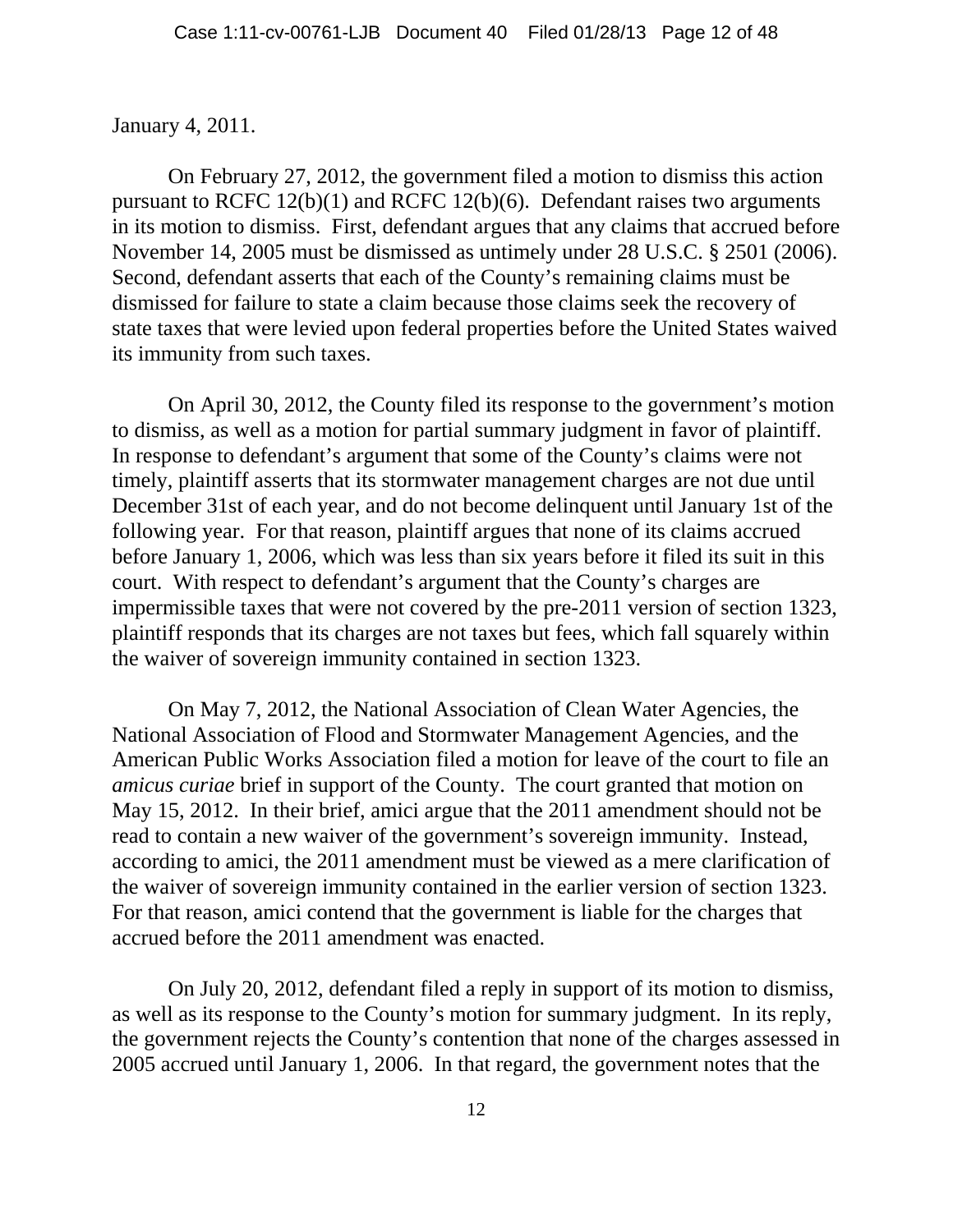County sent the government an invoice for approximately half of those charges in the summer of 2005, and that the invoice informed the government that the charges were due no later than August 15, 2005. For that reason, the government argues that any claims related to those charges accrued more than six years before the complaint was filed in this case. The government further asserts that the charges at issue in this case are taxes rather than fees, that the government had not waived its immunity from such taxes until January 2011, and that the 2011 amendment cannot be read as a clarification of an earlier waiver of immunity.

On September 25, 2012, the County filed its reply in support of its motion for summary judgment. In its reply, the County disagrees with the legal tests endorsed by the government in its motion, but further argues that its stormwater utility charges are fees irrespective of which test is applied. The County also endorses and adopts the principal argument advanced by amici in their brief, *i.e.*, that the 2011 amendment to section 1323 may be applied retroactively as a clarification of the earlier version of that section.

This matter was transferred to the undersigned pursuant to RCFC 40.1 on October 17, 2012, and the court heard oral argument from counsel on the parties' dispositive motions on November 30, 2012.<sup>8</sup>

### **DISCUSSION**

### **I. Standards of Review**

### **A. RCFC 12(b)(1)**

In rendering a decision on a motion to dismiss for lack of subject matter jurisdiction pursuant to RCFC 12(b)(1), this court must presume all undisputed factual allegations to be true and must construe all reasonable inferences in favor of the plaintiff. *Scheuer v. Rhodes*, 416 U.S. 232, 236 (1974), *abrogated on other grounds by Harlow v. Fitzgerald*, 457 U.S. 800, 814-15 (1982); *Reynolds v. Army & Air Force Exch. Serv.*, 846 F.2d 746, 747 (Fed. Cir. 1988). The relevant issue in a motion to dismiss under RCFC 12(b)(1) "'is not whether a plaintiff will

<sup>&</sup>lt;sup>8</sup>/ With the court's permission, counsel for the County yielded a portion of his time for oral argument to counsel for amici.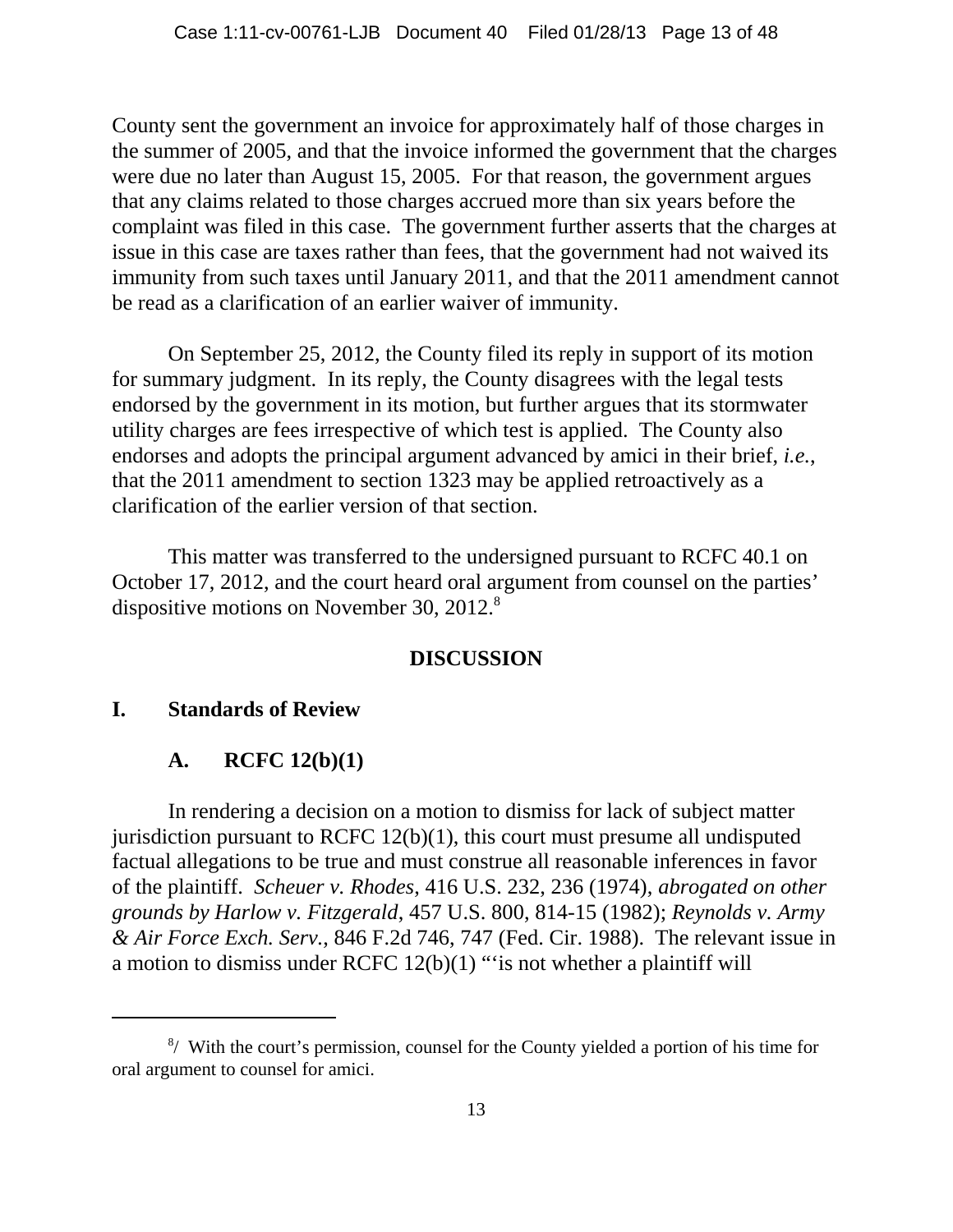ultimately prevail but whether the claimant is entitled to offer evidence to support the claims.'" *Patton v. United States*, 64 Fed. Cl. 768, 773 (2005) (quoting *Scheuer*, 416 U.S. at 236). The plaintiff bears the burden of establishing subject matter jurisdiction, *Alder Terrace, Inc. v. United States*, 161 F.3d 1372, 1377 (Fed. Cir. 1998) (citing *McNutt v. Gen. Motors Acceptance Corp. of Ind.*, 298 U.S. 178, 189 (1936)), and must do so by a preponderance of the evidence, *Reynolds*, 846 F.2d at 748 (citations omitted). The court may look at evidence outside of the pleadings in order to determine its jurisdiction over a case. *Martinez v. United States*, 48 Fed. Cl. 851, 857 (2001) (citing *RHI Holdings, Inc. v. United States*, 142 F.3d 1459, 1461-62 (Fed. Cir. 1998); *Rocovich v. United States*, 933 F.2d 991, 993 (Fed. Cir. 1991)), *aff'd in relevant part*, 281 F.3d 1376 (Fed. Cir. 2002). "Indeed, the court may, and often must, find facts on its own." *Id.* If jurisdiction is found to be lacking, this court must dismiss the action. RCFC 12(h)(3).

#### **B. RCFC 12(b)(6)**

It is well-settled that a complaint should be dismissed under RCFC 12(b)(6) "when the facts asserted by the claimant do not entitle him to a legal remedy." *Lindsay v. United States*, 295 F.3d 1252, 1257 (Fed. Cir. 2002). When considering a motion to dismiss under this rule, "the allegations of the complaint should be construed favorably to the pleader." *Scheuer*, 416 U.S. at 236. "[W]hen the allegations in a complaint, however true, could not raise a claim of entitlement to relief," dismissal is warranted under RCFC 12(b)(6). *Bell Atlantic Corp. v. Twombly*, 550 U.S. 544, 558 (2007). To survive a motion to dismiss for failure to state a claim, a complaint must contain "more than labels and conclusions, and a formulaic recitation of the elements of a cause of action will not do." *Id.* at 555. While a complaint is not required to contain detailed factual allegations, it must provide "enough facts to state a claim for relief that is plausible on its face." *Id.* at 570. In order to meet the requirement of facial plausibility, the plaintiff must plead "factual content that allows the court to draw the reasonable inference that the defendant is liable for the misconduct alleged." *Ashcroft v. Iqbal*, 556 U.S. 662, 678 (2009).

#### **II. Analysis**

In its motion, defendant advances two separate grounds for dismissing the claims set forth in the County's complaint. First, defendant argues that any claims related to stormwater utility charges that were billed to the government more than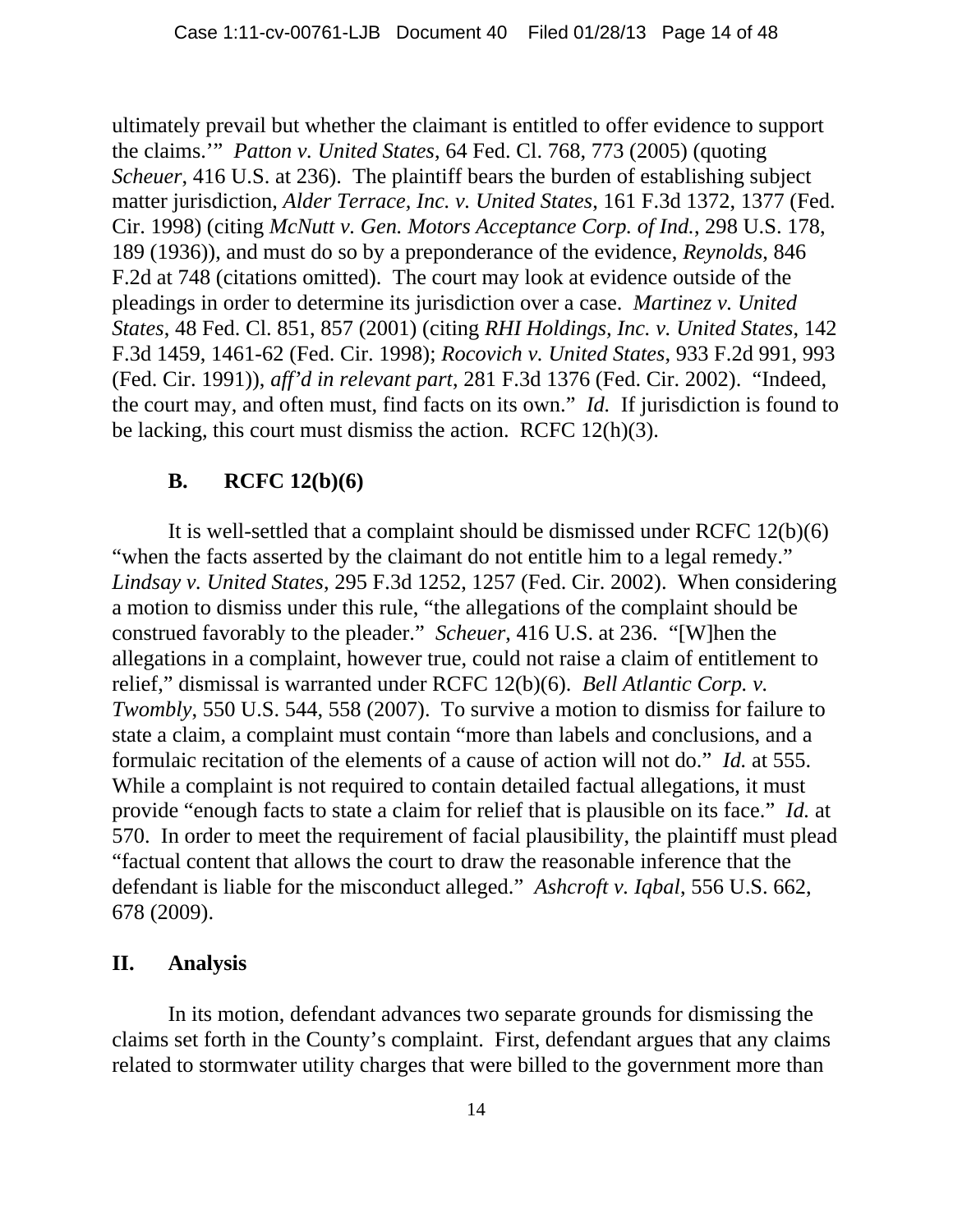six years before the complaint was filed are precluded by the court's statute of limitations and must be dismissed under RCFC 12(b)(1). Second, defendant asserts that the remaining claims must be dismissed under RCFC 12(b)(6) because (1) the County's assessments constitute taxes; (2) the government did not waive its immunity from state or local taxes used to fund stormwater management systems until January 4, 2011; and (3) that waiver may not be applied retroactively to cover stormwater utility charges that were levied before that date.

The court must first address the County's assertion that defendant's motion to dismiss must be converted into a motion for summary judgment because it relies on material outside of the pleadings. That assertion is incorrect for three reasons. First, the court is not required to convert a motion to dismiss into a motion for summary judgment unless the court relies upon evidence outside of the pleadings in resolving the motion. *See* RCFC 12(d) (requiring conversion only when "matters outside the pleadings are presented to *and not excluded by the court*") (emphasis added). Neither of the documents attached to the government's motion to dismiss is necessary to the court's resolution of that motion.

Furthermore, to the extent that the court must rely on any material outside of the pleadings in this case, such reliance is limited to the government's motion to dismiss under RCFC 12(b)(1). The requirement set forth in RCFC 12(d) – *i.e.*, that motions to dismiss must be treated as motions for summary judgment when the court relies on evidence outside of the pleadings – is, by its own terms, limited to motions to dismiss under RCFC 12(b)(6) and RCFC 12(c). In resolving motions to dismiss for lack of subject matter jurisdiction under RCFC 12(b)(1), in contrast, the court is free to make findings of fact based on evidence not contained in the pleadings. *See Rocovich*, 933 F.2d at 993; *Martinez*, 48 Fed. Cl. at 857.

Finally, both of the documents attached to the government's motion to dismiss are matters of public record that were printed from the County's own website. The court may consider those documents in resolving the motion to dismiss without converting that motion into one for summary judgment. *See Sebastian v. United States*, 185 F.3d 1368, 1374 (Fed. Cir. 1999) ("In deciding whether to dismiss a complaint under Rule 12(b)(6), the court may consider matters of public record.").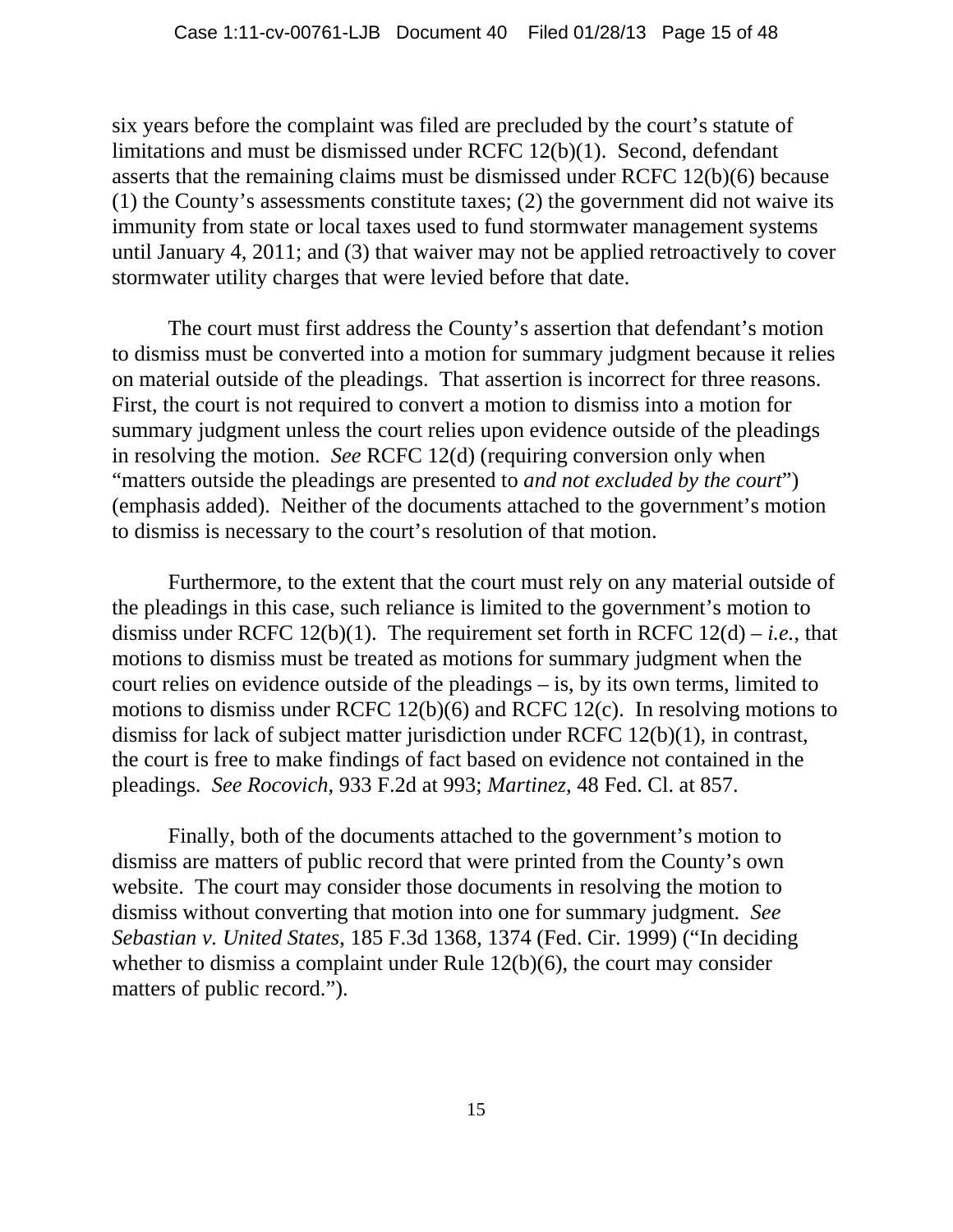#### **A. Motion to Dismiss for Lack of Subject Matter Jurisdiction**

In its motion to dismiss, defendant argues that this court does not have jurisdiction over any claims for the recovery of stormwater utility charges that were billed to the government more than six years before the County filed its complaint in this case. Because the complaint was filed on November 14, 2011, defendant argues that the County's attempt to recoup unpaid stormwater charges that were billed more than six years before that date are untimely under 28 U.S.C. § 2501. Further, although the issue was not raised by defendant, the court must determine whether plaintiff has identified a money-mandating source of substantive law for purposes of this court's jurisdiction under the Tucker Act, 28 U.S.C. § 1491(a)(1) (2006). For the reasons set forth below, the court holds that plaintiff has identified a money-mandating source of law, but further concludes that the County's claims to recover stormwater utility charges that were billed to the government before November 14, 2005 are untimely and must be dismissed under RCFC 12(b)(1).

# **1. The Court Does Not Possess Subject Matter Jurisdiction over Claims for the Recovery of Stormwater Utility Charges Billed to Defendant before November 14, 2005**

Section 2501 provides in relevant part that "[e]very claim of which the United States Court of Federal Claims has jurisdiction shall be barred unless the petition thereon is filed within six years after such claim first accrues." 28 U.S.C. § 2501. The United States Supreme Court has held that the six-year limitations period is an absolute jurisdictional bar that cannot be waived by the government. *See John R. Sand & Gravel Co. v. United States*, 552 U.S. 130, 133-34 (2008) (holding that the statute of limitations contained in section 2501 is jurisdictional and is not subject to tolling, waiver, or estoppel). The County filed its suit on November 14, 2011. In order to be considered within the limitations period set forth in section 2501, the County's claims must have accrued no earlier than November 14, 2005. If any of its claims accrued before that date, then the court is without jurisdiction to hear them. The Federal Circuit has explained that a claim first accrues for purposes of the six-year limitations period "when all the events have occurred which fix the liability of the Government and entitle the claimant to institute an action." *Alder Terrace*, 161 F.3d at 1377.

The County asserts that the stormwater management charges it levied on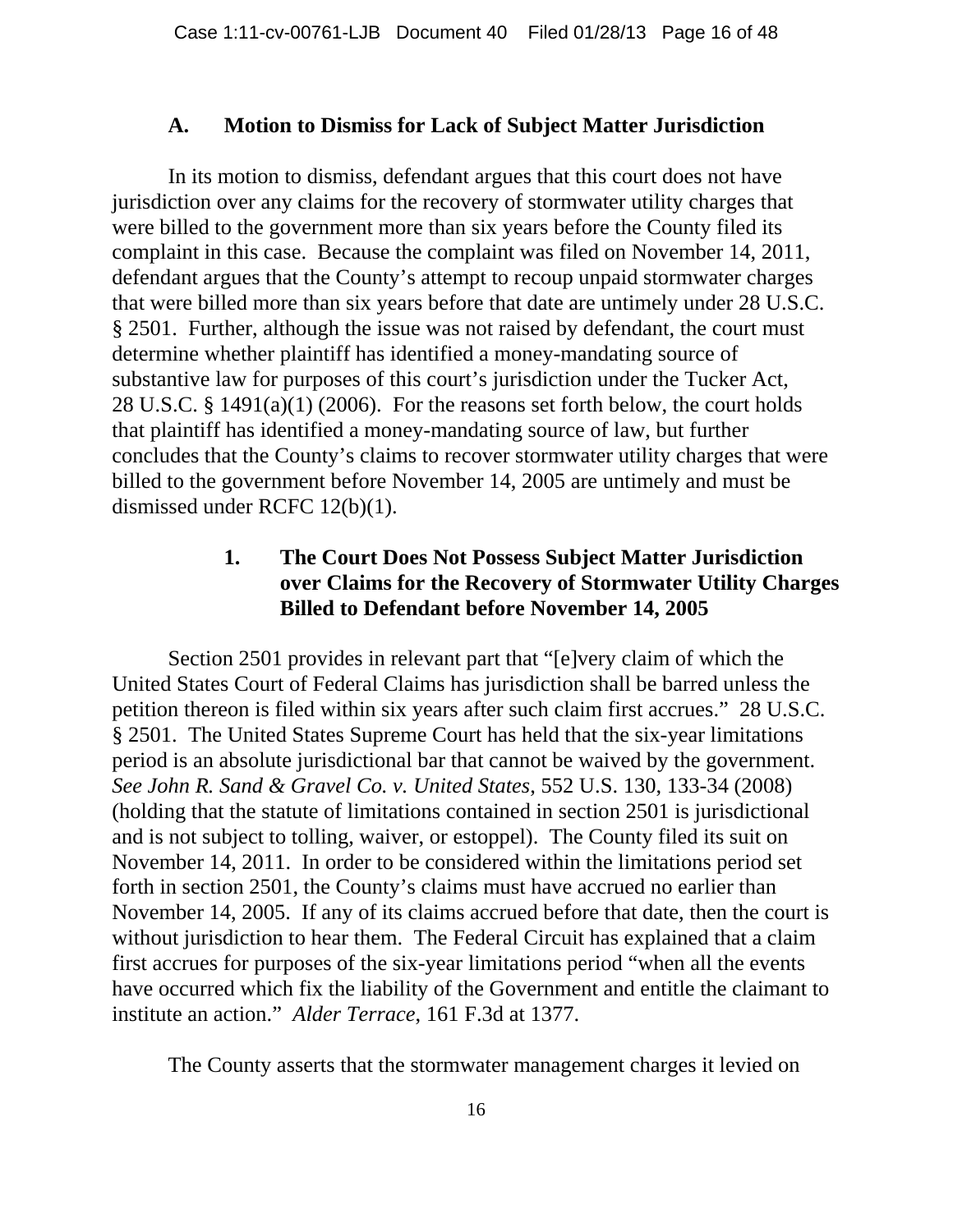federal properties in 2005 were not due until the end of that year and did not become delinquent until January 1, 2006. *See* Booth Aff. ¶ 5. In addition, the County contends that a claim seeking payment for services rendered accrues, and the statute of limitations begins to run, only when "'the last services are rendered.'" Pl.'s Resp. at 19 (quoting *Empire Inst. of Tailoring, Inc. v. United States*, 142 Ct. Cl. 165, 168 (1958)). Inasmuch as the charges for 2005 were based on services that plaintiff argues were rendered until December 31, 2005, the County contends that its claims related to the recovery of those charges were timely because they did not accrue more than six years before the complaint was filed in this case.

Defendant, in contrast, contends that under the continuing claims doctrine, "'the cause of action for pay or compensation accrues as soon as the payor fails or refuses to pay what the law (or the contract) requires; there is no other condition precedent to the accrual of the cause of action.'" Def.'s Reply at 7 (quoting *Friedman v. United States*, 310 F.2d 381, 385 (Ct. Cl. 1962)). Furthermore, according to defendant, "'where the payments are to be made periodically, each successive failure to make proper payment gives rise to a new claim upon which suit can be brought.'" *Id.* at 8 (citation omitted). The government received an invoice for stormwater management charges in the summer of 2005. On that invoice, the County stated that the stormwater utility charge is calculated on an annual basis, but is due in two equal installments on August 15, 2005, and November 15, 2005. *See* Booth Aff. Ex. 1. Based on that invoice, the government argues that any of the County's claims related to stormwater charges levied on federal properties in the first half of 2005 are untimely. $9$ 

The County does not dispute that it sent an invoice to the government for its charges in July 2005, *see* Tr. at 53, and that invoice expressly states that the charges "are due in two equal installments: August 15th and November 15<sup>th</sup>," Booth Aff. Ex. 1. The County argues, however, that the dates indicated on the

 $9/$  In its motion, defendant asserts that the County's stormwater management charges accrue on a continuous basis beginning on January 1st of each year. Based on that assertion, defendant argues that more than ten months' worth of the charges imposed on federal properties in 2005 are time-barred under section 2501. In its reply in support of its motion, however, the government appears to have abandoned that argument, instead asserting that the County's claims are untimely with respect to half of the stormwater management charges levied in 2005 – *i.e.*, those included on the July 2005 invoice.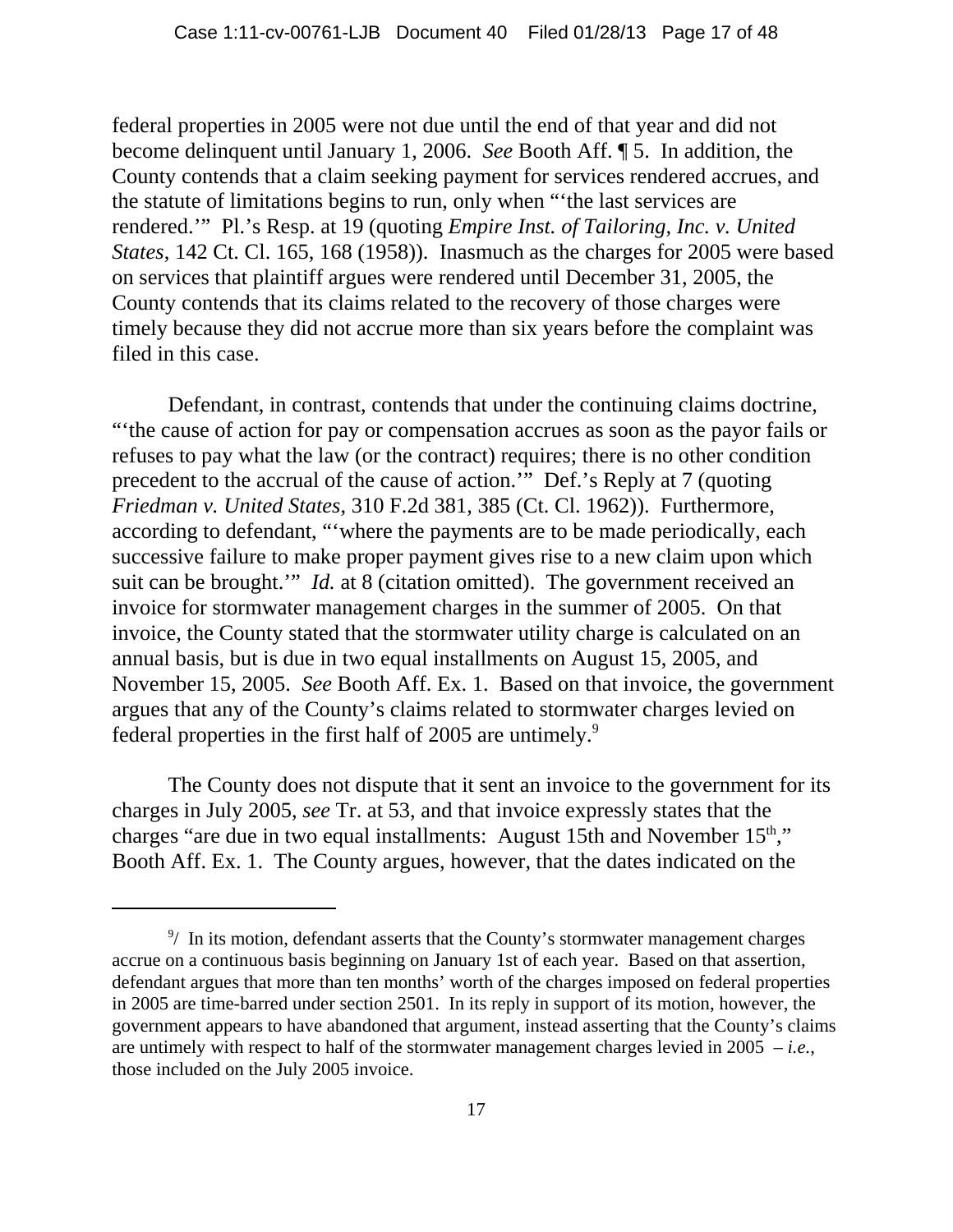invoice are not really due dates. Rather, plaintiff contends those dates allow property owners to prepay their stormwater charges as an administrative convenience, but the charges were not actually due until December 31, 2005. *Id.* ¶¶ 5-7.

The County's argument is not, however, supported by the record in this case. Nothing in the stormwater ordinance states that stormwater management assessments are due on December 31st, or that they are not considered delinquent until January 1st of the following year. Instead, the ordinance states that "[t]he stormwater service fee shall accrue beginning January 1, 2004, and shall be billed annually thereafter." County Code § 25-366. The ordinance also requires the County to inform property owners of the date on which the charges are due, and requires property owners to pay a one percent per month late fee for charges that are delinquent.<sup>10</sup> *Id.* § 25-371(b). The County sent the government an invoice for stormwater utility charges in July 2005, and that invoice unequivocally informed the government that half of its annual liability for those charges was due no later than August 15th of that year. Because the government did not pay the assessments for the first half of 2005 by the specified date, the County could have commenced an action to recover those charges the next day, on August 16, 2005. Thus, the deputy tax commissioner's statement that the charges were not actually delinquent until January 1st of the next year cannot override the August 15th deadline imposed by the County's invoice or suspend the accrual of the County's claims for purposes of the limitations period. For the foregoing reasons, the court holds that any claims related to stormwater charges for the first half of 2005 were untimely and must be dismissed under RCFC 12(b)(1).

# **2. Section 1323(a) of the Clean Water Act Is a Money-Mandating Source of Law for Purposes of this Court's Jurisdiction under the Tucker Act**

With respect to the remaining claims presented by plaintiff, in order to establish jurisdiction in this court, the County must demonstrate that the

 $10/$  While the County describes the stormwater assessment as an annual charge, and the ordinance states that those charges shall be billed annually, *see* County Code § 25-366, the ordinance states that the charges are to be calculated on a *monthly*, rather than annual, basis, *see id.* § 25-365(b) ("The stormwater service charge per equivalent residential unit shall be four dollars (\$4.00) per month or as amended by official action of the governing authority.").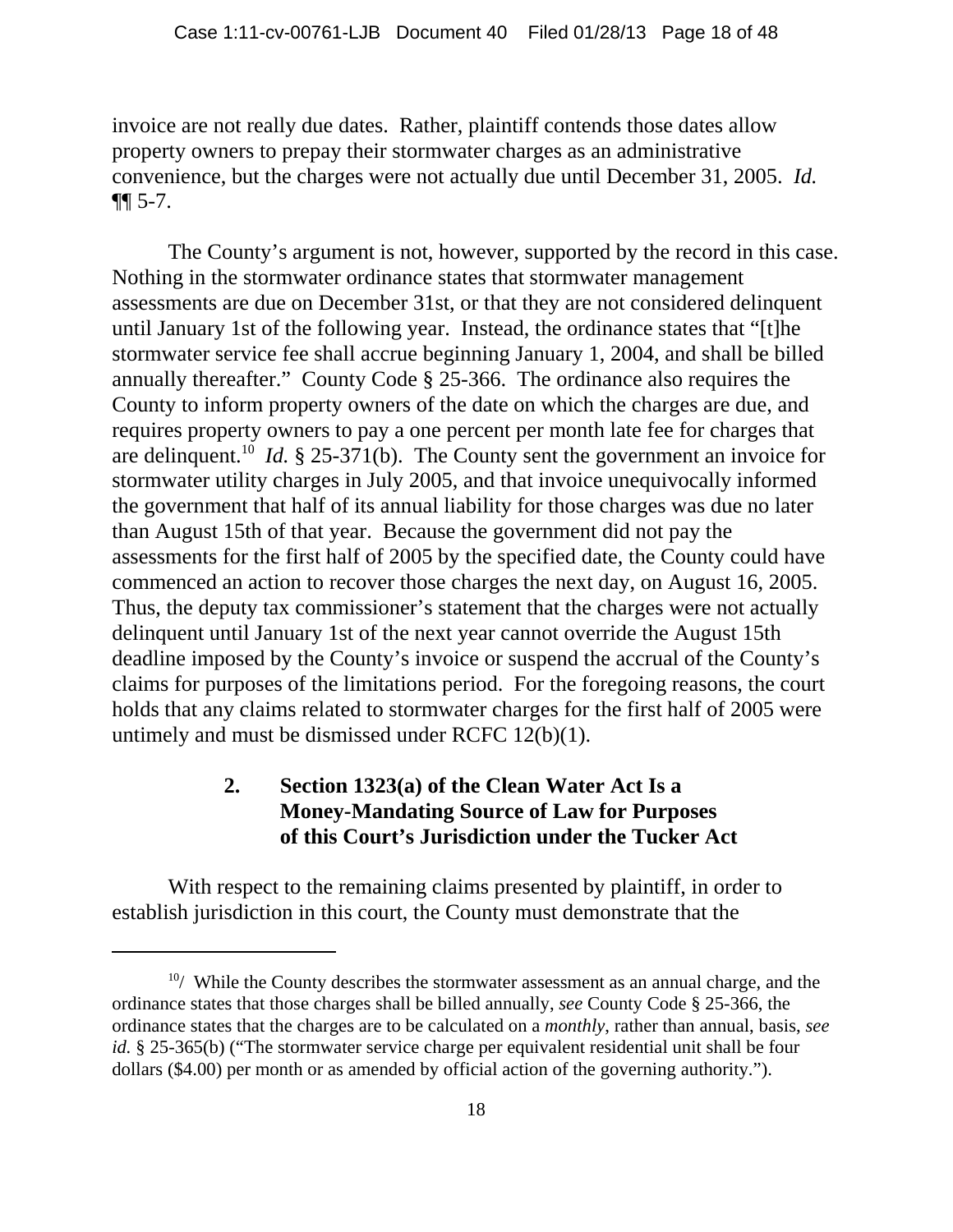government has consented to suit and that there is a substantive legal basis for such claims. *See United States v. White Mountain Apache Tribe*, 537 U.S. 465, 472 (2003) (*White Mountain Apache*) ("Jurisdiction over any suit against the Government requires a clear statement from the United States waiving sovereign immunity, together with a claim falling within the terms of the waiver.") (citations omitted).

The County asserts that this court has jurisdiction over its claims under the Tucker  $Act<sub>11</sub><sup>11</sup>$  which provides in relevant part that the

> United States Court of Federal Claims shall have jurisdiction to render judgment upon any claim against the United States founded either upon the Constitution, or any Act of Congress or any regulation of an executive department, or upon any express or implied contract with the United States, or for liquidated or unliquidated damages in cases not sounding in tort.

28 U.S.C. § 1491(a)(1). The Federal Circuit has explained that the Tucker Act "does two things: (1) it confers jurisdiction upon the Court of Federal Claims over the specified categories of actions brought against the United States, and (2) it waives the Government's sovereign immunity for those actions." *Fisher v.*

 $11/$  The County also asserts that this court may exercise jurisdiction over suits against the Postal Service under 39 U.S.C. § 401 (2006). With respect to federal jurisdiction, however, that section simply provides that the Postal Service may "sue and be sued in its official name." *Id.* § 401(1). Another section of the same title addresses suits by and against the Postal Service, but that section states only that "the United States district courts shall have original but not exclusive jurisdiction over all actions brought by or against the Postal Service." 39 U.S.C. § 409(a) (2006). Defendant does not contest this court's jurisdiction over the Postal Service under the Tucker Act, and this court routinely exercises such jurisdiction. *See generally Emery Worldwide Airlines, Inc. v. United States*, 49 Fed. Cl. 211, 220 (noting that the Postal Service is an "agency" under 28 U.S.C. § 451 (2006) and is therefore subject to this court's jurisdiction under the Tucker Act), *aff'd*, 264 F.3d 1071, 1080 (Fed. Cir. 2001). The County is incorrect, however, in its assertion that the Postal Service may be named as a separate defendant in this case, distinct from the United States. Under the Tucker Act, the United States is the only defendant over which this court may properly exercise subject matter jurisdiction. 28 U.S.C. § 1491(a)(1); *see also* RCFC 10(a) (noting that the United States must be designated as the defendant in this court).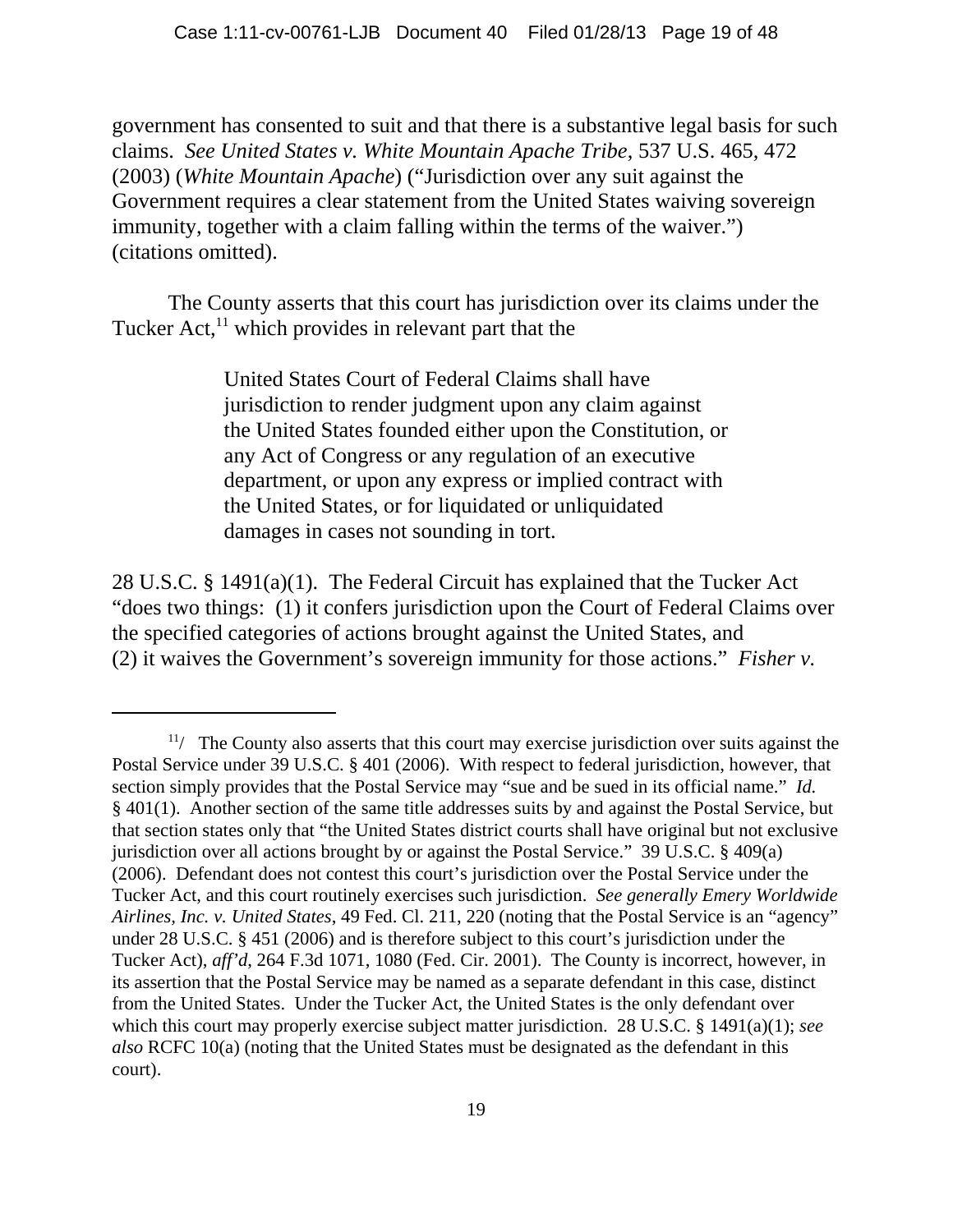*United States*, 402 F.3d 1167, 1172 (Fed. Cir. 2005) (*en banc* in relevant part). However, the statute "does not create a substantive cause of action; in order to come within the jurisdictional reach and the waiver of the Tucker Act, a plaintiff must identify a separate source of substantive law that creates the right to money damages." *Id.*

The substantive source of law upon which the County relies to establish this court's subject matter jurisdiction under the Tucker Act is section 1323(a), which states that

> [e]ach department, agency, or instrumentality of the executive, legislative, and judicial branches of the Federal Government (1) having jurisdiction over any property or facility, or (2) engaged in any activity resulting, or which may result, in the discharge or runoff of pollutants, and each officer, agent, or employee thereof in the performance of his official duties, *shall be subject to, and comply with, all Federal, State, interstate, and local requirements, administrative authority, and process and sanctions respecting the control and abatement of water pollution in the same manner, and to the same extent as any nongovernmental entity including the payment of reasonable service charges*.

### 33 U.S.C. § 1323(a) (emphasis added).

Importantly, section 1323(a) states that the government "shall" be subject to federal, state, and local water pollution requirements "including the payment of reasonable services charges." In general, the Federal Circuit has held that when Congress uses the mandatory term "shall" in a statute to describe the government's obligation to make a payment to a party or group, the statute is money mandating. *See Greenlee Cnty., Ariz. v. United States*, 487 F.3d 871, 877 (Fed. Cir. 2007) (noting that "use of the word 'shall' generally makes a statute money-mandating"); *Agwiak v. United States*, 347 F.3d 1375, 1380 (Fed. Cir. 2003) ("We have repeatedly recognized that the use of the word 'shall' generally makes a statute money-mandating."). Defendant does not contend that the government has any discretion to choose whether to comply with the requirements of section 1323; rather, the dispute between the parties is over the precise scope of that provision –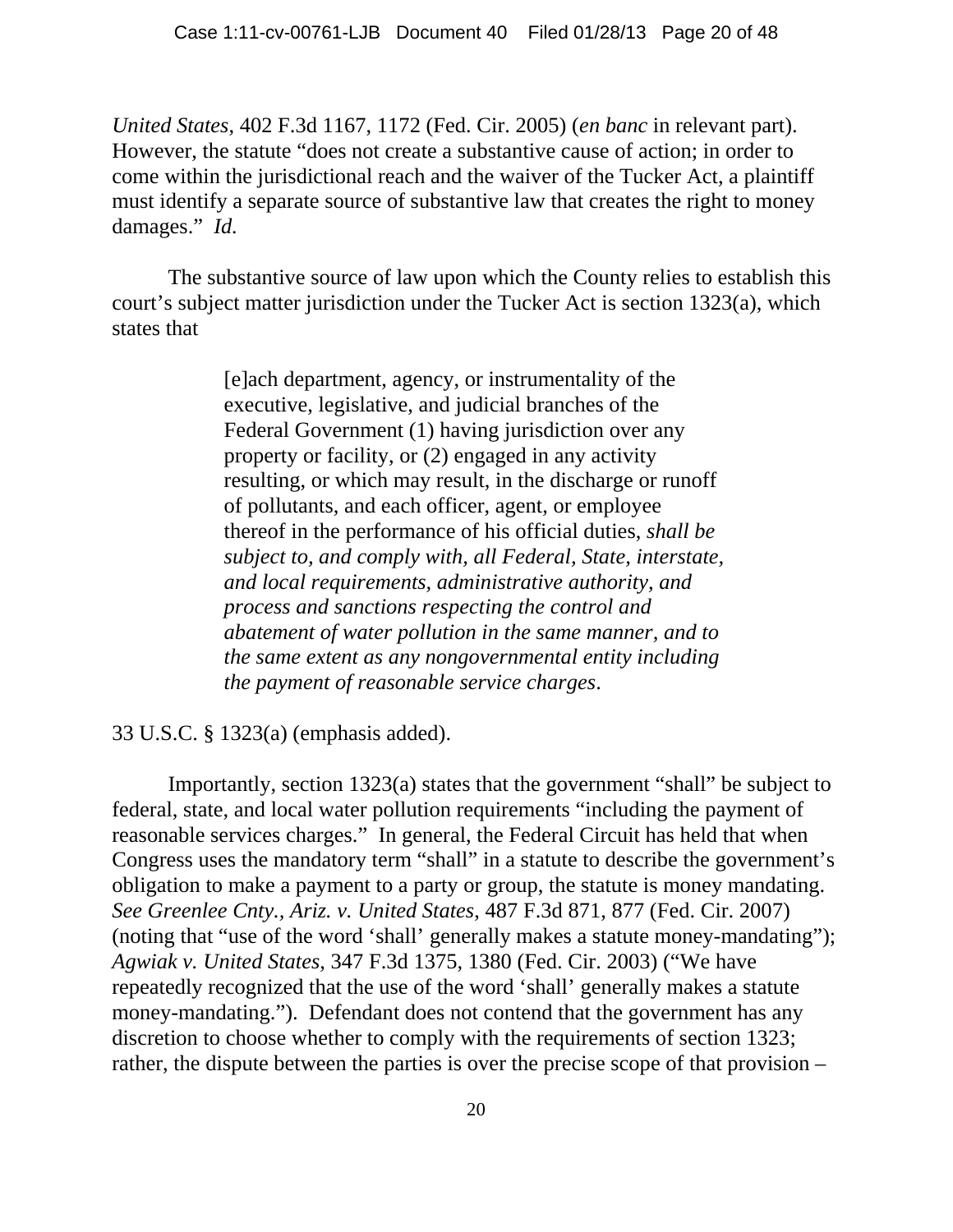*i.e.*, whether the term "reasonable service charges" includes the type of charges at issue in this case.

In order to waive the government's sovereign immunity, Congress must use language that is unequivocal and unambiguous. *See United States v. Mitchell*, 445 U.S. 535, 538 (1980) (noting that a waiver of sovereign immunity must be "unequivocally expressed"). In contrast, the

> "fair interpretation" rule demands a showing demonstrably lower than the standard for the initial waiver of sovereign immunity. "Because the Tucker Act supplies a waiver of immunity for claims of this nature, the separate statutes and regulations need not provide a second waiver of sovereign immunity, nor need they be construed in the manner appropriate to waivers of sovereign immunity." It is enough, then, that a statute creating a Tucker Act right be reasonably amenable to the reading that it mandates a right of recovery in damages. While the premise to a Tucker Act claim will not be "lightly inferred," a fair inference will do.

*White Mountain Apache*, 537 U.S. at 472-73 (citations omitted).

As the court will discuss below, Congress did not waive the government's immunity from the type of charges at issue in this case until January 4,  $2011$ .<sup>12</sup> However, that conclusion – that the County's stormwater management charges are not covered by the pre-2011 version of section 1323 – does not require the court to dismiss the County's claims under RCFC 12(b)(1). Rather, as the Federal Circuit has explained,

> [a]ssuming that the Court of Federal Claims has taken jurisdiction over the cause as a result of the initial determination that plaintiff's cause rests on a money-

 $12/$  There are two types of sovereign immunity implicated in this case. First, there is the government's immunity from suit, which was waived by the Tucker Act. In addition, there is the government's immunity from state and local taxation to fund stormwater management systems, which, as discussed in detail below, was not waived until January 4, 2011.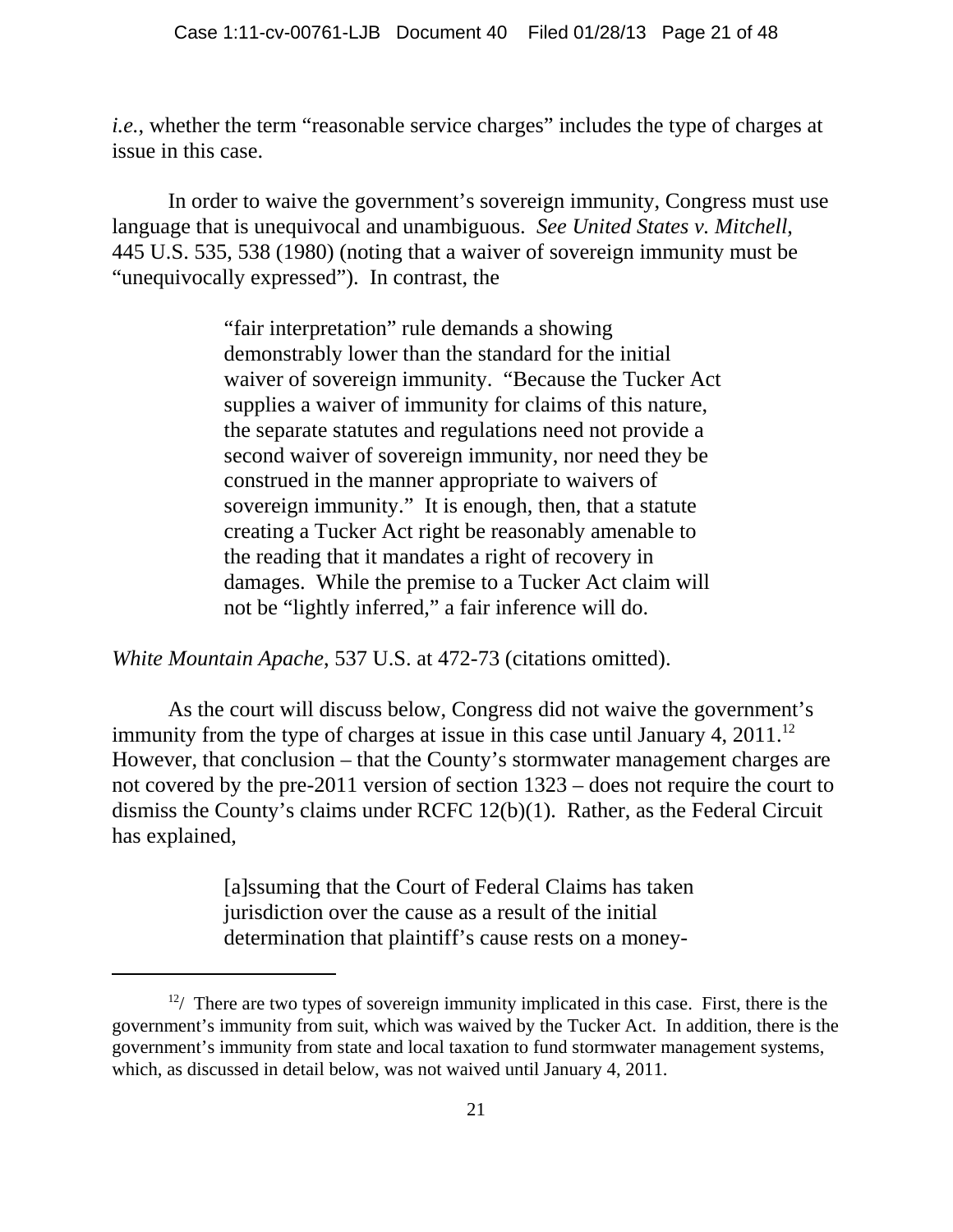mandating source, the consequence of a ruling by the court on the merits, that plaintiff's case does not fit within the scope of the source, is simply this: plaintiff loses on the merits for failing to state a claim on which relief can be granted.

*Fisher*, 402 F.3d at 1175-76. The same is true here. The court may exercise jurisdiction over the County's claims in this case, at least those that are timely, because section 1323 may fairly be interpreted to mandate the payment of money by the government. Notwithstanding that jurisdictional basis, the County has failed to state a claim upon which relief can be granted because it has failed to demonstrate that its stormwater management charges fall within the scope of section 1323.

# **B. Motion to Dismiss for Failure to State a Claim**

In its motion to dismiss under RCFC 12(b)(6), defendant argues that the charges the County seeks to recover in this case are taxes that may not be imposed on federal properties or facilities without the prior consent of the United States. Defendant concedes that Congress waived the government's immunity from such taxes when it amended section 1323 on January 4, 2011, but argues that the waiver contained in the 2011 amendment cannot be applied retroactively, nor may it be viewed as an attempt by Congress to clarify an earlier waiver of immunity. In order to resolve the government's motion, the court must address three separate questions.

First, are the stormwater management charges at issue in this case properly viewed as taxes or fees? Second, if the charges are taxes rather than fees, did the government unequivocally and unambiguously waive its immunity from such taxes in the 1977 amendments to the Clean Water Act? Finally, if the government did not clearly waive its sovereign immunity in 1977, may the 2011 amendment be given retroactive effect as a mere clarification of the 1977 waiver, rather than as a new and separate waiver of sovereign immunity?

The court concludes that the County's stormwater management charge is a tax that cannot be imposed upon federal properties without the consent of the United States. The court further holds that Congress did not unequivocally waive the federal government's sovereign immunity from state taxation in 1977, and that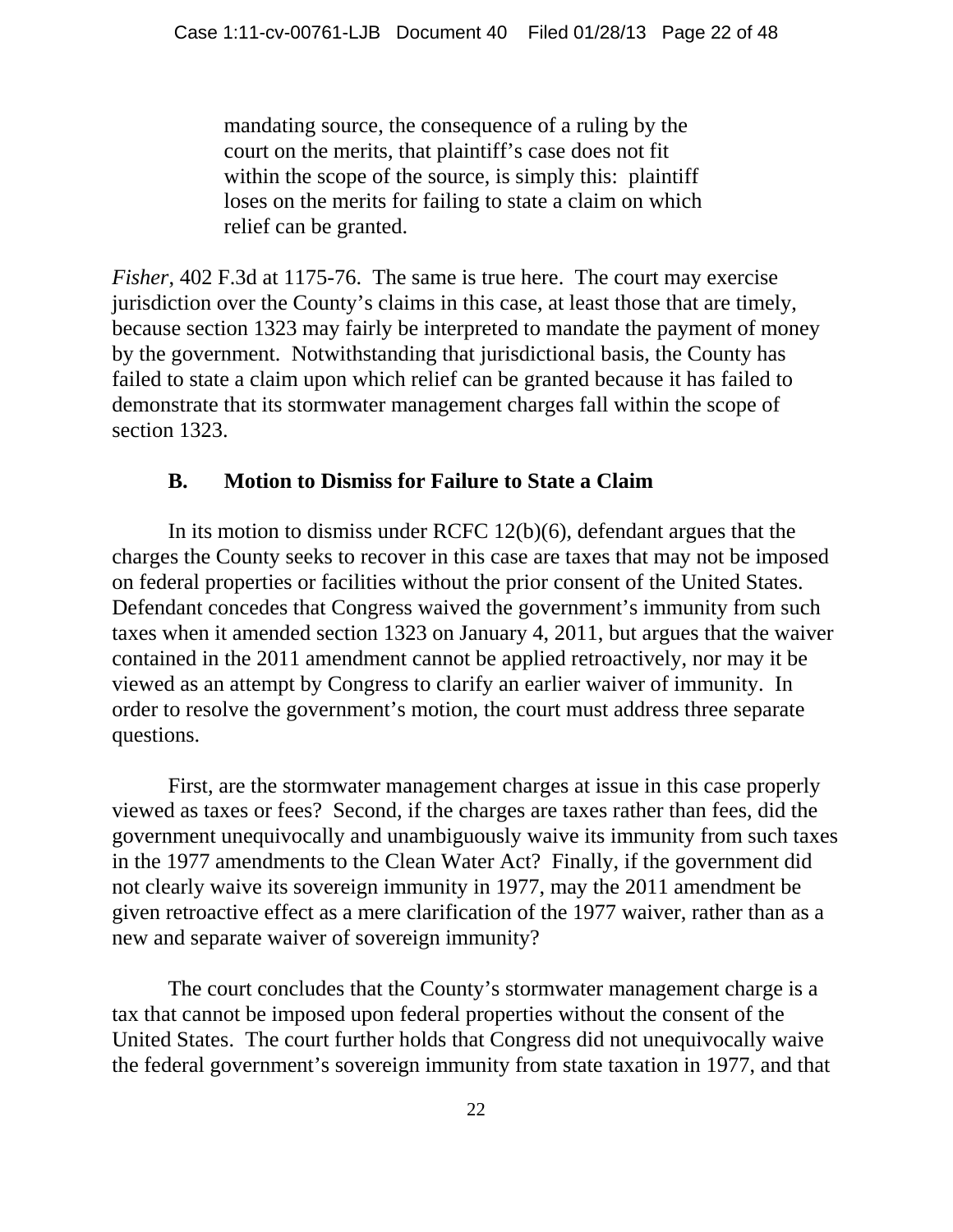the 2011 amendment cannot be applied retroactively as a clarification of the initial waiver of sovereign immunity. For those reasons, the court must grant defendant's motion to dismiss under RCFC 12(b)(6).

#### **1. DeKalb County's Stormwater Utility Charge Is a Tax**

It is a fundamental principle of constitutional law that the United States is immune from direct taxation by state and local governments, including counties. *McCulloch v. Maryland*, 17 U.S. (4 Wheat.) 316 (1819); *see also Lee v. Osceola & Little River Rd. Improvement Dist. No. 1 of Mississippi Cnty., Mo.*, 268 U.S. 643, 620 (1925) ("It was settled many years ago that the property of the United States is exempt by the Constitution from taxation under the authority of a State as long as title remains in the United States.").

The federal government's immunity from state and local taxation is based upon the Supremacy Clause, U.S. Const. Art. VI, cl. 2, and is therefore absolute. *See United States v. Delaware*, 958 F.2d 555, 558 (3d Cir. 1992) (noting that the Supreme Court has adopted a broad reading of "the Supremacy Clause, viewing all state taxes on federal entities as insults to national sovereignty and impermissible burdens on federal operations"); *see also United States v. New Mexico*, 455 U.S. 720, 733 (1982) (noting that "the Court has never questioned the propriety of absolute federal immunity from state taxation"); *United States v. City of Columbia*, 914 F.2d 151, 153 (8th Cir. 1990) ("Unlike the states' immunity from federal taxation, which is somewhat limited, the United States' immunity from state taxation is a 'blanket immunity.'") (citation omitted).

Notwithstanding the absolute prohibition on state taxation, the government may be charged for services rendered or for its use of state or local property. *See, e.g.*, *Packet Co. v. Keokuk*, 95 U.S. 80, 85-86 (1877) (holding that a charge for the use of a public wharf was a user fee rather than a tax for constitutional purposes); *Cincinnati v. United States*, 153 F.3d 1375, 1376 (Fed. Cir. 1998) ("One issue courts have had to decide is whether the assessment in question should be characterized as a tax, and thus impermissible when imposed on a federal entity, or whether the assessment should be considered a fee for services provided to the federal entity, and therefore permissible.").

In short, there is no question that states cannot tax the federal government without its consent, but it is also clear that state governments may charge the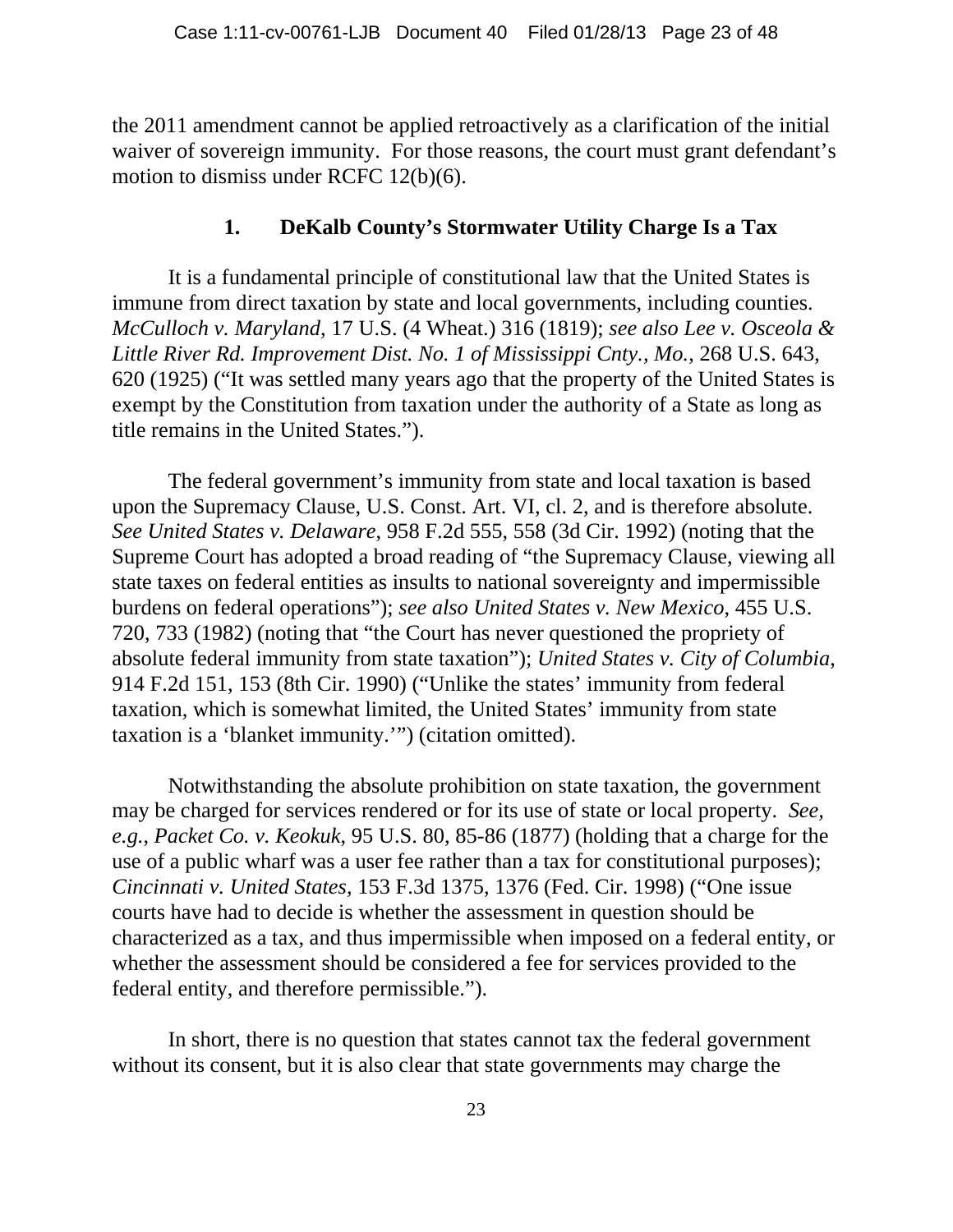federal government a reasonable and nondiscriminatory fee for services rendered. Here, the court must determine whether the charges at issue in this case are most appropriately characterized as taxes or fees. The parties disagree on the answer to that question, and they cite different legal standards in reaching their divergent conclusions.

Before addressing the standards proposed by the parties, the court notes that it matters little that the Georgia Supreme Court has determined that the type of stormwater utility assessments at issue in this case are fees rather than taxes. *See McLeod v. Columbia Cnty.*, 599 S.E.2d 152, 154-55 (Ga. 2004). That decision does not affect the outcome here: "Where a federal right is concerned we are not bound by the characterization given to a state tax by state courts or Legislatures, or relieved by it from the duty of considering the real nature of the tax and its effect upon the federal right asserted." *Carpenter v. Shaw*, 280 U.S. 363, 367-68 (1930). Indeed, the state court addressed the issue only because a federal district court had remanded the case after determining that the charges were taxes under federal law. *See McLeod v. Columbia Cnty.*, 254 F. Supp. 2d 1340, 1344-49 (S.D. Ga. 2003) (holding that a county's stormwater management charges were taxes for purposes of the Tax Injunction Act, 28 U.S.C. § 1341 (2006)).

For the same reason, the court is not bound by the County's characterization of its charges as "stormwater service fees" in the stormwater ordinance. *See Collins Holding Corp. v. Jasper Cnty., S.C.*, 123 F.3d 797, 800 n.3 (4th Cir. 1997) ("Whether the body imposing the assessment labels it as a tax or a fee is not dispositive because the label is not always consistent with the true character of the assessment.") (citation omitted). Instead, in seeking to draw a line between an impermissible tax and a permissible fee, the court must "consider all the facts and circumstances of record in the case and assess them on the basis of the economic realities to determine the essential nature of the [charge]." *City of Columbia*, 914 F.2d at 154 (citation omitted).

#### **a. The** *Massachusetts* **Test**

The County argues that the test set forth in *Massachusetts v. United States*, 435 U.S. 444 (1978), presents the most appropriate means of determining whether the stormwater charges in this case are permissible fees or impermissible taxes. While the decisions of the Supreme Court are, of course, binding on this court, the issues addressed in that case are not the issues now before this court, and the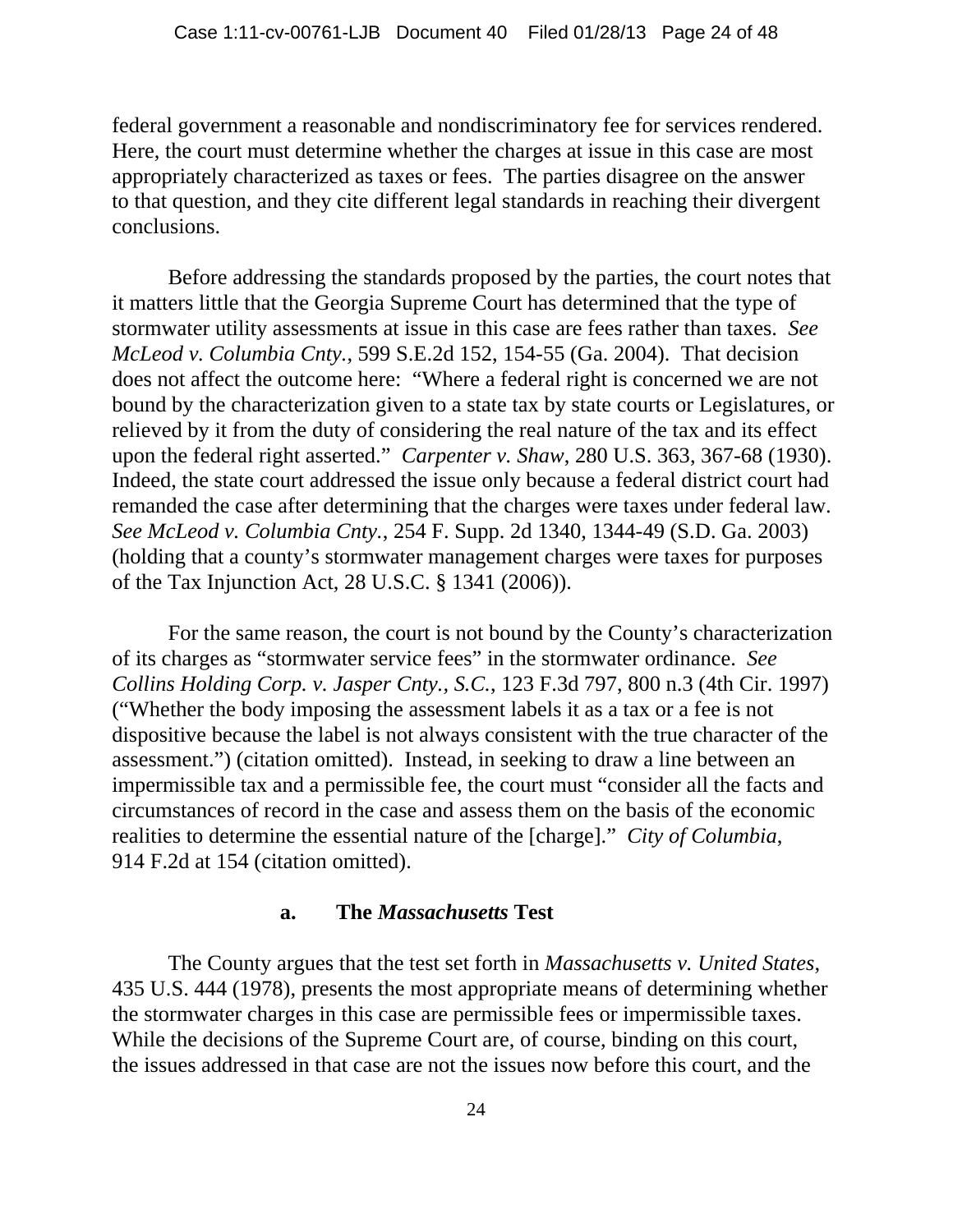holding in that case does not apply here. First, the issue before the court in this case is whether the County's stormwater management charges are fees or taxes, while the issue before the Supreme Court in *Massachusetts* was whether a federal tax imposed upon state property was reasonable. Further, this case requires the court to determine whether the County's stormwater charges are barred under the Supremacy Clause, while the Supreme Court's decision in *Massachusetts* was based not on that clause, but on the states' implied immunity from federal taxes.

# **i.** *Massachusetts* **Did Not Draw a Line between Permissible Fees and Impermissible Taxes**

In *Massachusetts*, the state argued that its implied immunity from federal taxation prohibited the assessment of an annual registration tax on a state-owned helicopter that was used exclusively for essential police functions. In reviewing the constitutional validity of that tax, the Supreme Court created a three-part test, which provides that federal taxes imposed on a state or its property do not violate that state's implied immunity from federal taxation when: (1) the tax is imposed in a nondiscriminatory manner; (2) the tax is a fair approximation of the benefits received by the taxed entity; and (3) the tax does not produce revenues that exceed the cost of the benefits provided. *Massachusetts*, 435 U.S. at 467. While the tax at issue in *Massachusetts* was designed to resemble a user fee in some respects, there was no dispute that the tax was in fact a tax.

Thus, the court is not faced with a choice between two competing tests for determining whether a particular charge is a fee or a tax. The *Massachusetts* test does not address that issue; instead, that test answers an entirely different question: when do federal taxes imposed on a state or its property unduly interfere with the traditional and essential functions of the state, thereby violating that state's implied immunity from federal taxation? In other words, the *Massachusetts* test does not attempt to draw a line between fees and taxes, but instead determines whether a tax is reasonable.

The *Massachusetts* test might be useful for evaluating whether the County's stormwater management charges are *reasonable*, but it cannot determine whether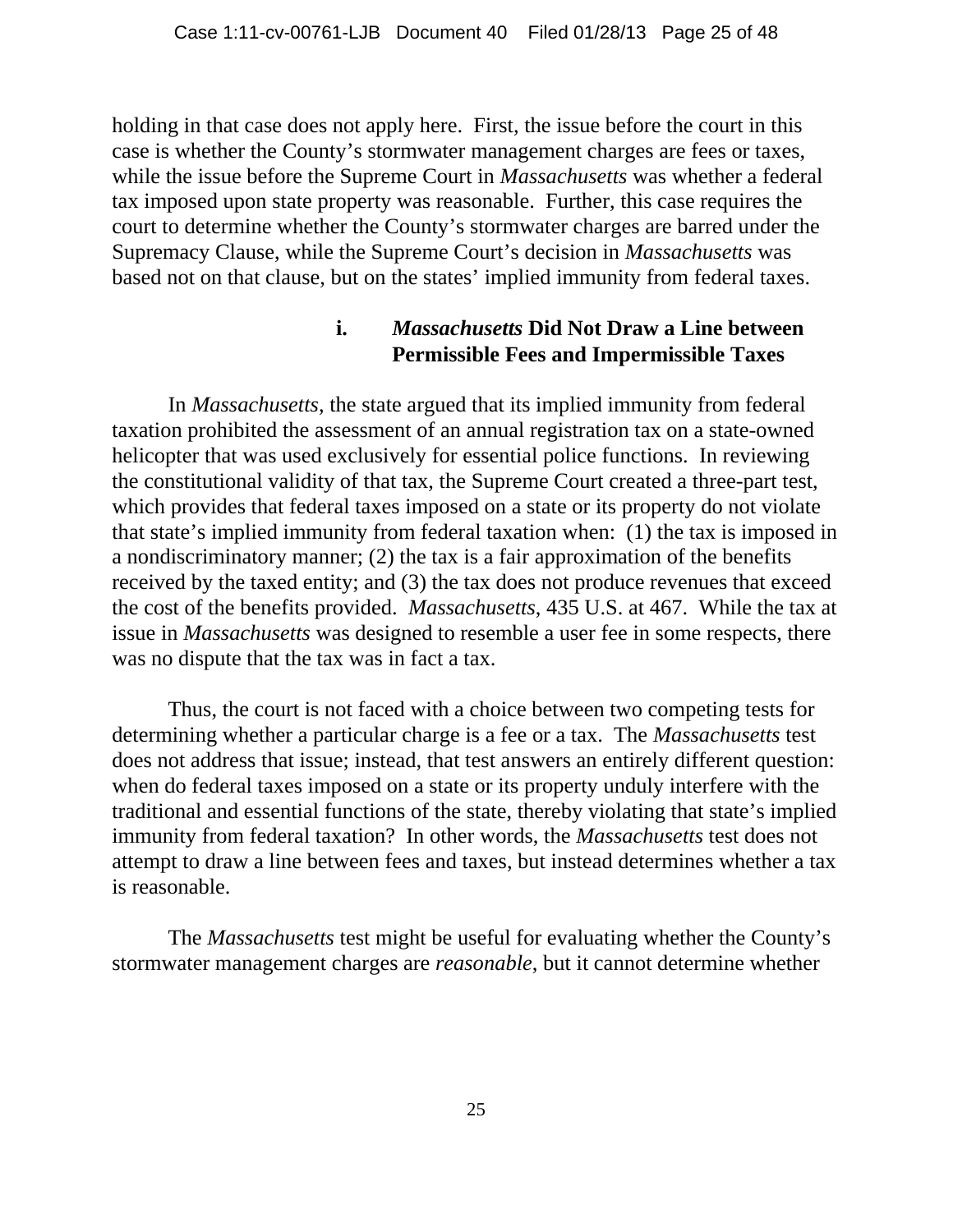they are fees.13 In fact, Congress adopted the basic framework of that test in the 2011 amendment to section 1323. Because the waiver contained in section 1323 is limited to "reasonable service charges," the new language in the statute ensures that the government's liability under that section is in fact limited to charges that are reasonable. In this case, however, the government does not contest or dispute the reasonableness of the County's stormwater charges. *See* Tr. at 22-23. Rather, the government argues only that the charges are taxes, and that Congress did not waive the government's immunity from such taxes until January 4, 2011.

#### **ii. The Supreme Court's Holding in** *Massachusetts* **Was Not Based on the Supremacy Clause**

The Supreme Court's analysis in *Massachusetts* is also inapposite because it was not based upon the Supremacy Clause. In contrast to the federal government's immunity from state and local taxation, which is based on the Supremacy Clause, the states' immunity from federal taxation "was judicially implied from the States' role in the constitutional scheme." *Massachusetts*, 435 U.S. at 455. For that reason, state immunity from federal taxation is not absolute, in sharp contrast to the federal government's categorical immunity from state taxation. *See City of Columbia*, 914 F.2d at 153 ("Generally, the states are immune from federal taxation that would unduly burden essential state functions. Federal immunity from state taxation, however, is a blanket immunity and is not subject to the same limits.").

The Supremacy Clause categorically prohibits state and local taxation of federal property. For that reason, the test described in *Massachusetts* – which is used to determine whether federal taxes on state-owned property violate that state's implied immunity from federal taxation – cannot be applied in this case. *See, e.g.*, *Oneida Tribe of Indians of Wisconsin v. Village of Hobart*, No. 10-C-137, 2012

<sup>13/</sup> Indeed, in the case of *United States v. Renton*, No. C11-1156, 2012 WL 1903429 (W.D. Wash. May 25, 2012), upon which the County and amici rely in this case, the court there noted that the *Massachusetts* test is used to evaluate the reasonableness of a particular charge, not to determine whether that charge is a tax or a fee. *See id.* at \*7 ("[T]he factors in the *Massachusetts* test have been recognized as a test of the reasonableness of regulatory charges."), n.5 ("The issue here . . . is not whether reasonable service charges for stormwater programs are taxes, but the use of the *Massachusetts* factors in determining the reasonableness of regulatory charges.").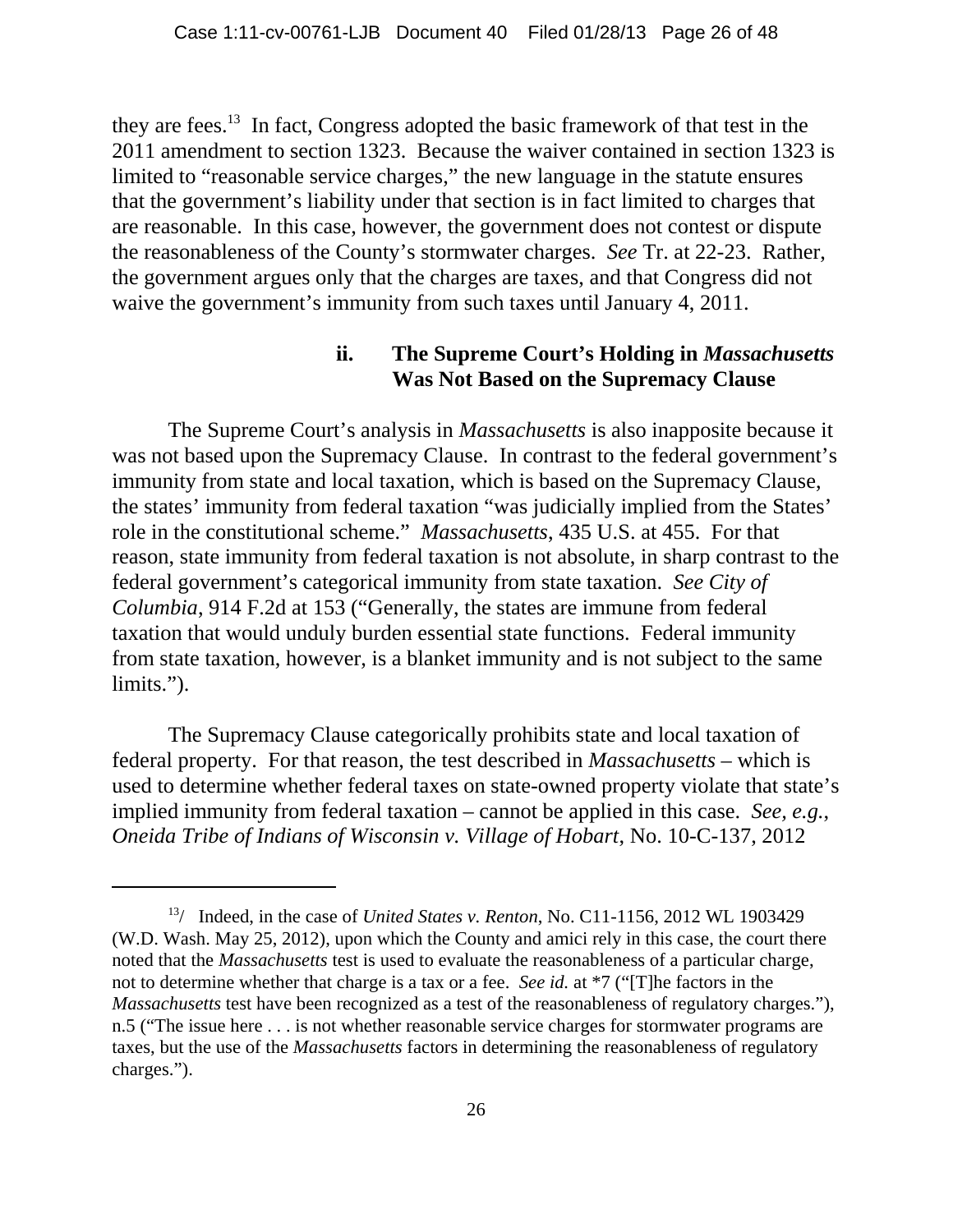WL 3839570, at \*6 n.5 (E.D. Wis. Sept. 5, 2012) ("Federal immunity from state taxation is predicated on the Supremacy Clause whereas state immunity from Federal taxation is implied from the states' relationship to the national government within the constitutional scheme. The difference is significant and makes the two analytically distinct. *Massachusetts* is accordingly inapplicable here.") (emphasis and citation omitted). In sum, the *Massachusetts* test does not apply here because it addresses a different question than the one now before this court, and it is based upon a different constitutional provision than the one this court must now apply.<sup>14</sup>

#### **b. The** *San Juan Cellular* **Test**

Defendant urges this court to adopt the legal framework first established in *San Juan Cellular Telephone Co. v. Public Service Commission*, 967 F.2d 683 (1st Cir. 1992). There, the United States Court of Appeals for the First Circuit explained that a number of courts have been required to draw a line between permissible fees and impermissible taxes, and noted that those courts

> have sketched a spectrum with a paradigmatic tax at one end and a paradigmatic fee at the other. The classic "tax" is imposed by a legislature upon many, or all citizens. It raises money, contributed to a general fund, and spent for the benefit of the entire community. The classic "regulatory fee" is imposed by an agency upon those

 $14/$  The County and amici note that the United States Court of Appeals for the First Circuit used the three-part *Massachusetts* test to evaluate the validity of a state charge imposed on the federal government in *Maine v. Department of Navy*, 973 F.2d 1007 (1st Cir. 1992), and thus argue that the application of the test is not limited to those situations in which the federal government has imposed a tax on a state government. In that case, however, the First Circuit did not apply the test set forth in *Massachusetts* to determine whether the charge at issue was a fee or a tax. Instead, the question before that court was whether the charges at issue – which the parties agreed were fees – were unreasonable. The First Circuit noted that the government had waived its immunity only with respect to *reasonable* service charges, and then applied the *Massachusetts* test for the purpose of evaluating the government's contention that the licensing fees imposed by the state were unreasonably high. The statute at issue in *Maine* was the Resource Conservation and Recovery Act, 42 U.S.C. §§ 6901-6992k (2006), which contains a provision that is substantially similar to the Federal Facilities Section of the Clean Water Act.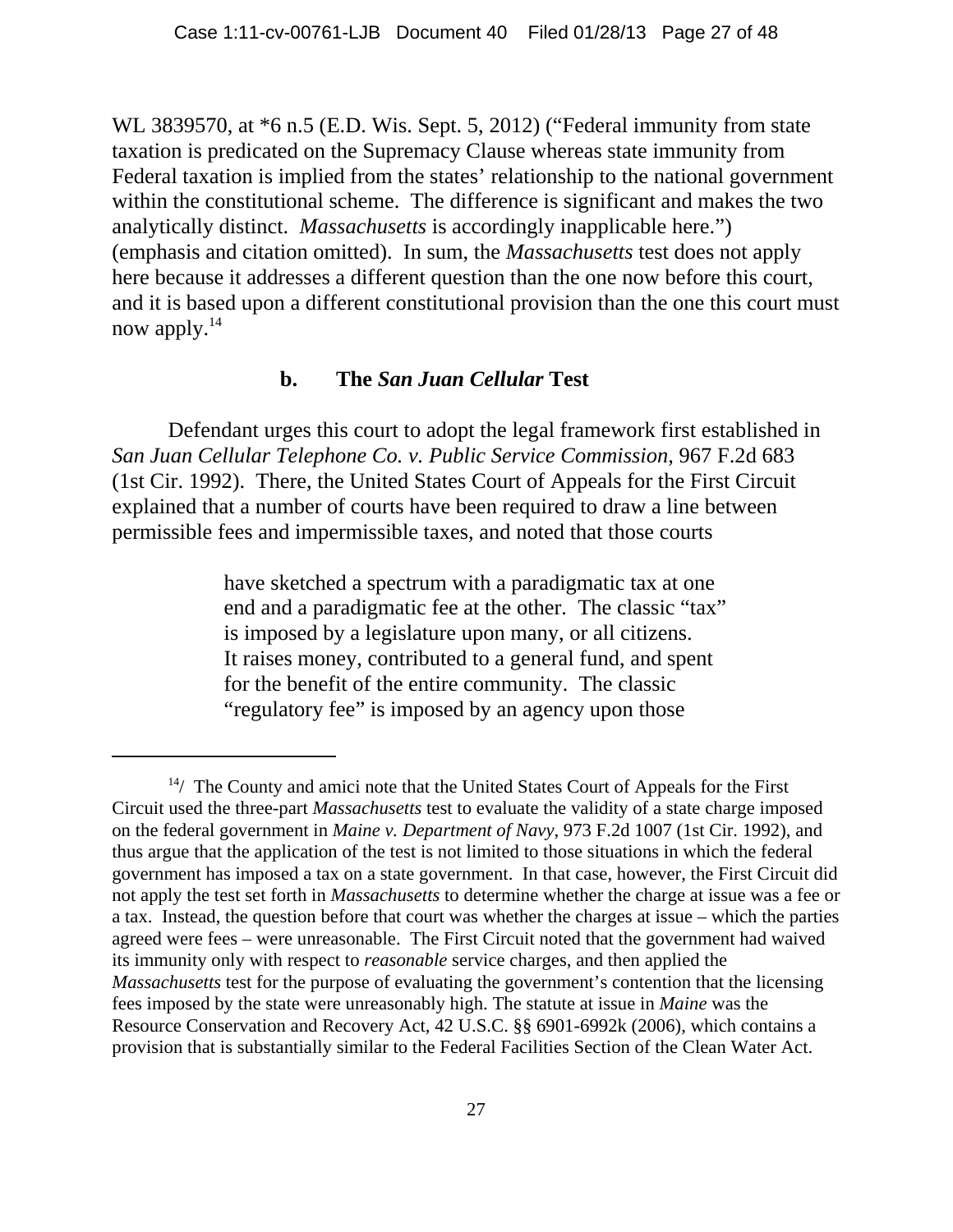subject to its regulation. It may serve regulatory purposes directly by, for example, deliberately discouraging particular conduct by making it more expensive. Or, it may serve such purposes indirectly by, for example, raising money placed in a special fund to help defray the agency's regulation-related expenses.

#### *Id.* at 685 (citations omitted).

Many courts have borrowed the analysis in *San Juan Cellular* to distinguish permissible fees from impermissible taxes. *See, e.g.*, *Valero Terrestrial Corp. v. Caffrey*, 205 F.3d 130, 134-36 (4th Cir. 2000); *Collins Holding*, 123 F.3d at 800-01; *McLeod*, 254 F. Supp. 2d at 1345-48; *Oneida Tribe*, 2012 WL 3839570, at \*6-\*8. Those courts have applied that analysis as a three-part inquiry that asks the following questions. First, which governmental entity imposed the charge? Next, which parties must pay the charge? And finally, for whose benefit are the revenues generated by the charge spent?

The County and amici argue that *San Juan Cellular*, and many of the other cases that applied its analysis, are simply inapplicable here because the question in those cases was whether the charge at issue was a fee or a tax for purposes of the Tax Injunction Act (TIA), 28 U.S.C. § 1341, and not whether a state charge could be assessed against federal property without violating the Supremacy Clause.<sup>15</sup> While that observation is correct, the court does not find it to be particularly relevant. Unlike the test in *Massachusetts*, which the County and amici contend is applicable here, the analysis in *San Juan Cellular* actually addresses the issue that is now before the court. The court finds the analysis in *San Juan Cellular* to be persuasive and holds that the use of a three-part test based on that analysis represents an appropriate approach to drawing the line between fees and taxes. Finally, as discussed in more detail below, the third – and most important – factor of the *San Juan Cellular* inquiry is fully consistent with the Supreme Court's observation that a government agency that provides a service "may exact a fee for a grant which, presumably, bestows a benefit on the applicant, not shared by other

<sup>15/</sup> In *San Juan Cellular*, the First Circuit determined whether a regulatory charge was a fee or a tax under the Butler Act, 48 U.S.C. § 872 (2006), a statute designed to minimize the interference of federal courts with the collection of taxes imposed under the laws of Puerto Rico, in the same way that the TIA minimizes such interference with respect to state and local taxes.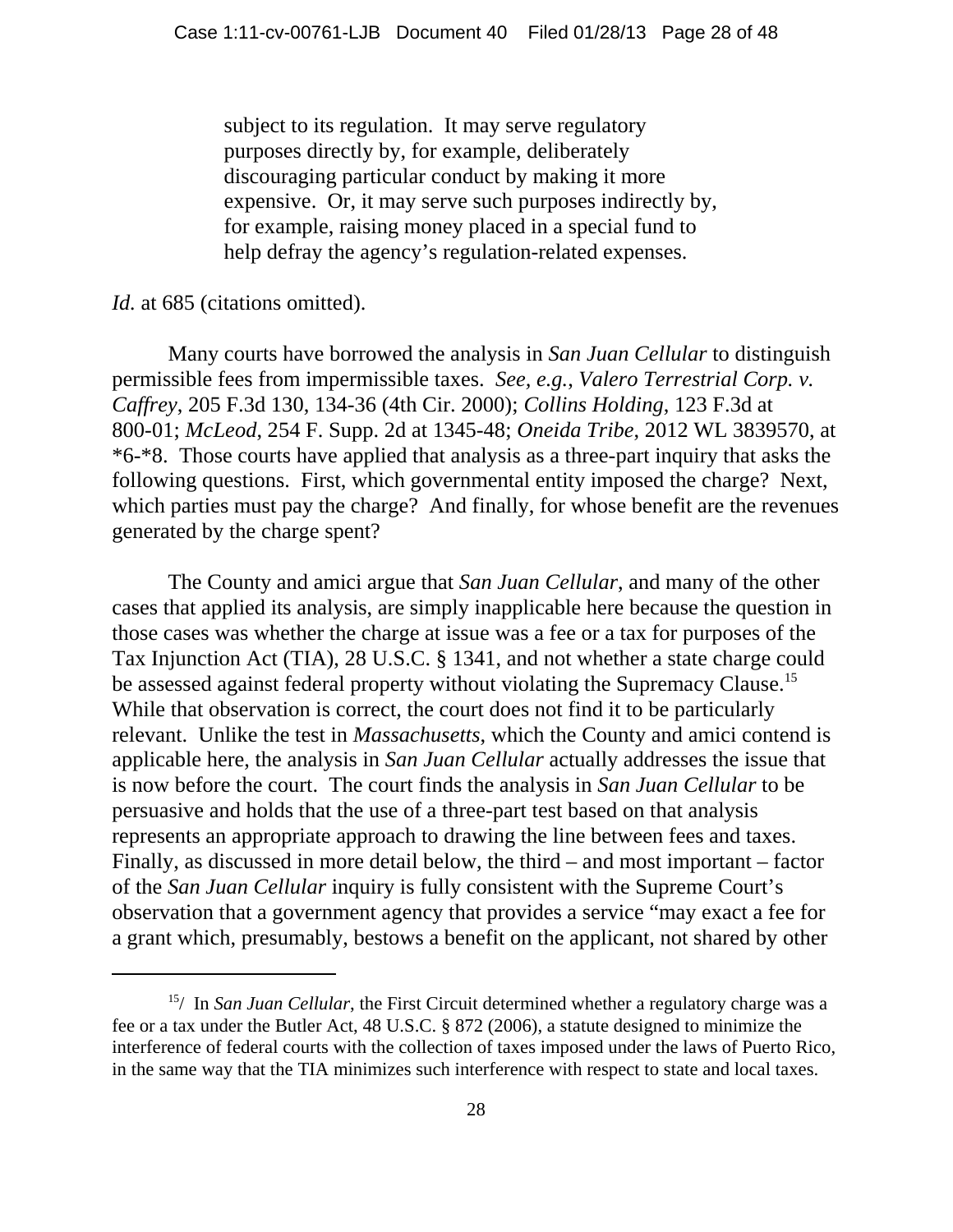members of society." *Nat'l Cable Television Ass'n v. United States*, 415 U.S. 336, 340-41 (1974). The court notes the legal context in which the *San Juan Cellular* analysis was first developed, but nonetheless holds that it is the more appropriate analytical framework for the question now before the court.

#### **i. Which Entity Imposed the Charge?**

First, the court must examine which governmental entity imposed the charge in this case. When an assessment is imposed by a legislative body, rather than an administrative agency, it is more likely to be viewed as a tax than as a fee. *See San Juan Cellular*, 967 F.2d at 686. Here, the stormwater charges were adopted, and their precise amounts were set, by the County's board of commissioners. The stormwater utility does not have the authority to revise the rates set forth in the ordinance; instead, the specified rates may be amended only by action of the "governing authority"  $-i.e.,$  the County's board of commissioners and chief executive. *See* County Code § 25-365(b) ("The stormwater service charge per equivalent residential unit shall be four dollars (\$4.00) per month *or as amended by official action of the governing authority*.") (emphasis added).

Some courts have noted that "[i]f the responsibility for administering and collecting the assessment lies with the general tax assessor, it is more likely to be a tax; if this responsibility lies with a regulatory agency, it is more likely to be a fee." *Collins Holding*, 123 F.3d at 800. Here, the County's stormwater charges are billed to the government on an invoice from the County's tax commissioner. *See* Booth Aff. Ex. 1. The County's deputy tax commissioner, who is also its director for delinquent collections, "oversee[s] collection of delinquent stormwater utility fees on behalf of DeKalb County, Georgia." *Id.* ¶ 3. The stormwater utility does not collect the assessments that are ultimately deposited into the enterprise fund. The stormwater charges in this case were adopted and set by the County's legislative body, and they are collected by the County's tax collector. Those facts, under the first prong of the *San Juan Cellular* test, suggest that the stormwater assessments in this case are taxes rather than fees.

#### **ii. Which Parties Must Pay the Charge?**

Next, the court must examine which parties are subject to the assessments. If the charge is imposed upon all citizens, or a broad class of them, then the charge is more likely to be a tax; if the charge is imposed only upon a narrow group, then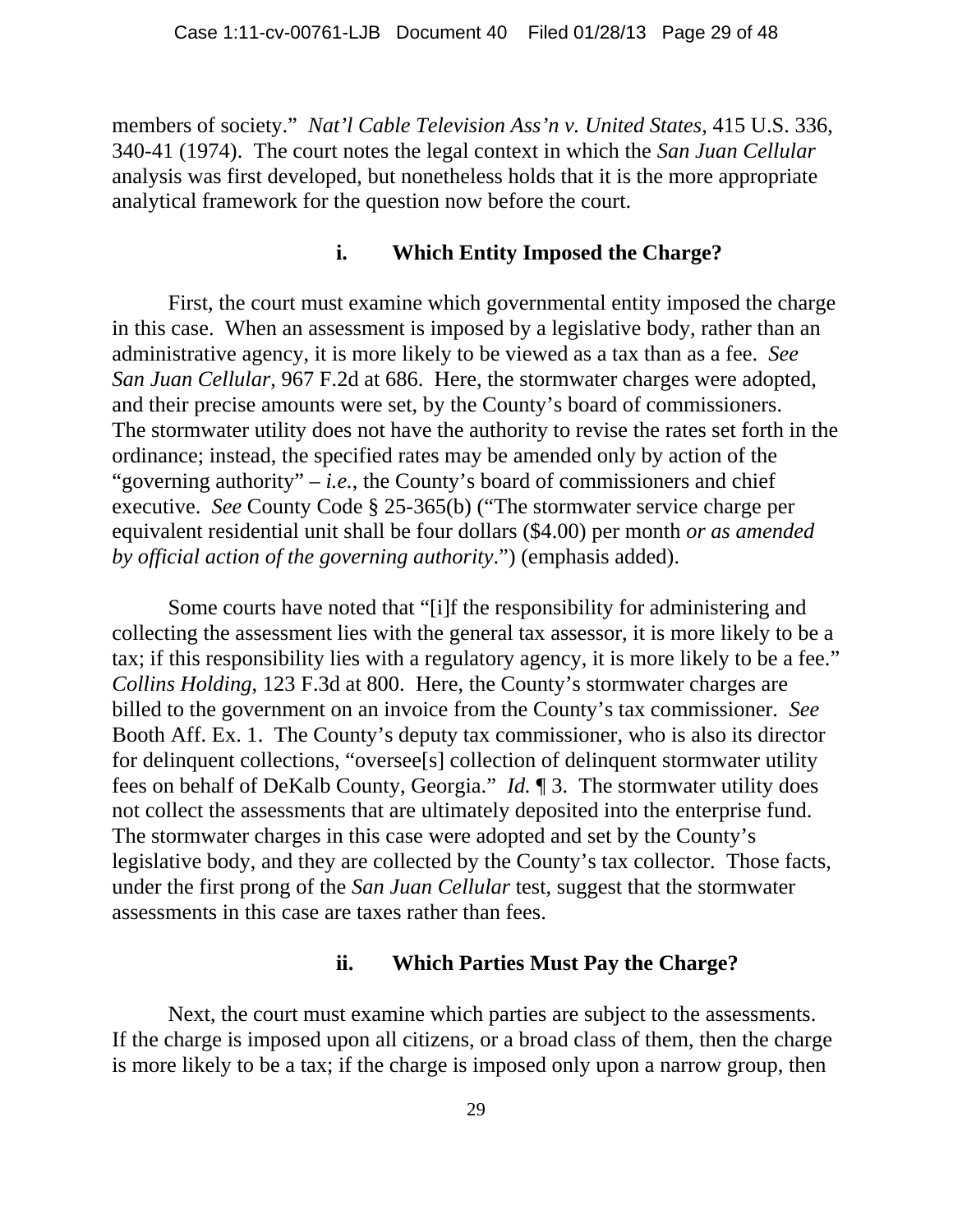the charge is more likely to be a fee. *San Juan Cellular*, 967 F.2d 685. Here, the County's stormwater management charge is not assessed against a narrow group of residents or businesses; instead, the assessment is levied against every single owner of developed property in the unincorporated portions of the county.16

The stormwater charge is assessed against every dwelling in the county, as well as "commercial and office buildings, industrial and manufacturing buildings, storage buildings and storage areas covered with impervious surfaces, parking lots, parks, recreation properties, public and private schools and universities, research stations, hospitals and convalescent centers, airports, and agricultural uses covered by impervious surfaces." County Code § 25-361 (providing definitions of "single dwelling lot," "multiple dwelling lot," and "other developed land"); *id.* § 25-365 (setting the charges applicable to single dwelling lots, multiple dwelling lots, and other developed land). The ordinance further notes that the majority of the land within the unincorporated portion of the county is in fact developed. *Id.*  $§$  25-360(d).

In sum, the stormwater charges that the County seeks to recover in this case are imposed upon every homeowner who lives in the unincorporated portion of the county and every business that is located there, as well as every other lot that is covered with any impervious surface, ranging from the smallest doghouse to the largest church, airport, or sports stadium. Because the County's stormwater charge is not assessed against a narrow group, but is instead imposed on the majority of property in the unincorporated portions of the county, *see id.* § 25-360(d), the second factor of the *San Juan Cellular* inquiry also suggests that the charge is a tax.

 $16/$  The term "developed land" is defined as all property that is not "undeveloped land," which is in turn defined as "a lot in its unaltered natural state and which has no pavement, asphalt, or compacted gravel surfaces or structures which create an impervious surface that would prevent infiltration of stormwater or cause stormwater to collect, concentrate, or flow in a manner materially different than that which would occur if the land was in an unaltered natural state." County Code § 25-361. In other words, with the exception of rights of way – both public and railroad – developed land includes any property covered with any amount of impervious surface.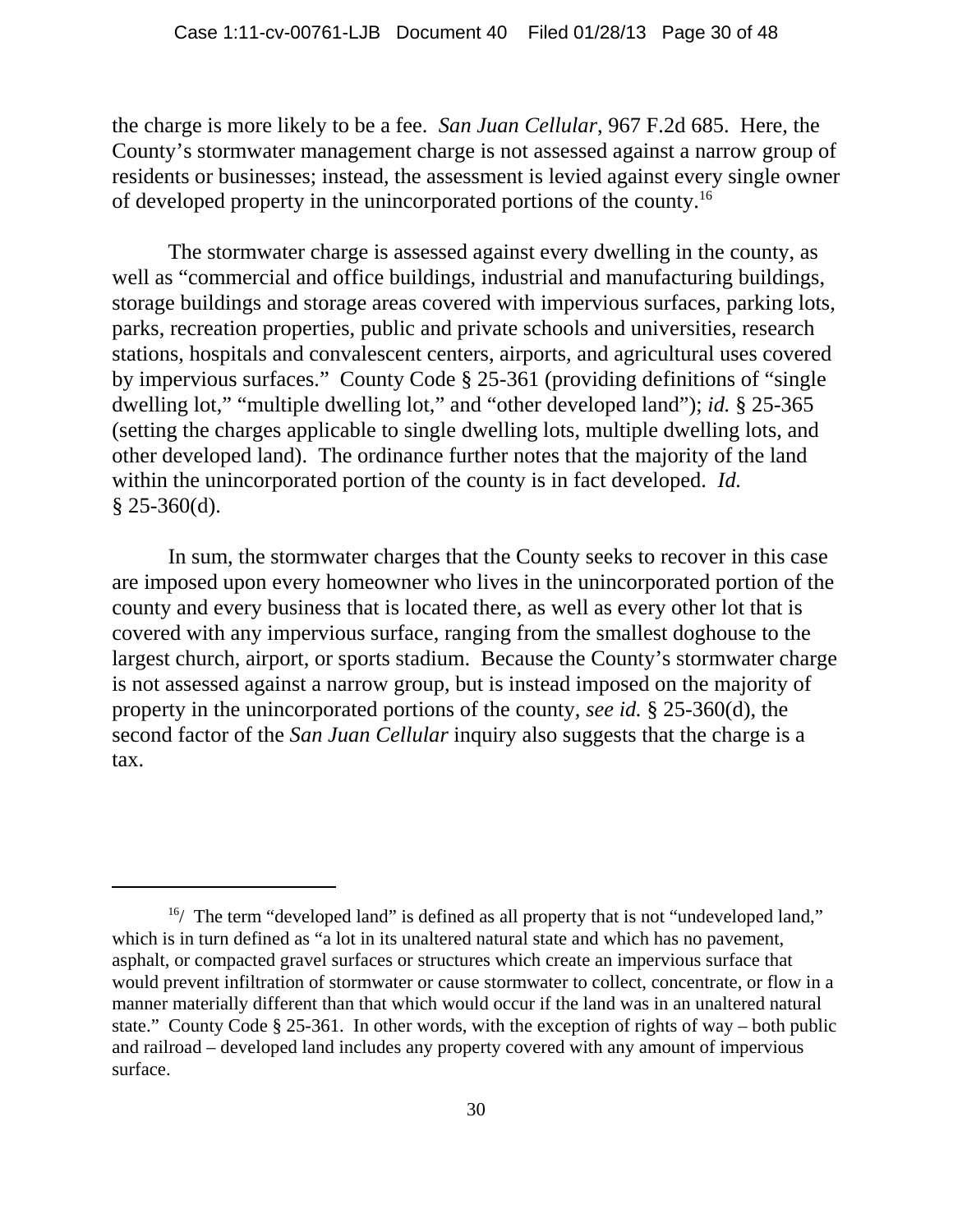#### **iii. For Whose Benefit Are the Revenues Spent?**

Finally, the court must examine for whose benefit the revenues generated by the charge are spent. If the County spends the revenue to provide a benefit for the general public, then the charge is more likely to be a tax, but if the revenue is spent to provide a particularized benefit for a narrow group, or to offset the cost of regulating a narrow group, then the charge is more likely to be a fee. Here, the court concludes that the stormwater management charges are used to finance benefits that inure primarily to the benefit of the general public.

 The First Circuit has explained that the third part of the *San Juan Cellular* inquiry is often the most important: "[c]ourts facing cases that lie near the middle of this spectrum have tended . . . to emphasize the revenue's ultimate use, asking whether it provides a general benefit to the public, of a sort often financed by a general tax, or whether it provides more narrow benefits to regulated companies or defrays the agency's costs of regulation." *San Juan Cellular*, 967 F.2d at 685.

The stormwater ordinance describes the purpose of the utility, noting that the "provision of stormwater management services and facilities in DeKalb County promotes an essential regulatory purpose by controlling where stormwater runoff flows and how it is disposed, and thereby reducing flooding, erosion and water pollution caused by stormwater runoff." County Code § 25-360(e). Further, the ordinance explains that

> [t]he board of commissioners is responsible for the protection and preservation of the public health, safety, and welfare of the community, and finds that it is in the best interest of the health, safety, and welfare of the citizens of the county and the community at large to proceed with the development, implementation, and operation of a utility for stormwater management accounted for in the county budget as a separate enterprise fund dedicated solely to stormwater management and to institute funding methods associated therewith.

*Id.* § 360(g); *see also* Tr. at 36 (noting that revenue deposited in the enterprise fund is spent to further the purposes of drainage control and flood control), 38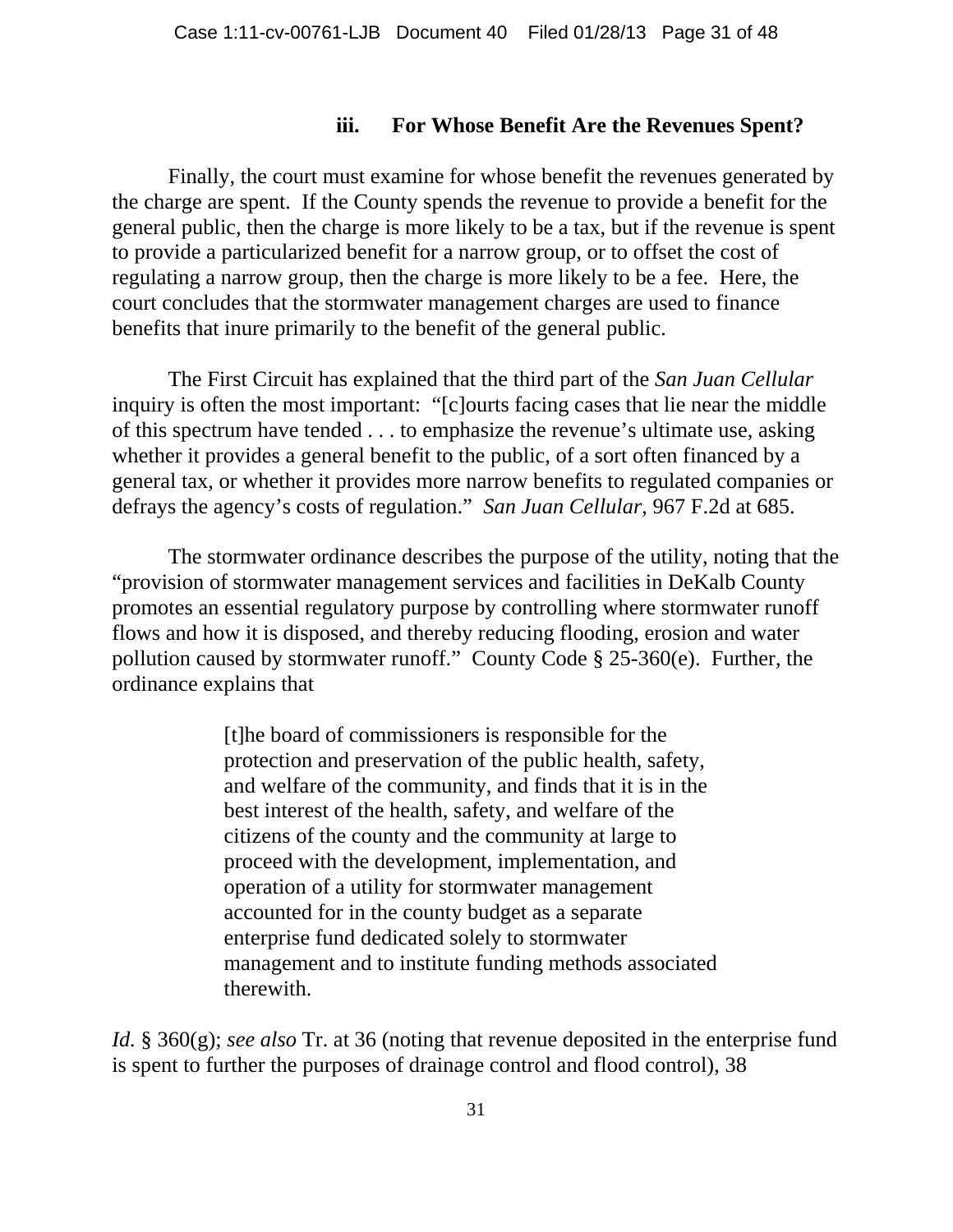(explaining that the stormwater utility promotes the essential regulatory purposes of preventing floods, erosion, and water pollution).

The purposes of the stormwater ordinance, and of the stormwater system – *i.e.*, flood prevention and the abatement of water pollution – are benefits that are enjoyed by the general public. For that reason, the charge is more properly viewed as a tax than as a fee. *See San Juan Cellular*, 967 F.2d at 685 (noting that the revenue from a tax "is spent for the benefit of the entire community"). Those benefits are public; they are not individualized services provided to particular customers.

The presence of a stormwater management system, and the imposition of charges to fund that system, create reciprocal benefits and burdens for nearly all owners of developed property within the unincorporated areas of DeKalb County. While each property owner is burdened by payment of the charge, and enjoys no special benefit by virtue of the connection of its own property to that system, the property owner does derive a benefit from the fact that stormwater runoff from other properties is collected and diverted by the system. That benefit, however, is one that is shared with nearly every other member of the community. In short, flood control is a public benefit, and charges to pay for that benefit are typically viewed as taxes. *See, e.g.*, *United States v. City of Huntington, W.V.*, 999 F.2d 71, 73 (4th Cir. 1993) (explaining that because flood control and fire prevention are both "core government services," assessments to pay for those services are taxes).

The abatement of water pollution is also an important benefit of the system, and it is likewise a public benefit that is shared with the rest of the community. The owners of developed property, who pay the stormwater management charges, receive no special benefit from clean rivers, streams, and lakes that is not also enjoyed by the general public. *Cf. Mildenberger v. United States*, 91 Fed. Cl. 217, 245-47 (2010) (noting that water pollution is a harm that is experienced not only by riparian landowners, but by the public as a whole), *aff'd*, 643 F.3d 938 (Fed. Cir. 2011).

The stormwater system is a local infrastructure improvement that provides benefits – *i.e*., drainage, flood protection, and water pollution abatement – not only to the owners of developed property who pay stormwater utility charges, but also to the owners of undeveloped property, who do not pay the charge, and to other members of the general public who may not own any property in the county at all.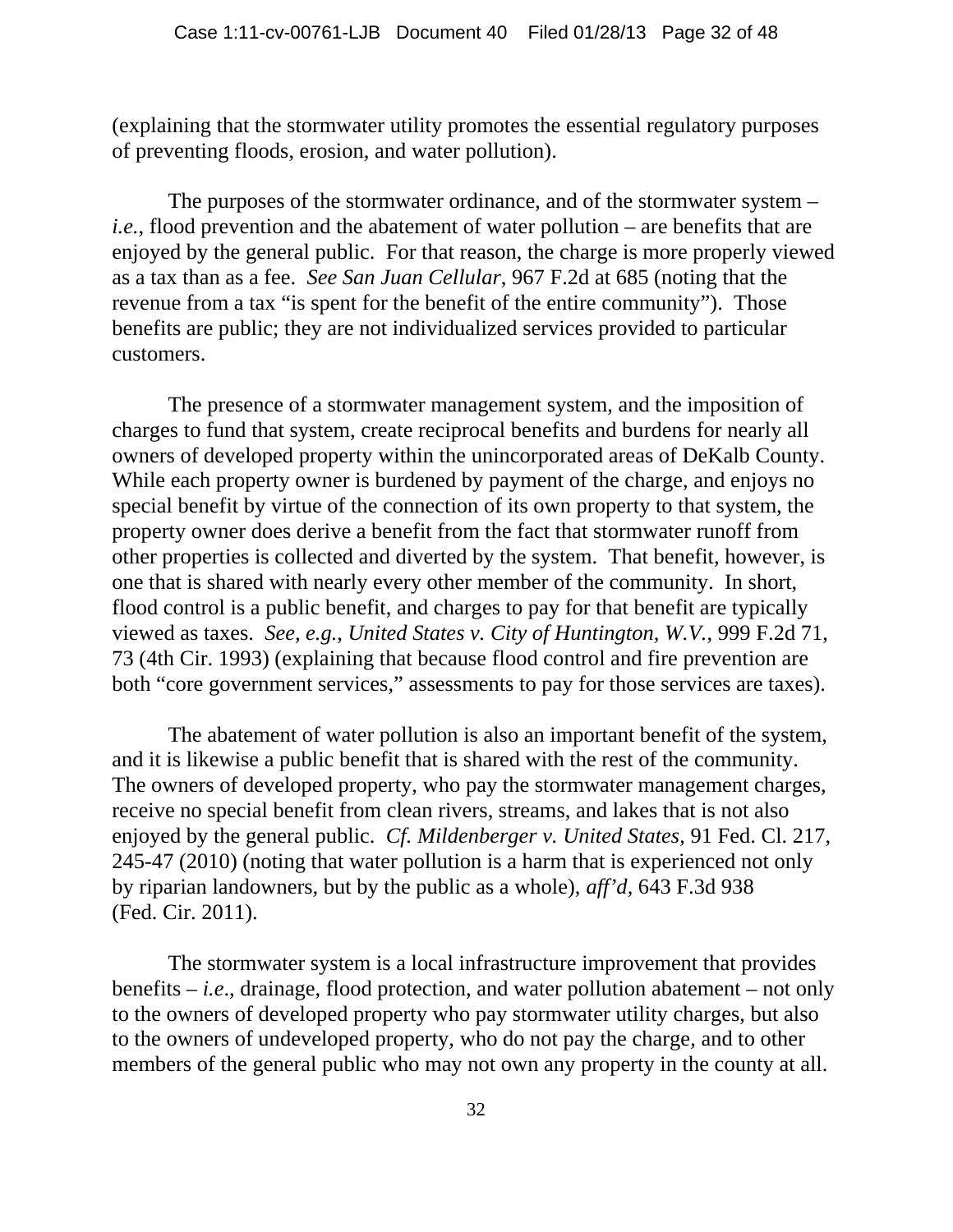The Supreme Court has noted that "[a]ssessments upon property for local improvements are involuntary exactions, and in that respect stand on the same footing with ordinary taxes." *Hagar v. Reclamation Dist. No. 108*, 111 U.S. 701, 707 (1884).

In addition to listing the generalized public benefits discussed above, the ordinance also states that the stormwater management system provides

> a specific service to property owners by assisting in the property owner's legal obligation to control stormwater runoff from their property and ensure that runoff does not flow upon their neighbors in greater quantities than it would if the property were in an undeveloped state. By mitigating the impact of stormwater runoff from developed property, the stormwater management system helps prevent damage that would subject a property owner to civil liability.

County Code  $\S 25-360(f)$ . The County argues that it is this service – the reduction in the risk of legal liability due to damage from stormwater runoff – that transforms the assessment here into a fee rather than a tax.

The court first notes that it is not clear whether defendant would in fact be subject to any liability for damage to neighboring properties due to stormwater runoff from federal facilities. During oral argument, counsel for amici suggested that the government might be subject to an action under the citizen-suit provision of the CWA, 33 U.S.C. § 1365 (2006), but both he and counsel for the County were uncertain as to whether the government might be subject to liability for either trespass or nuisance under the common law of Georgia.17 However, the court need not determine the extent of the government's liability for such damage because the so-called "benefit" cited by the County is problematic in a number of respects.

 $17/$  The court notes that the government might be subject to suit in certain circumstances under the Takings Clause of the Fifth Amendment. *See, e.g.*, *Ridge Line, Inc. v. United States*, 346 F.3d 1346 (Fed. Cir. 2003) (evaluating whether the construction of a Postal Service facility, which dramatically increased the flow of stormwater onto a downhill property, could effect a taking of a flowage easement requiring the payment of just compensation to the owner of the affected property).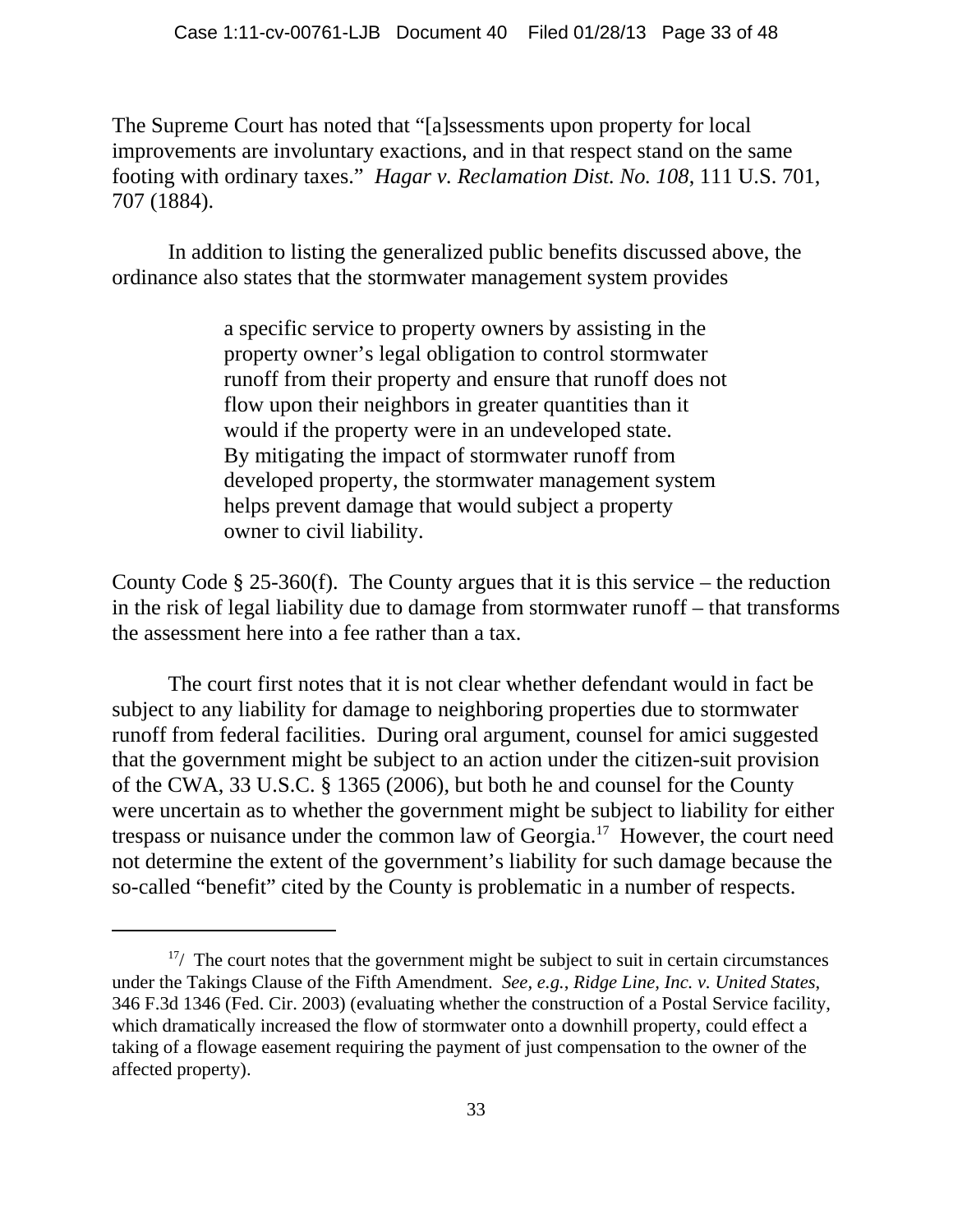First, the stormwater ordinance expressly provides that every property owner is responsible for managing the flow of stormwater runoff on its own property, regardless of whether those owners have remitted the stormwater charges imposed by the County:

> [e]very owner of real property located in the unincorporated area of the county, and every person who serves as a contractor or developer for the purpose of developing real property located in the unincorporated area of DeKalb County shall provide, manage, maintain, and operate on-site stormwater management systems and facilities sufficient to collect, convey, detain, control and discharge stormwater in a safe manner consistent with all DeKalb County ordinances and development regulations, and the laws of the State of Georgia and the United States of America.

County Code § 25-372. The ordinance further states that "[a]ny failure to meet this obligation shall constitute a nuisance and be subject to an abatement action filed by any damaged party or DeKalb County in any court of competent jurisdiction." *Id.* In short, payment of the charge does not appear to relieve any property owner of its liability for damage to neighboring properties caused by stormwater runoff.

In addition, even if payment of the stormwater charges effectively protected property owners from such liability, there is no apparent relationship between the value of the benefit and the amount of the charge. The stormwater assessment is generally based on the amount of impervious surface on the charged property. While that measurement may provide a rough approximation of the quantity of stormwater runoff generated by that property, it does not have any clear connection to the amount of damage such runoff might cause to neighboring properties and, consequently, the property owner's potential liability for such damage. Instead, the damage due to stormwater runoff from a particular property will depend upon a number of other factors, such as topography, whether the surrounding properties are developed, and the types of improvements located on those properties.<sup>18</sup>

 $18/$  This absence of proportionality might be more relevant to the reasonableness of the charge, rather than whether the charge is a fee or a tax, but the court believes that the apparent lack of proportionality also undermines the County's argument that "liability protection" is an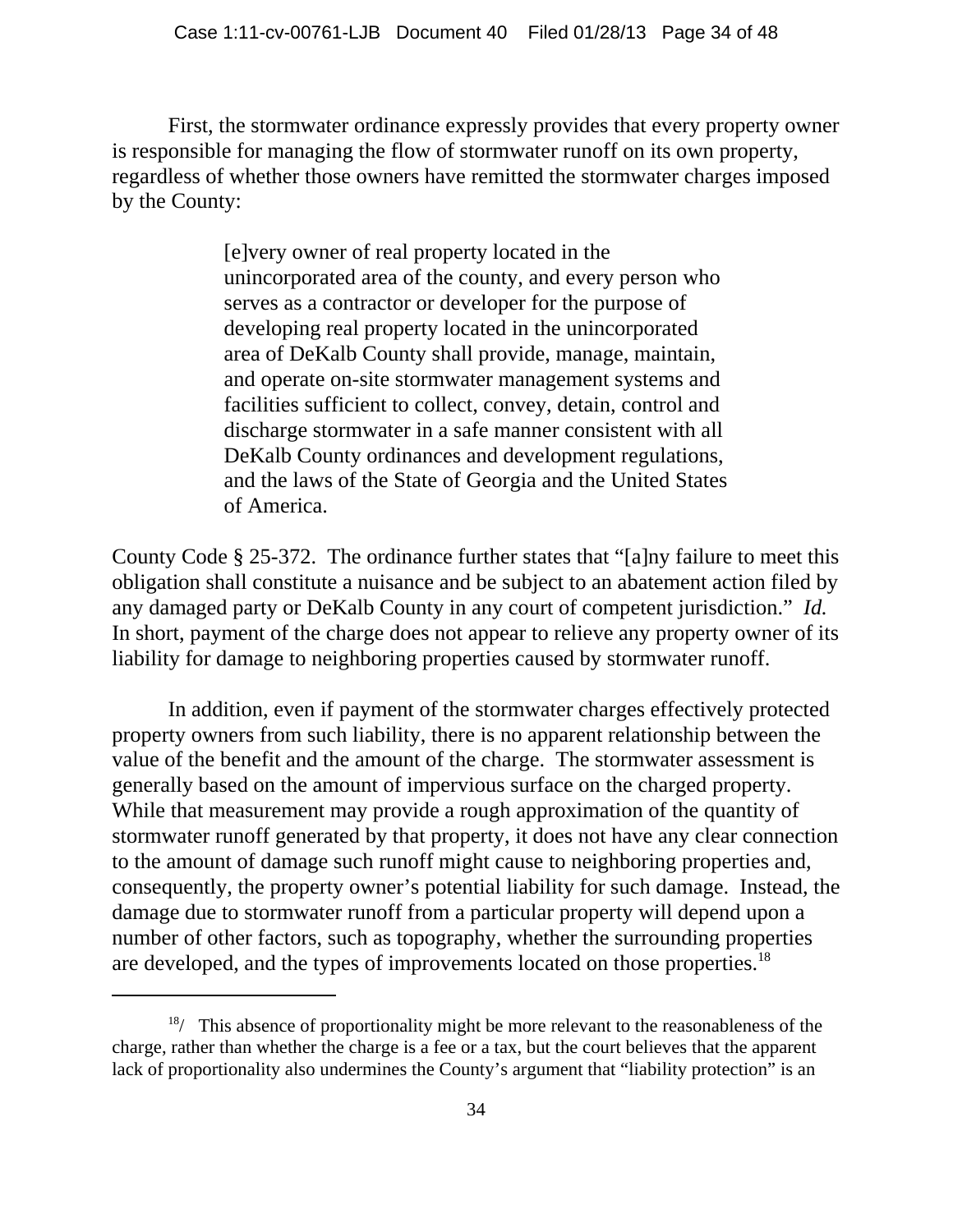While user fees are generally based on the quantum of services that are provided, the assessments in this case are not necessarily based on the benefits provided to each owner of developed property. First, the stormwater charges in this case are based not on the *benefits* derived by the payor, but by the anticipated *burden* that its property imposes on the stormwater system. However, the burden imposed on the system by the runoff from the property, and the benefits conferred upon that property by the system are not the same thing. There may be properties, for example, that impose significant burdens on the stormwater system while deriving no substantial benefit from that system (*e.g.*, a property with extensive impervious coverage that is located on the top of a hill). Similarly, there may be properties that have little impact on the stormwater system that receive substantial benefits from that system (*e.g.*, a small home on a large, otherwise undeveloped lot that is located downhill from extensive development). Second, even if the benefits conferred on specific properties and the burdens those properties impose on the system were treated as if they were the same, the amount of the charge does not depend upon the burden actually imposed on the system by a particular property. Regardless of how much rain falls on a property, and how much of that rain actually leaves the property and flows into the system, the charge remains the same. *See Cincinnati v. United States*, 39 Fed. Cl. 271, 276 (1997) ("Under the system enacted by the City of Cincinnati, during a month of drought or a month of flooding, the federal government would be assessed the same amount of storm drainage charges.").

In further support of its position, the County argues that its charges should be viewed as fees because they are deposited into a separate enterprise fund that may be used only for costs related to the stormwater management system, rather than being directed into the County's general revenue account. *See* Pl.'s Resp. at 18. The fact that the revenue generated by the stormwater management charge is segregated from other revenue, and is ultimately deposited into a separate enterprise fund, is not a sufficient basis for determining that the charge is a fee. *See Valero*, 205 F.3d at 135 (explaining that "[i]f the revenue of the special fund is used to benefit the population at large then the segregation of the revenue to a special fund is immaterial") (citation omitted). Here, the revenue from the charge is used to fund a stormwater management system that benefits the public at large, so the fact that the revenue is segregated into a separate account is not especially

individualized service provided to property owners in exchange for payment of the charge.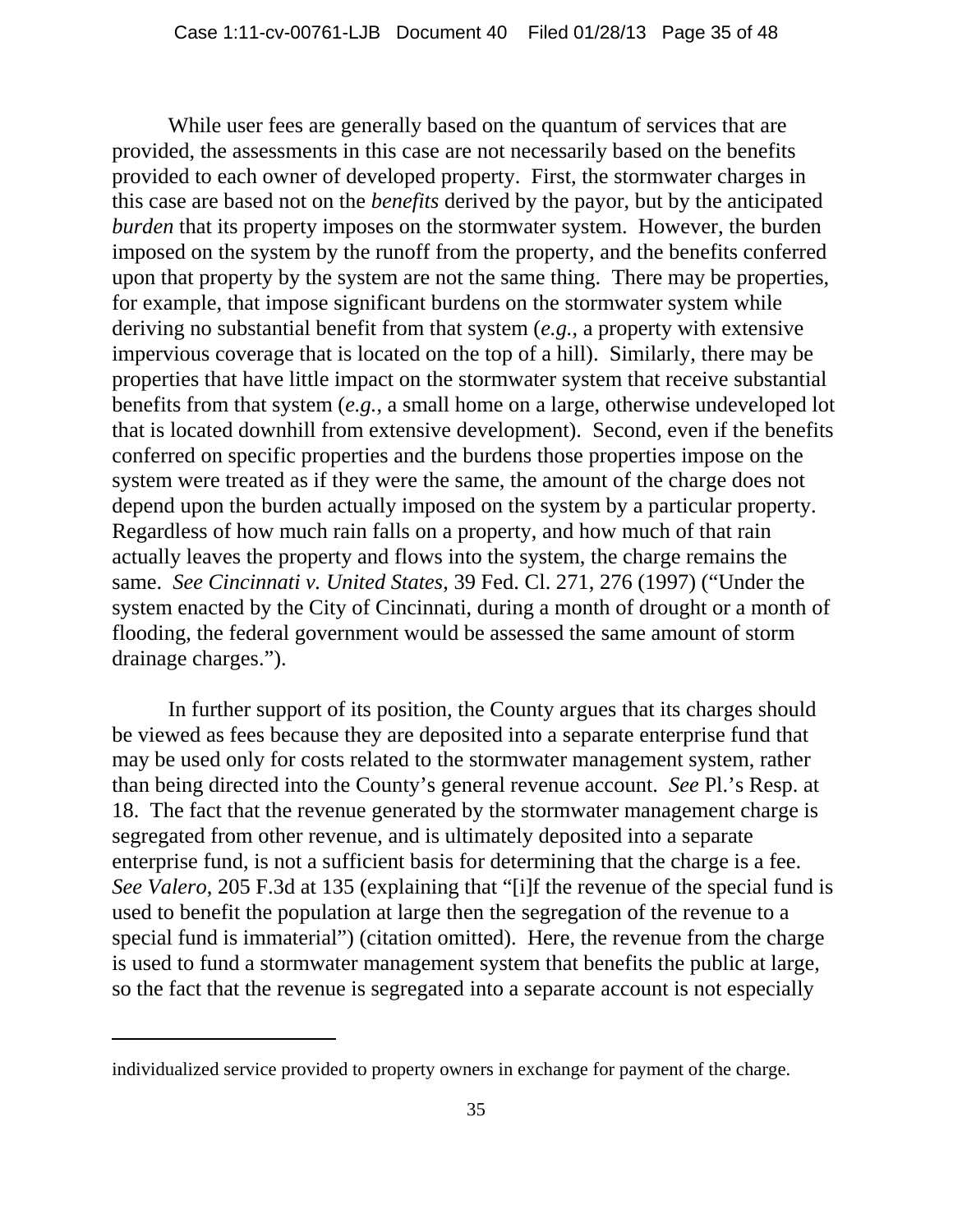# relevant.19

The court does not doubt the precarious financial situation of the County and other similarly situated counties and municipalities all over the country. The cost of operating stormwater management facilities has increased dramatically in recent years, and much of that increase is attributable to new requirements imposed by the federal government. Further, the tax-exempt status of federal facilities and other properties that impose significant burdens on the stormwater management system has severely limited the ability of local governments to fully recoup those costs. In light of the difficulties – both legal and political – of raising taxes, many counties and municipalities have attempted to structure their taxes as user fees to avoid the legal restrictions that apply to the former but not to the latter.

Unfortunately, the nature of a stormwater management system, which benefits the public without providing any individualized, measurable benefit to individual property owners, does not lend itself to a system of funding based on user fees. The United States Court of Appeals for the Ninth Circuit has noted that "[w]hen a fee is imposed on the United States for the purpose of extracting by fee that which cannot be extracted by taxation, the imposition of that fee may violate the Supremacy Clause." *Novato Fire Prot. Dist. v. United States*, 181 F.3d 1135, 1139 (9th Cir. 1999) (citations omitted). The stormwater management charges at issue are a mechanism designed to raise revenue from the federal government and, of course, other property owners to cover the rapidly increasing costs of a local improvement that benefits the public as a whole. *See* Amicus Br. at 8-9 (explaining that "municipalities began to enact and enforce stormwater ordinances starting in the 1990s, such as [impervious area charges] to cover the increasingly stringent costs of stormwater controls").

<sup>&</sup>lt;sup>19</sup>/ In *San Juan Cellular*, the First Circuit also noted that a particular charge may be an impermissible tax if it is used to pay for a public benefit that is often financed with taxes. 967 F.2d at 685. In holding that the stormwater charges assessed by another Georgia county were taxes rather than fees, the United States District Court for the Northern District of Georgia noted that "[s]torm water management was and is the type of service that is often funded through general tax revenue." *McLeod*, 254 F. Supp. 2d at 1348; *see also Financing Stormwater Facilities: a Utility Approach* (1991), at 1 ("Stormwater management historically has been financed with general revenues from property taxes."), *available at* http://stormwaterfinance.urbancenter.iupui.edu/PDFs/APWAmanual.pdf.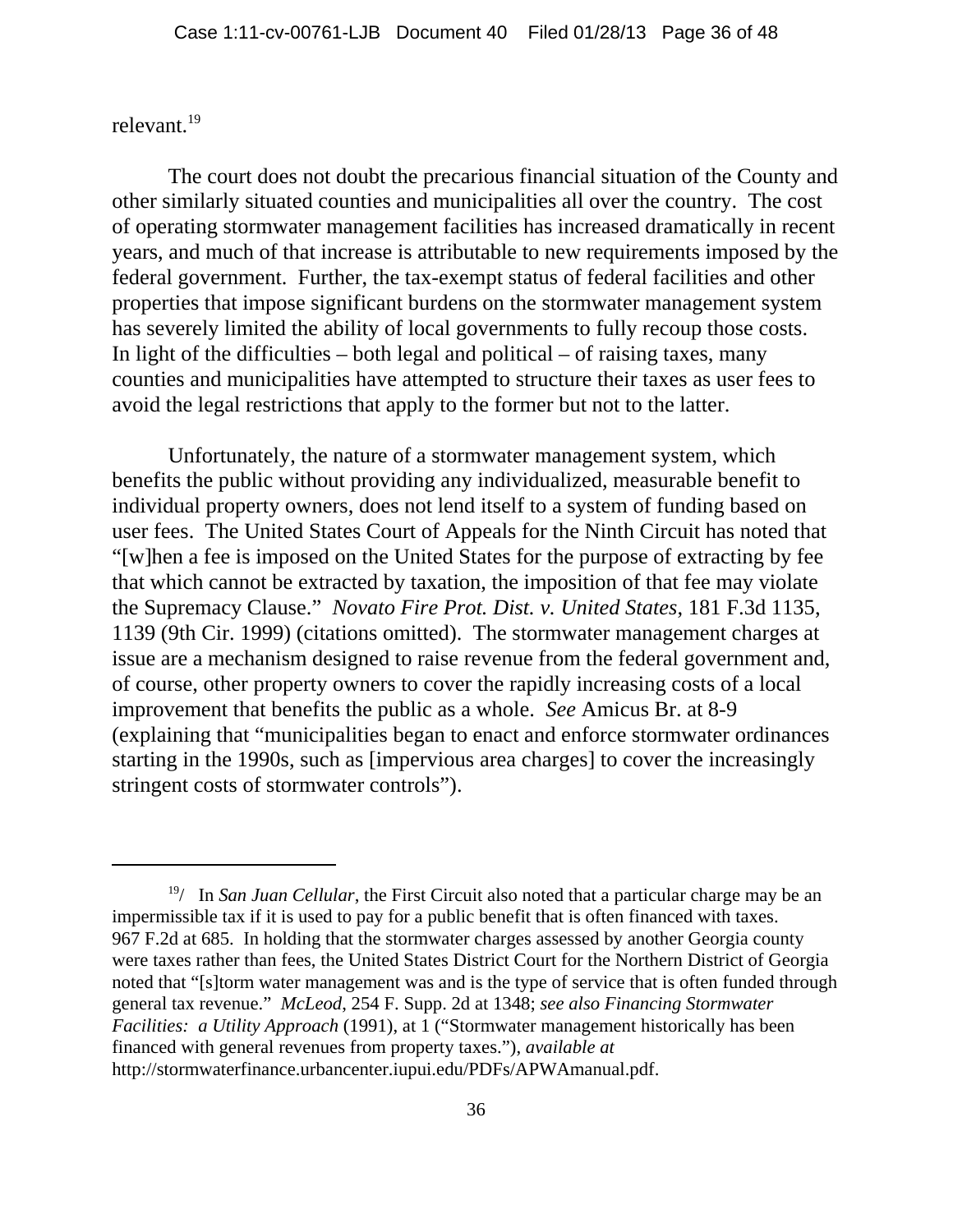In summary, the court concludes that under the *San Juan Cellular* test, the stormwater management charges assessed by the County are impermissible taxes that may not be imposed on federal properties without the government's consent. The charges are set by the County's legislative body, they are imposed on every owner of developed property in the unincorporated portion of the county, and they are used to provide benefits that are enjoyed by the public as a whole.

### **c. The Involuntary Nature of the Charge**

The government argues that the charges in this case should be viewed as taxes because they are involuntary, while the County asserts that its assessments are a fee for services rather than "an inescapable charge based solely upon the mere fact of property ownership." Pl.'s Resp. at 17 n.10. In addition to finding that the County's stormwater charges are taxes under the *San Juan Cellular* test, the court further concludes that the charges more closely resemble taxes due to their involuntary nature.

In *National Cable*, 415 U.S. at 340, the Supreme Court explained that "[a] fee is incident to a voluntary act."<sup>20</sup> In a number of other cases, the Court has contrasted the voluntary nature of a fee with the mandatory nature of a tax. *See, e.g.*, *United States v. LaFranca*, 282 U.S. 568, 572 (1931) (explaining that taxes are "enforced contribution[s] to provide for the support of government"); *Hagar*, 111 U.S. at 707 (explaining that "[a]ssessments upon property for local

<sup>20/</sup> The County argues that the standard set forth in *National Cable* should not be applied here because that standard was based on the specific statute at issue in that case. There, the petitioner had challenged licensing charges imposed upon cable television companies by the Federal Communications Commission (FCC) pursuant to the Independent Offices Appropriation Act of 1952, 31 U.S.C. § 9701 (2006), which authorized certain agencies to impose service charges based on, *inter alia*, the value of the services provided to the recipient. The Court held that Congress had not delegated the power of taxation to the FCC, and that the power granted to the agency under the statute must therefore be limited to the authority to impose fees rather than taxes. The Supreme Court reversed the lower appellate court with instructions to remand the case to the FCC so the agency could determine whether its proposed service charges were proportionate to the cost of the services that were actually provided to the regulated companies. The language from *National Cable* upon which the court now relies, however, is contained within a general discussion of the essential differences between fees and taxes, and its applicability is not limited to the facts of that case. In any event, *National Cable* is not the only case in which the Supreme Court has described fees as voluntary and taxes as compulsory.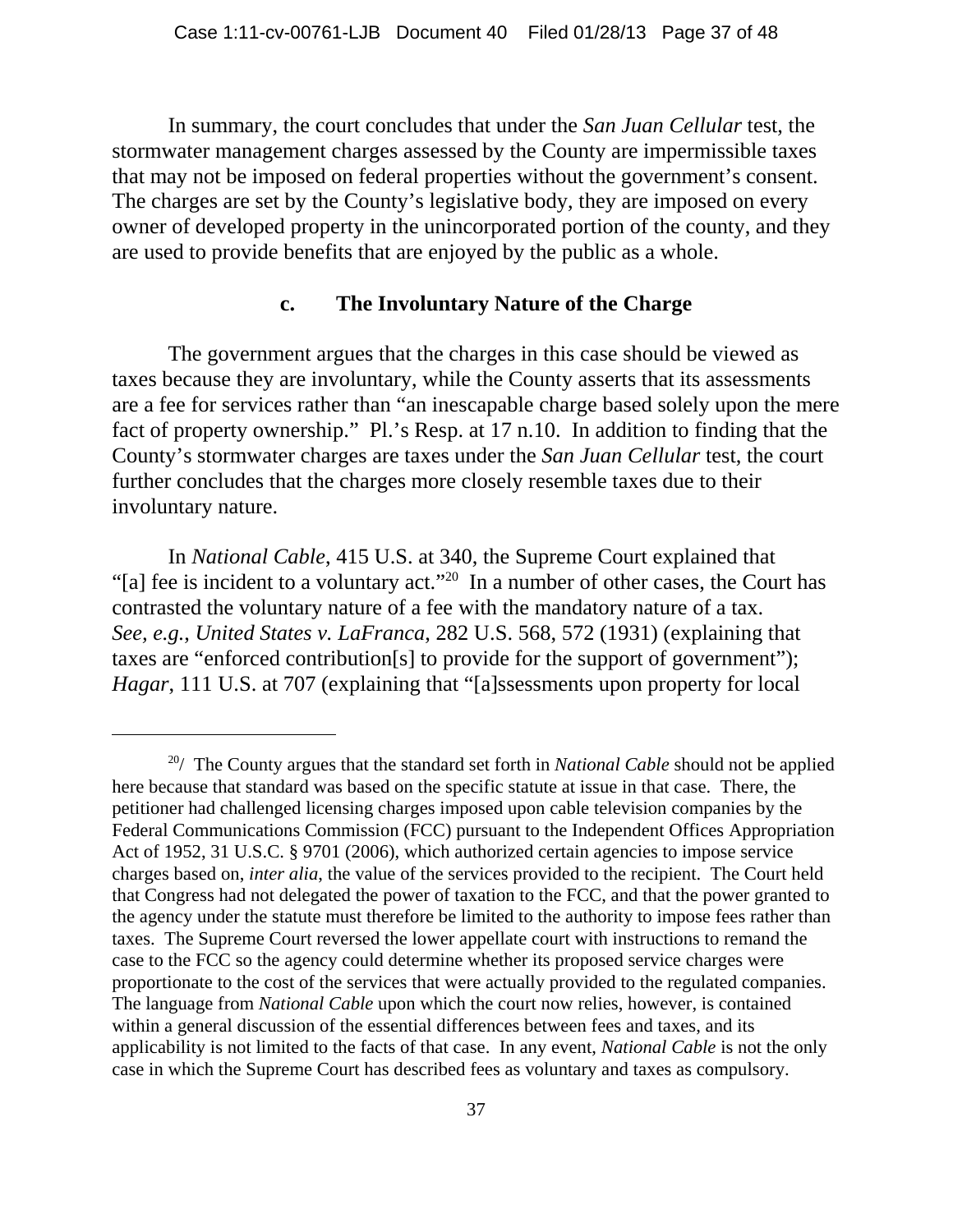improvements are involuntary exactions, and in that respect stand on the same footing with ordinary taxes").

Fees generally fall into two broad categories: user fees, which a government may charge in exchange for services or the use of government-owned property, and regulatory fees, which are charges that are imposed by a regulatory agency to recoup its costs of regulation. In both cases, the payment of the fee is voluntary. With a user fee, one can avoid the charge by not accepting the government's services or by not using the government's property. With a regulatory fee, one can avoid the charge by not engaging in the regulated activity. *See City of Columbia*, 914 F.2d at 156 ("When the United States purchases water, electricity, and related services, and then pays the utility bill, it does so as a vendee pursuant to its voluntary, contractual relationship with the City. The City imposes the charge not in its capacity as a sovereign, but as a vendor of goods and services.").

Here, those subject to the stormwater utility charge have no choice but to pay that charge. The government never requested stormwater management services from the County, and it cannot simply decline to use those services. Instead, the government's liability arises solely from its status as the owner of developed property located within the unincorporated part of the county. *See id.* at 155 (noting that "[t]he United States' obligation to pay [a user fee] arises only from its consensual purchase of the City's property; it does not arise automatically, as does tax liability, from the United States' status as a property owner"). The Federal Circuit has held that a stormwater management charge that is based solely on the mere ownership of property is involuntary. *See Cincinnati*, 153 F.3d at 1377-78. There, the court explained that a charge applicable to all owners of developed property and based on the amount of runoff the property was expected to generate was not a voluntary purchase of services:

> The storm drainage service charge was not imposed as a result of a consensual arrangement between the city and the United States, as would be true in the case of a voluntary purchase of utilities or other services. Instead, the stormwater drainage service charge was an assessment imposed on the United States involuntarily, by virtue of its status as a property owner. While the United States may be said to be a beneficiary of the storm drainage services provided by the city, it was not offered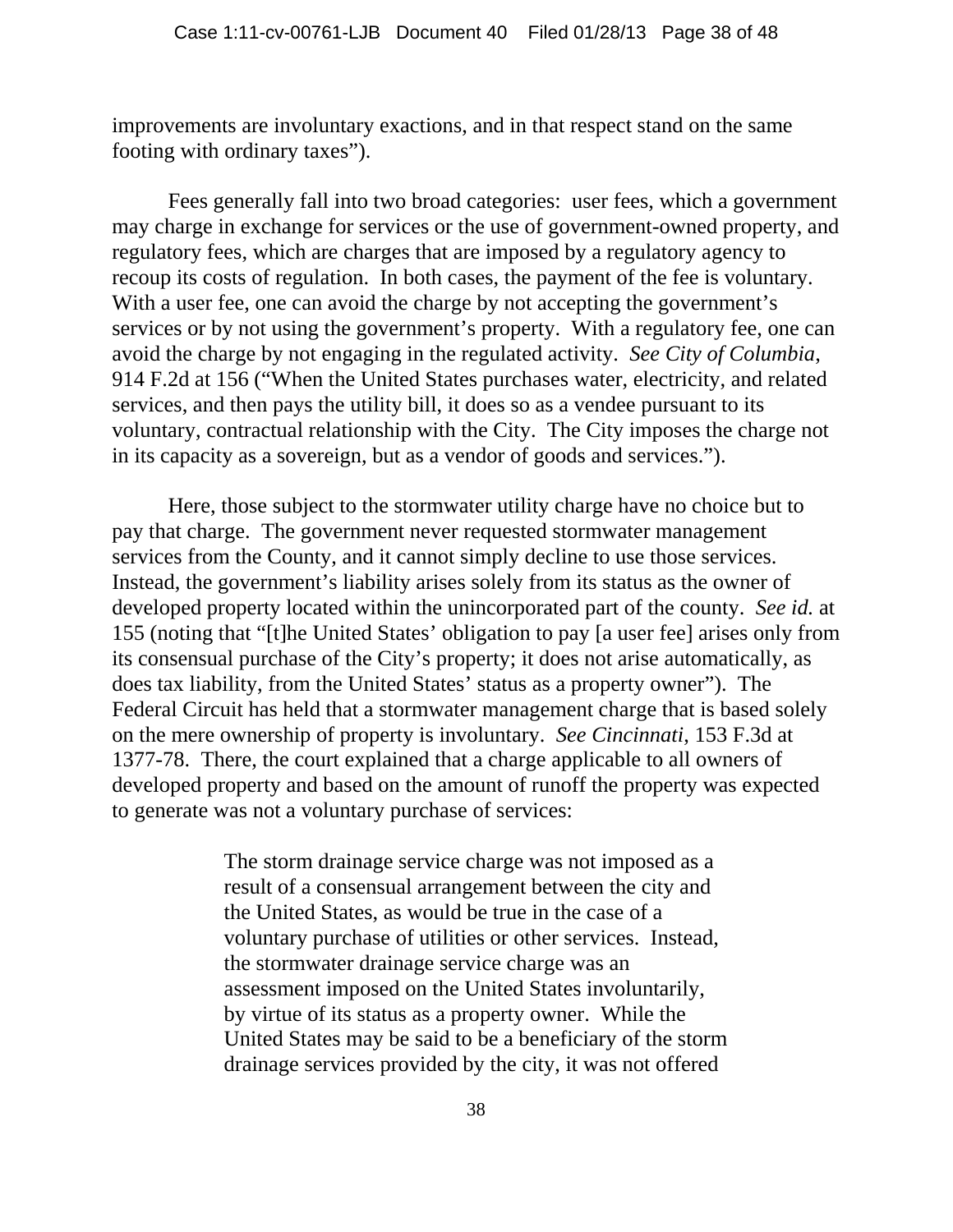the opportunity to choose whether to accept those benefits, and it cannot be said to have taken any action (other than not moving out of Cincinnati when the charges were assessed) to indicate its willingness to pay the charges.

*Id.* The Federal Circuit concluded that the involuntary nature of the stormwater charge defeated the city's assertion of an implied-in-fact contract for services.<sup>21</sup>

In addition, the County cannot realistically terminate service to any property due to the nonpayment of stormwater charges. During oral argument, when the court asked counsel for the County whether it was physically possible to deny any particular property owner the benefits of the stormwater management system, he responded that the County could "plug up the drainage system with concrete."<sup>22</sup> Tr. at 94. However, the County has a legal obligation to operate its stormwater management system in accordance with the requirements set forth in its NPDES permit, and disabling portions of that system would be an abdication of its legal

The involuntary nature of the charge, however, is not dispositive. There may be some instances in which a municipal assessment is involuntarily imposed but would nonetheless be considered a permissible fee for services rather than an impermissible tax.

*Id.* Here, the court's determination that the County's stormwater management charges are taxes is not based solely on the involuntary nature of those charges. Rather, the compulsory nature of the charge is just one consideration in addition to the court's determination that the assessment is a tax under the *San Juan Cellular* test.

 $22/$  The court did not understand counsel's response to be a serious answer to the court's question. If the County were to physically obstruct the storm drains closest to the government's facilities, runoff from those facilities would almost certainly find its way into the stormwater management system somewhere else, while possibly causing damage to other nearby properties. With the exception of some fanciful approaches, such as acquiring land around the perimeter of the federal properties to construct levies that completely prevent stormwater runoff from leaving those properties, there does not appear to be any physical means of denying any particular property owner the benefits of the stormwater management system.

 $2^{1/2}$  The Federal Circuit expressly declined to address whether the stormwater charge in that case was a fee or a tax, *Cincinnati*, 153 F.3d at 1378, and noted that the involuntary nature of a charge, without more, is not necessarily sufficient to transform the charge into a tax: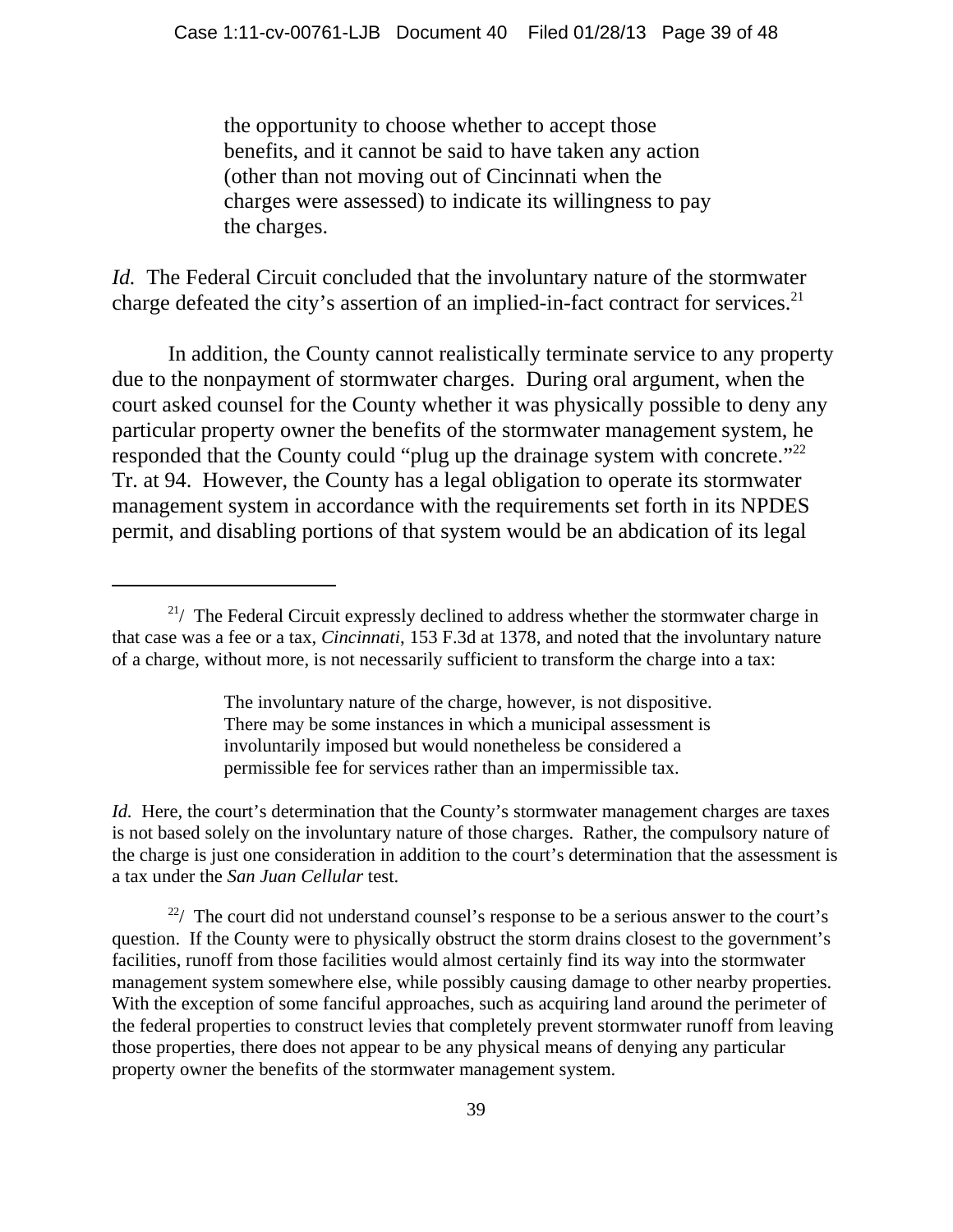responsibility to manage the stormwater within its service area, including runoff that originates on federal properties.

If it were possible to deny any particular property owner the benefits of the stormwater management system, one would expect the ordinance to provide for the termination of services due to nonpayment. Instead, the ordinance provides that "[u]npaid stormwater service fees shall be collected by filing suit to collect on an unpaid account and by using all methods allowed by Georgia law to collect on any judgment obtained thereby." County Code § 25-371(a). Because the default method of addressing nonpayment is litigation, rather than termination of service, the stormwater management charges at issue in this case yet again appear to be taxes rather than fees. *See City of Columbia*, 914 F.2d at 155 (noting that "while failure to pay a tax results in civil and sometimes criminal penalties, the failure to pay a portion of a utility rate results in termination of services").

Finally, the County argues that its stormwater management charges are voluntary because property owners may receive credits against the charges for adopting specified stormwater management systems on their own property, and may even receive a complete exemption from the charges if they manage 100 percent of the rainfall on their property on their own land. The court does not believe that the availability of such credits and exemptions alters the nature of the charge – it is still a tax, regardless of whether some of those subject to the tax may receive a partial or even total exemption by constructing and operating costly stormwater management facilities on their own property. In addition, the credits – in contrast to the full exemption – may amount to no more forty percent of the assessed charge, so that property owners who manage ninety-nine percent of their stormwater on-site will still be subject to sixty percent of the normal assessment. *See* County Code § 25-369(a). Finally, as the government has noted, the Internal Revenue Code, Title 26 of the United States Code (2006), provides a number of credits and exemptions from tax liability, but those credits and exemptions do not transform federal taxes into fees.

# **2. Section 1323(a), prior to the 2011 Amendment, Did Not Waive the Federal Government's Sovereign Immunity from State or Local Taxation**

The County and amici argue that the language of section 1323 – even before it was amended in 2011 – represents an unequivocal waiver of the government's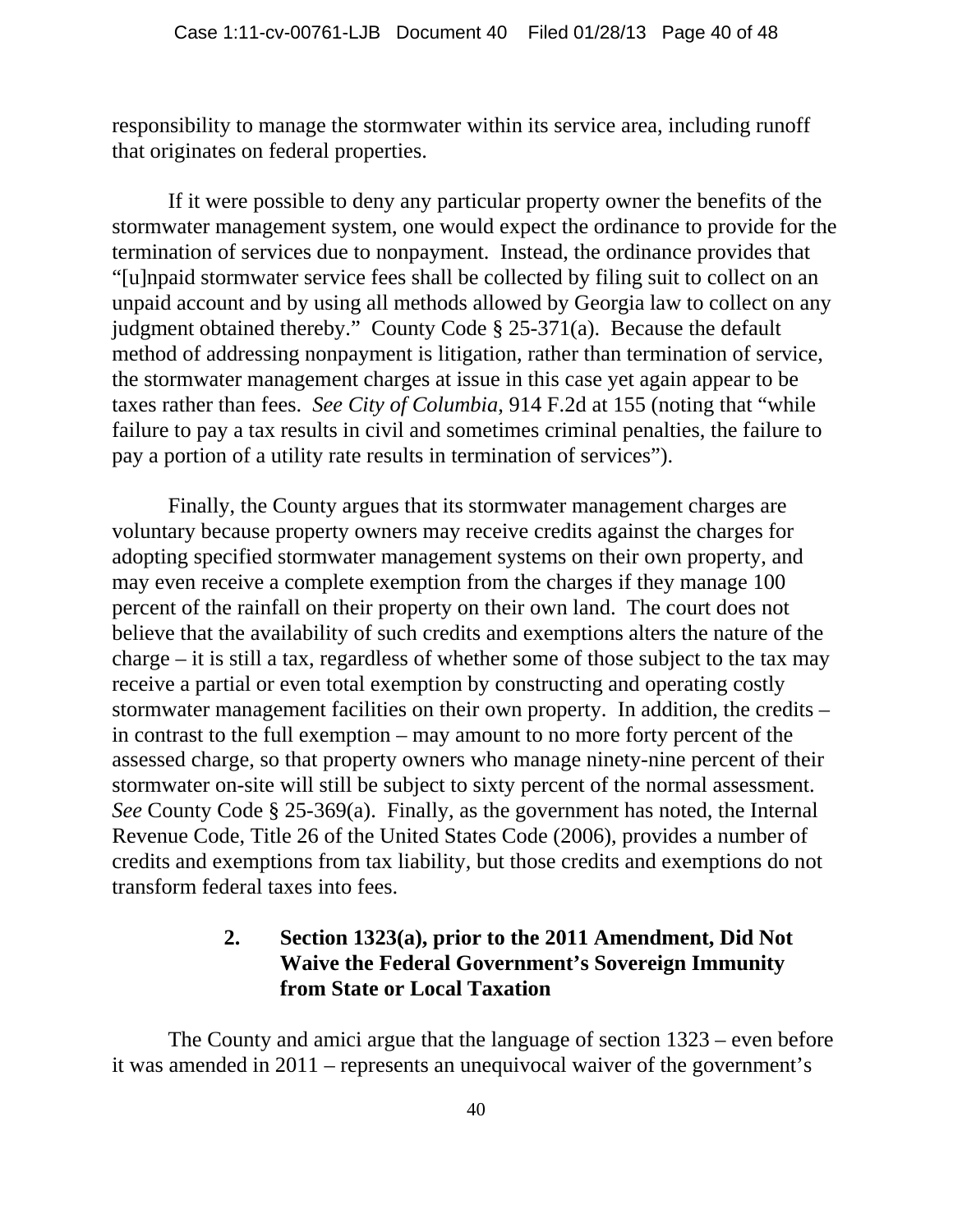immunity from the type of stormwater management charges at issue in this case. The government concedes that section 1323, as amended in 2011, subjects it to prospective liability for stormwater management charges, whether characterized as fees or taxes, but argues that the 1977 version of that section did not contain an unambiguous waiver of the government's sovereign immunity from state or local taxes. The court agrees with the government.

For the reasons discussed by the court above, "it is well settled that, absent express congressional authorization, a State cannot tax the United States directly." *Cotton Petroleum Corp. v. New Mexico*, 490 U.S. 163, 175 (1989). To waive the government's sovereign immunity, Congress must express its intent to do so in terms that are unequivocal and unambiguous. *See F.A.A. v. Cooper*, 132 S. Ct. 1441, 1448 (2012) ("We have said on many occasions that a waiver of sovereign immunity must be 'unequivocally expressed' in statutory text.") (citation omitted). For that reason, "[a]ny ambiguities in the statutory language are to be construed in favor of immunity, so that the Government's consent to be sued is never enlarged beyond what a fair reading of the text requires." *Id.* (citations omitted).

In addition, "[a] statute's legislative history cannot supply a waiver that does not appear clearly in any statutory text." *Lane v. Pena*, 518 U.S. 187, 192 (1996); *see also Cooper*, 132 S. Ct. at 1448 ("Legislative history cannot supply a waiver that is not clearly evident from the language of the statute.") (citation omitted). The standards applicable to a waiver of sovereign immunity are not lowered simply because section 1323 purports to place the federal government on the same footing as private parties. Instead, "statutes placing the United States in the same position as a private party [must be] read narrowly to preserve certain immunities that the United States has enjoyed historically." *Library of Congress v. Shaw*, 478 U.S. 310, 320 (1986).

There is no question that section 1323(a) waives the federal government's immunity from "reasonable service charges," but the scope of that waiver is far from clear. First, the term is not defined in the statute, and dictionary definitions do not support the County's arguments here. *See* Black's Law Dictionary 1491 (9th ed. 2009) (defining a "service charge" as "[a] charge assessed for performing a service, such as the charge assessed by a bank against the expenses of maintaining or servicing a customer's checking account"). The definition of "service charge" more closely corresponds with the definition of a fee, *see id.* at 690 (a "charge for labor or services"), than with the definition of a tax, *see id.* at 1594 (a "charge, usu.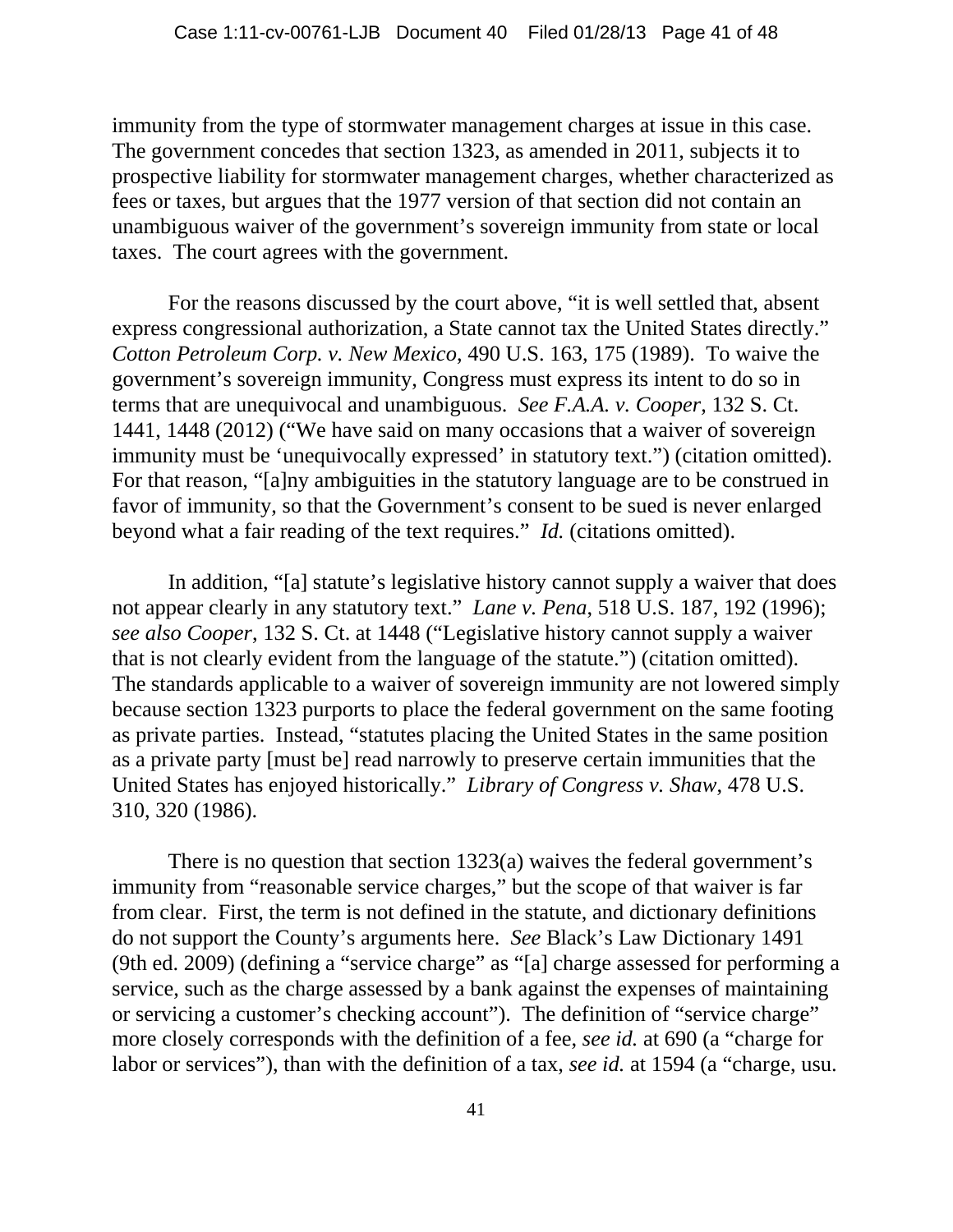monetary, imposed by the government on persons, entities, transactions, or property to yield public revenue").

Second, the more circumscribed reading of the 1977 version of section 1323  $i.e.,$  that the term "reasonable service charges" includes fees but not taxes  $-$  is also supported by the term that Congress actually used: reasonable *service* charges. The Federal Facilities Section does not waive the government's immunity from all "reasonable charges," which might provide a somewhat more plausible basis for concluding that the term includes taxes in addition to fees. Instead, the term is qualified, and suggests that Congress intended to limit its waiver to fees that were imposed in connection with the provision of a service. *See id.* at 1491 (defining the term "service" as "[t]he act of doing something useful for a person or a company, *usu. for a fee*") (emphasis added).

The Supreme Court has explained that a statute purporting to waive the government's immunity is ambiguous "if there is a plausible interpretation of the statute that would not authorize money damages against the Government." *Cooper*, 132 S. Ct. at 1448. Here, there is at least one plausible interpretation of section 1323 that would not authorize the damages the County seeks in this case: that section 1323 waives the government's immunity from fees but not from taxes. Section 1323, as it existed before January 2011, could be interpreted to waive the government's immunity from both regulatory fees, such as the fees charged to process a permit application, and user fees, such as fees charged for the provision of water or the disposal and treatment of sanitary sewage. On the other hand, section 1323 need not be read to waive the government's sovereign immunity from state or local taxes, such as the stormwater management charges at issue in this case. When faced with two plausible readings of a waiver of sovereign immunity, one broad in scope and one narrow, the court must interpret the statute narrowly. *Lumbermens Mut. Cas. Co. v. United States*, 654 F.3d 1305, 1311 (Fed. Cir. 2011) (noting that any waiver of sovereign immunity must be "unequivocally expressed in statutory text and will be strictly construed, in terms of its scope, in favor of the sovereign") (citation and internal quotations omitted).

In sum, the version of section 1323 that existed prior to January 4, 2011 did not contain an unambiguous waiver of the government's sovereign immunity from state or local taxes. In fact, amici appear to concede that the 1977 version of the statute is not amenable to a broader construction. *See* Tr. at 65-66 ("I don't think you can read [the 1977 version of section 1323] to say that Congress waived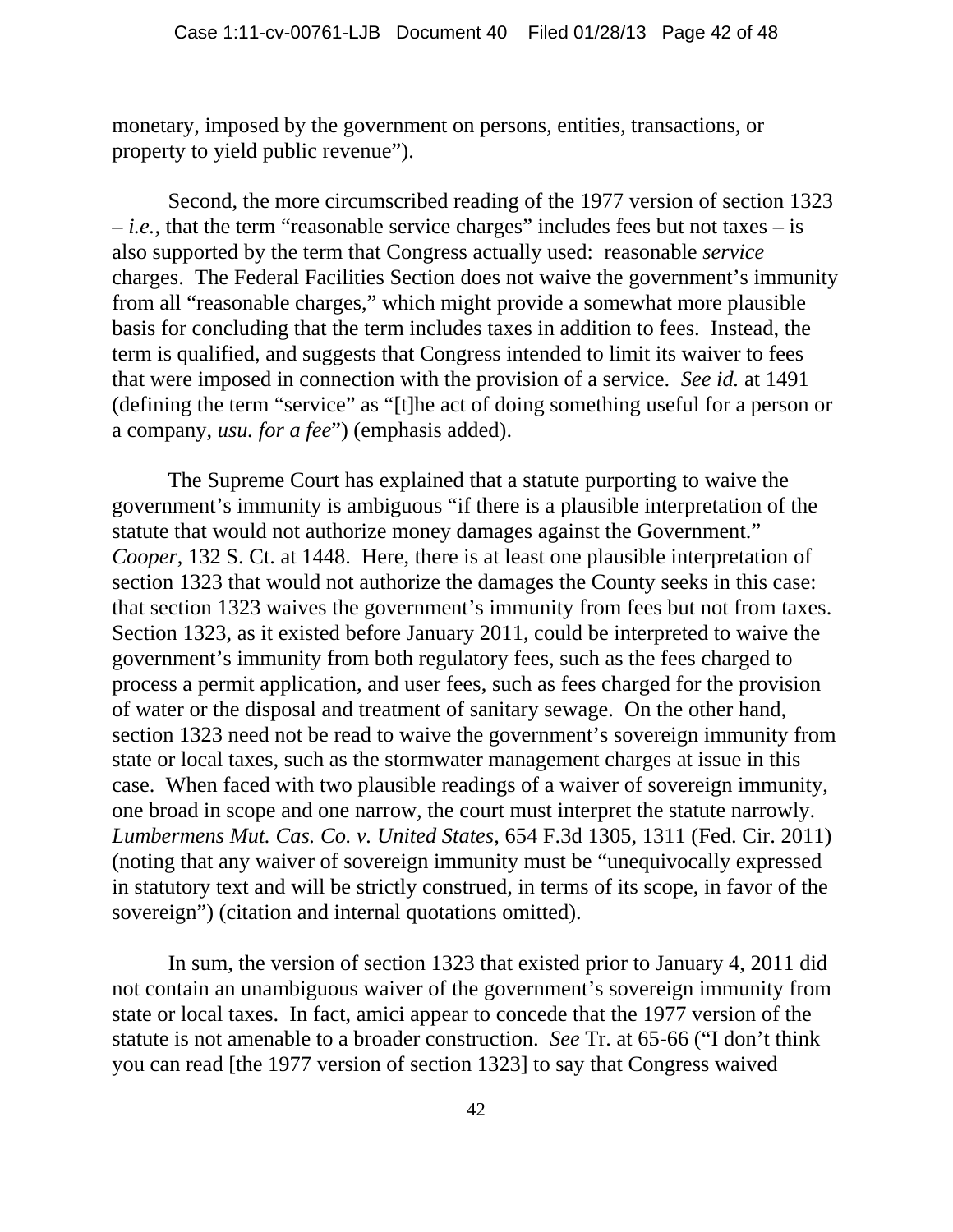[sovereign immunity] for something that would meet the test of a tax."). In any case, the County and amici argue that Congress passed the 2011 amendment to clarify the intended meaning of section 1323. For that reason, the County and amici contend that section 1323 must be read as if it had always been so clarified.

# **3. Section 1323(c) Cannot Be Treated as a Clarification of an Earlier Waiver of the Government's Sovereign Immunity if Doing So Would Expand the Scope of the Original Waiver**

In their brief to the court, amici assert that the 2011 amendment was nothing more than a clarification of an earlier waiver of sovereign immunity contained in the 1977 amendments to the Clean Water Act. In support of that argument, amici cite the decision of the United States Court of Appeals for the Eleventh Circuit in *Piamba Cortes v. American Airlines, Inc.*, 177 F.3d 1272 (11th Cir. 1999). There, the court held that an amendment will be viewed as a clarification of an earlier statute when: (1) the language of the earlier statute was ambiguous and in need of clarification; and (2) Congress has declared its intent to clarify the earlier statute. *Id.* at 1283-84. In their brief, amici also reference the Ninth Circuit's decision in *United States v. Sanders*, 67 F.3d 855, 856 (9th Cir. 1995), which explained that "when an amendment is a clarification, rather than an alteration, of existing law, then it should be used in interpreting the provision in question retroactively." In its reply in support of its motion for summary judgment, the County adopts the clarification argument advanced by amici. Unfortunately for the County, the standard set forth in *Piamba Cortes* is fundamentally inconsistent with the standards for a waiver of sovereign immunity.

In normal circumstances, when a waiver of sovereign immunity is not involved, a court can discern the meaning of ambiguous statutory language by reference to extrinsic evidence of congressional intent. However, such evidence is generally limited to legislative history that preceded the enactment of the statute. *See, e.g.*, *Ogilvie v. United States*, 519 U.S. 79, 90 (1996) (noting that "the view of a later Congress cannot control the interpretation of an earlier enacted statute"); *United States v. Prince*, 361 U.S. 304, 313 (1960) ("[T]he views of a subsequent Congress form a hazardous basis for inferring the intent of an earlier one."). *Piamba Cortes* provides an exception to that general rule of statutory construction, allowing a court to treat an amendment to an ambiguous statute as a "clarification" of that statute, and to interpret the statute as if it had always been so clarified – essentially giving the amendment retroactive effect.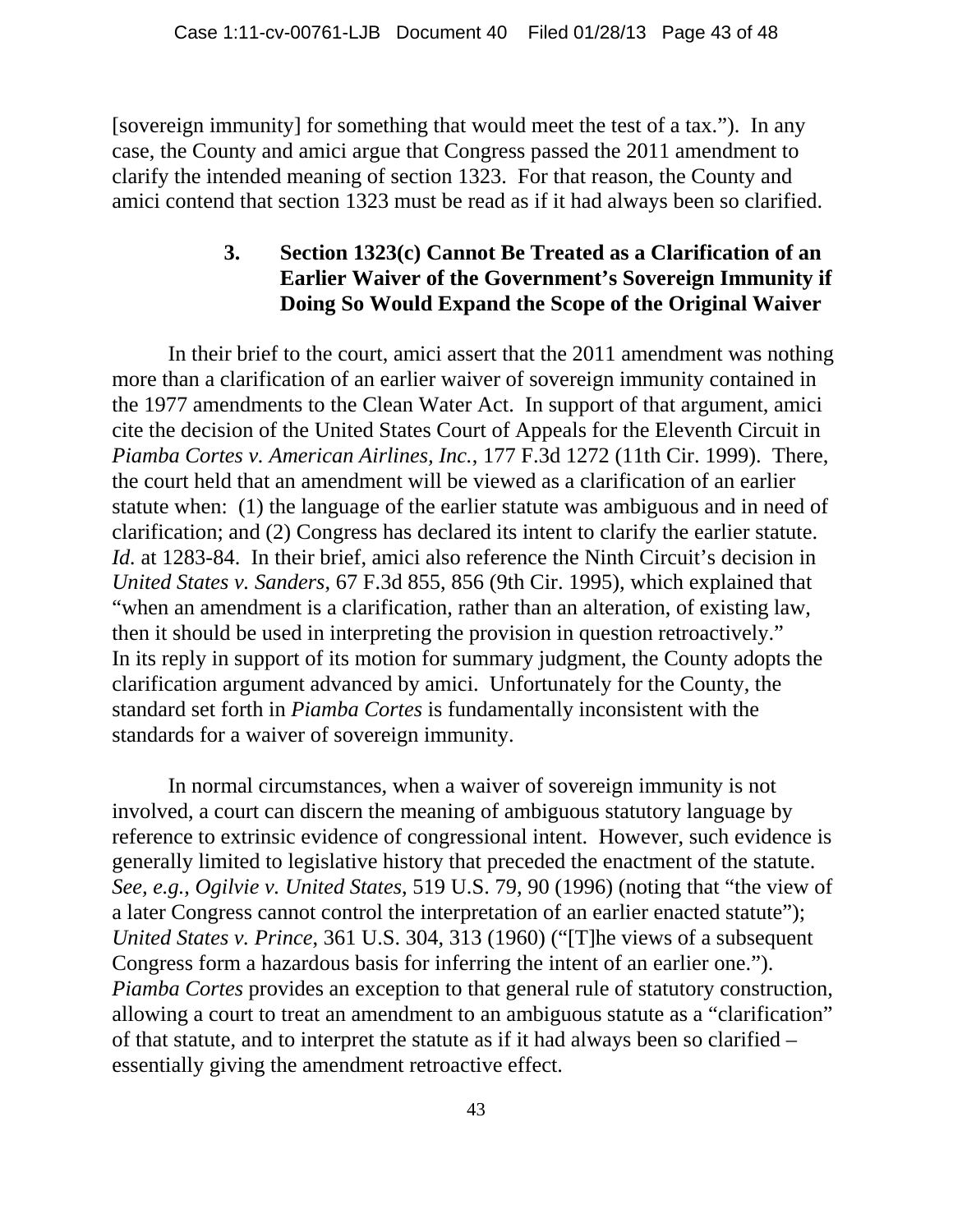While there is no requirement that statutes be applied only prospectively, there is a strong presumption against retroactive application: "The presumption against retroactive application is deeply rooted in our jurisprudence and embodies a legal doctrine centuries older than our Republic." *Landgraf v. USI Film Prods.*, 511 U.S. 244, 265 (1994). When a statute effects a substantive change in the law, it cannot be applied retroactively unless Congress has expressly indicated its intent that the statute be given retroactive effect. *See Travenol Labs. v. United States*, 118 F.3d 749, 752 (Fed. Cir. 1997) (noting that "retroactivity in general is not favored in the law and, accordingly, legislation will be applied only prospectively unless Congress has clearly expressed a contrary intention"). In *Piamba Cortes*, however, the Eleventh Circuit explained that the usual concerns about retroactive application of a statutory amendment are not implicated when the amendment merely clarifies prior law rather than effecting a substantive change in the law. 177 F.3d at 1283. For that reason, an amendment that does nothing more than clarify existing law may be given retroactive effect even in the absence of a clear statement from Congress indicating that the amendment is to be applied retroactively.

In contrast to most statutes, however, a waiver of sovereign immunity must be expressed in clear and unambiguous terms, and any ambiguities contained in the statute must be resolved in favor of immunity. *See Cooper*, 132 S. Ct. at 1448. Further, a court may not examine legislative history or any other type of extrinsic evidence of congressional intent in interpreting the scope of the waiver. *See id.* Rather, any waiver of sovereign immunity must be "unequivocally expressed in statutory text and will be strictly construed, *in terms of its scope*, in favor of the sovereign." *Lumbermens*, 654 F.3d at 1311 (emphasis added). For that reason, it does not appear that Congress could ever clarify the scope of an earlier waiver of sovereign immunity under *Piamba Cortes* because a statute may be clarified only if it is *ambiguous*, while a statute can effect a waiver of sovereign immunity only if it is *unambiguous*. Here, the court has already determined that the 1977 version of section 1323 did not contain a clear, unambiguous waiver of the government's sovereign immunity from taxes. Because the earlier version of section 1323 was ambiguous with respect to whether it waived the government's immunity from taxes, there was no effective waiver from taxes in 1977 that could have been later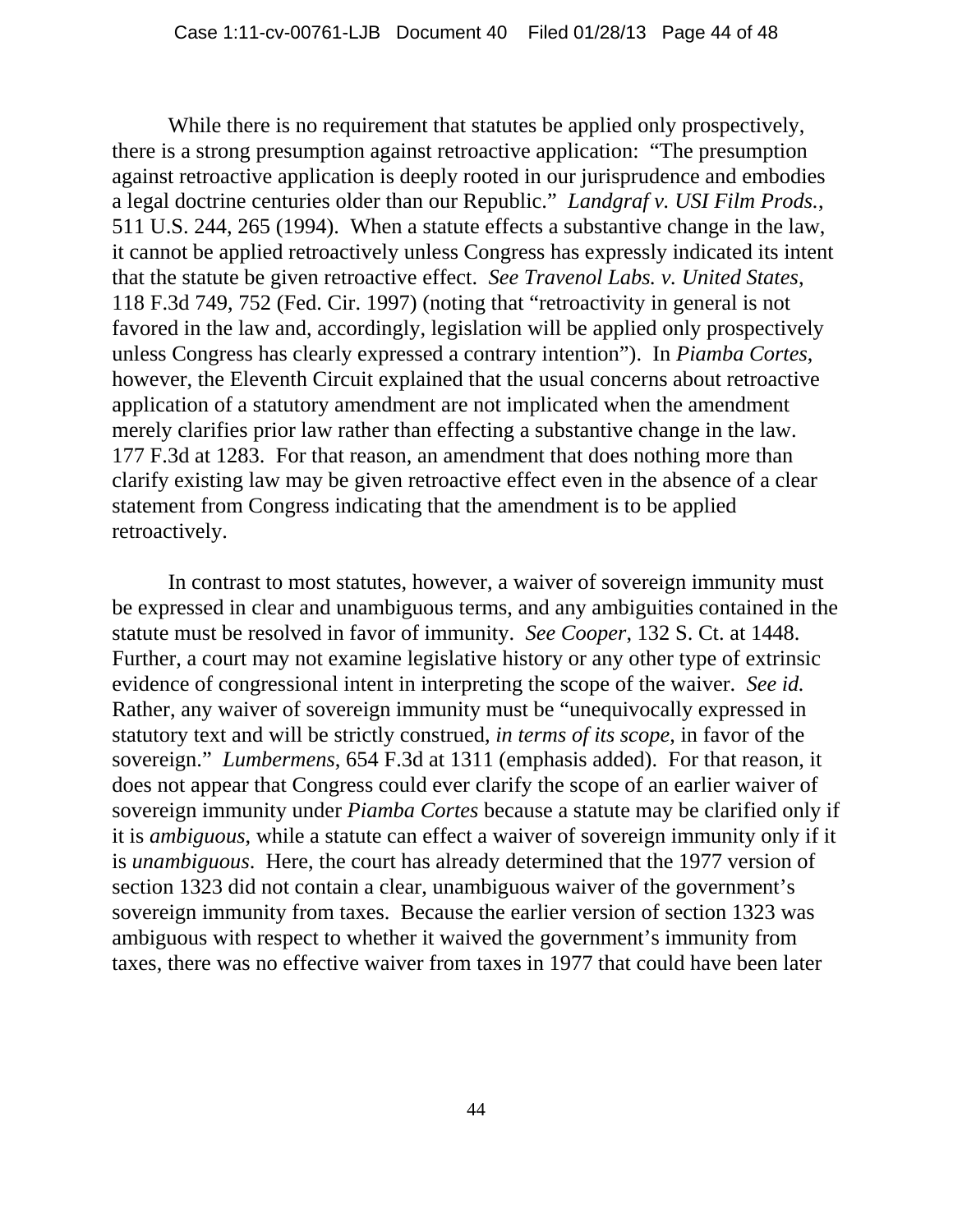## clarified in 2011.<sup>23</sup>

The court disagrees with the contrary conclusion of the United States District Court for the Western District of Washington in *United States v. Renton*, No. C11-1156, 2012 WL 1903429 (W.D. Wash. May 25, 2012). In that case, the district court concluded that the government was liable to two municipalities for stormwater charges assessed against federal property in years prior to the adoption of the 2011 amendment to section 1323. The district court first held that the 1977 version of that section contained an unambiguous waiver of the government's immunity from "reasonable service charges." Next, the court determined, based largely on legislative history, that the 2011 amendment was not a new waiver of sovereign immunity, but was instead a mere clarification of the earlier version of section 1323. Finally, because it held that the 2011 amendment clarified the earlier version of the statute, the court concluded that traditional canons of statutory construction required the amendment to be given retroactive effect. There are at least two problems with the district court's analysis.

First, while the district court properly held that the 1977 version of section 1323 contained an unambiguous waiver of the government's sovereign immunity from "reasonable service charges," it failed to appreciate that the scope of the disputed term was, in fact, ambiguous. As discussed above, there are at least two plausible interpretations of the term "reasonable service charges": first, that the term encompasses both fees and taxes, and, in the alternative, that the term is limited to fees alone. Because ambiguities must be resolved in favor of immunity, the district court should have concluded that the 1977 version of section 1323, prior to its amendment in 2011, did not waive the government's sovereign immunity from state and local taxation. Instead, the district court adopted the more expansive interpretation of section 1323 and, based on that faulty premise, held that the 2011 amendment was nothing more than a clarification of a pre-existing waiver of immunity from taxes. *See Lumbermens*, 654 F.3d at 1311 (explaining

 $23/$  In effect, the County is caught in a catch-22 of sorts, caused by the incompatibility of the *Piamba Cortes* test with the exceedingly high and rigid standards that are applied to any waiver of sovereign immunity. The court cannot view the 2011 amendment as a clarification with retroactive effect unless the 1977 version of section 1323 was ambiguous in its scope. However, if the earlier version of section 1323 was in fact ambiguous, then the 2011 amendment cannot have retroactive effect because Congress did not waive the government's immunity from taxes by using clear and unambiguous language in 1977.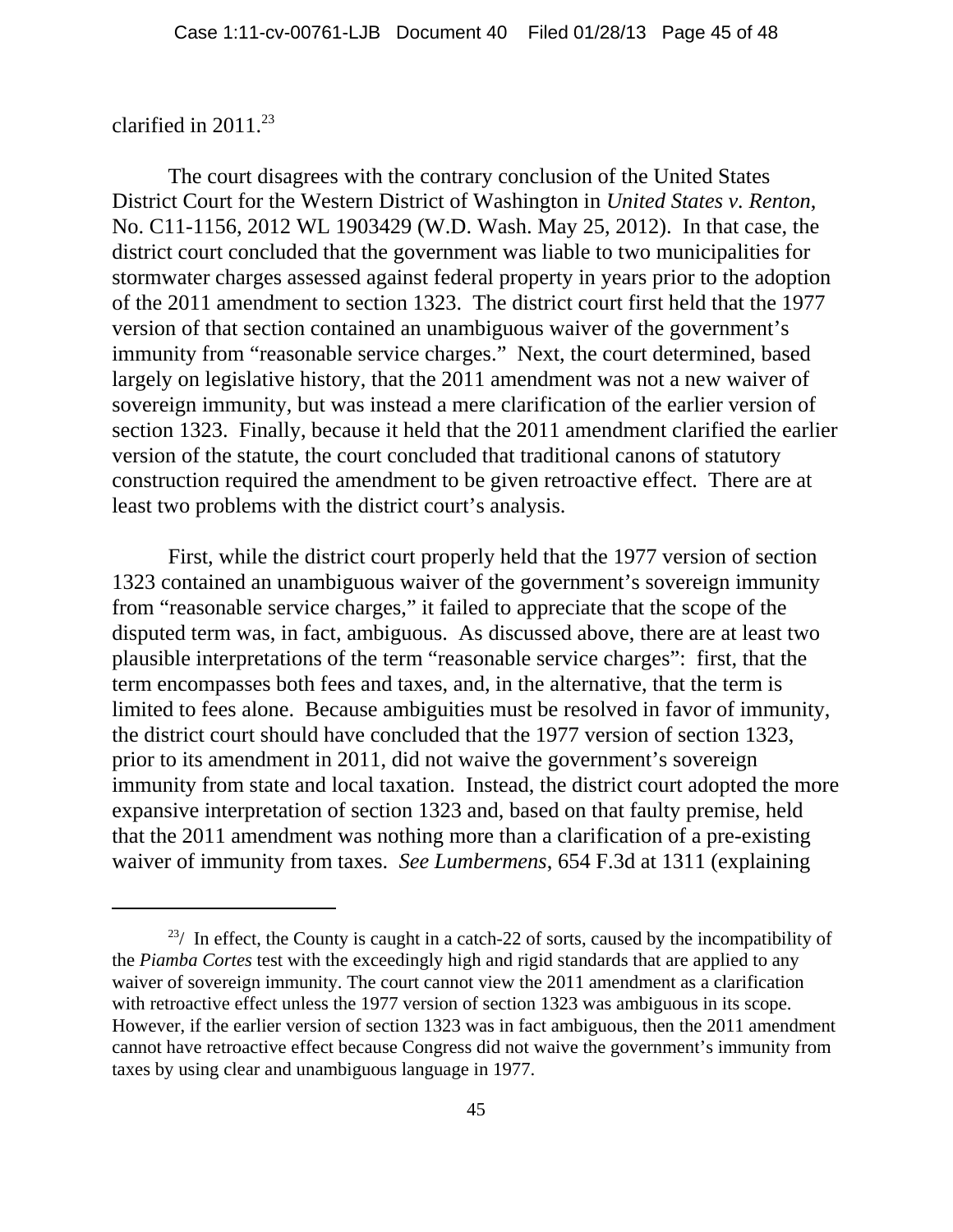that a waiver of sovereign immunity must be "unequivocally expressed in statutory text and will be strictly construed, *in terms of its scope*, in favor of the sovereign") (citation and quotations omitted).

Finally, because it determined that the 2011 amendment was a clarification of an existing waiver, rather than a new waiver of immunity, the district court placed extensive weight on the legislative history of that amendment. However, as noted above, the 1977 version of section 1323 did not contain an unambiguous waiver of immunity from state and local taxes, so the 2011 amendment must be interpreted as a new waiver of sovereign immunity, the limitations of which were to be determined solely with reference to its express language. For that reason, the district court was not permitted to turn to the legislative history of the 2011 amendment in discerning its meaning. *See Cooper*, 132 S. Ct. at 1448 ("Legislative history cannot supply a waiver that is not clearly evident from the language of the statute."); *Lane*, 518 U.S. at 192 ("A statute's legislative history cannot supply a waiver that does not appear clearly in any statutory text.").

In summary, because the 1977 version of section 1323 did not clearly waive the government's immunity from state or local taxes, the 2011 amendment to that section must be treated as a new waiver of the government's sovereign immunity. The amendment cannot be treated as a clarification of an earlier waiver because such treatment would expand the waiver beyond the unambiguous language of section 1323 as it existed before the date of the amendment. This court cannot apply the new waiver contained in the 2011 amendment retroactively unless Congress expressly stated its intent to give the amendment retroactive effect. Neither the County nor amici argue that the amendment contains a new waiver of immunity that Congress intended to have retroactive effect, and the court does not discern any such intent in either the text or the history of the  $2011$  amendment.<sup>24</sup>

 $24/$  The County and amici do not argue that the amendment contained a new waiver of sovereign immunity that Congress intended to have retroactive effect. *See* Pl.'s Resp. at 19 n.11 (stating that "[t]his Court need not apply the Stormwater Amendment retroactively in order to find in favor of DeKalb County"); Amicus Br. at 14 n.21 (noting that "this is not a case involving the retroactivity of [the 2011 amendment]"). Unless Congress uses clear terms to express its intent that a statute be applied retroactively, the statute will not be given such effect. *See Plaut v. Spendthrift Farm, Inc.*, 514 U.S. 211, 237 (1995) (noting that "statutes do *not* apply retroactively *unless* Congress expressly states that they do") (emphasis in original). There is no language in the 2011 amendment expressly indicating that Congress had intended it to apply retroactively, nor is such an intent visible in the legislative history of the amendment. Instead,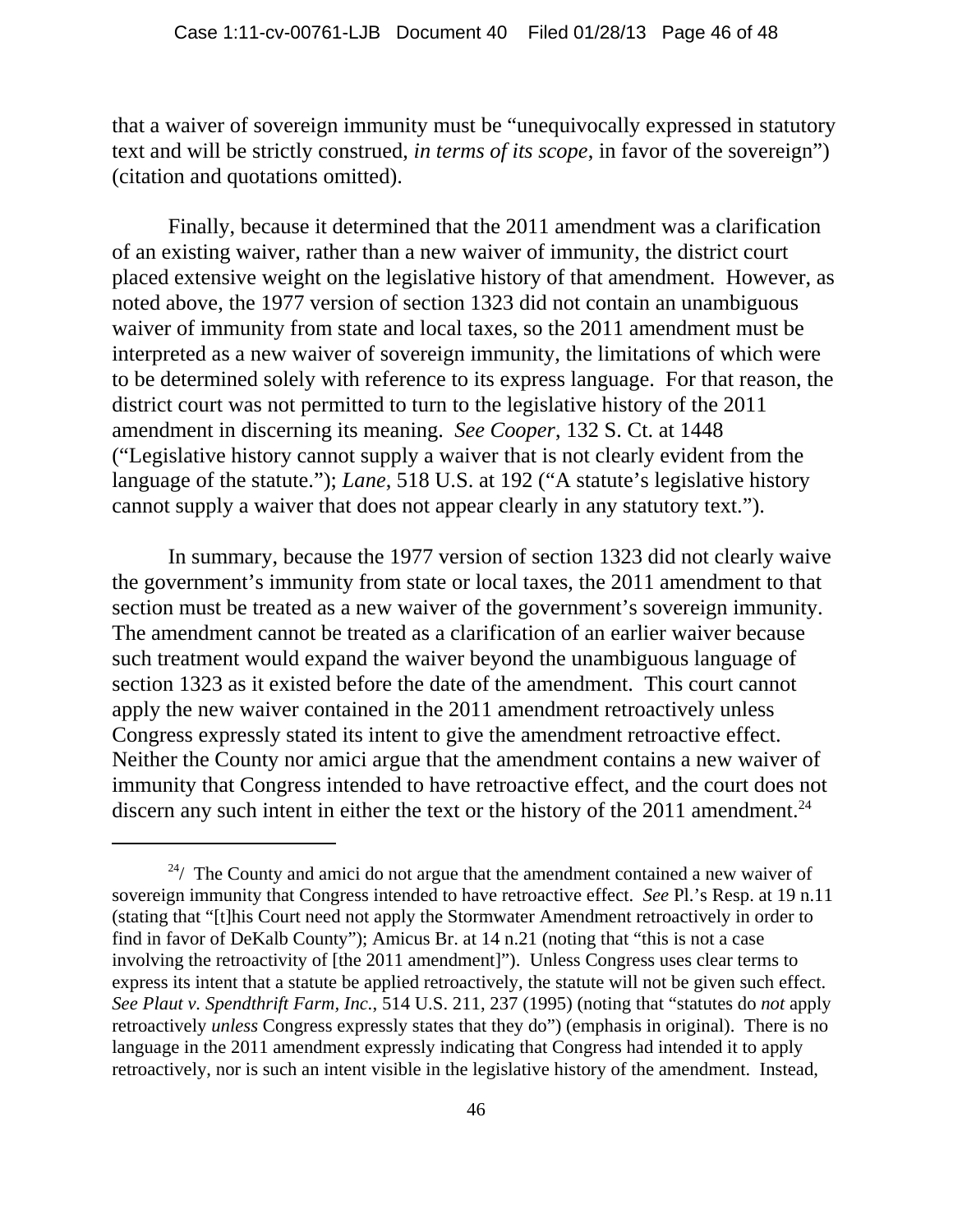Because the 2011 amendment cannot be applied retroactively, the County may not recover the stormwater charges it seeks to collect in this case.

# **CONCLUSION**

The County's claims related to stormwater management charges assessed in the first half of 2005 accrued more than six years before this suit was filed and must be dismissed as untimely. The remaining claims seek to recover local taxes that were assessed against the federal government before Congress waived the government's immunity from such taxes; those claims must be dismissed for failure to state a claim upon which relief can be granted. Because the County's claims must be dismissed, the court cannot grant its motion for summary judgment on those claims. In accordance with the foregoing, it is hereby **ORDERED** that:

- (1) Defendant's Motion to Dismiss, filed February 27, 2012, is **GRANTED**;
- (2) Plaintiff's Motion for Partial Summary Judgment, filed April 30, 2012, is **DENIED**;
- (3) The Clerk's Office is directed to **ENTER** final judgment in favor of defendant, **DISMISSING** the complaint as follows:
	- (a) The claims related to stormwater utility charges billed to defendant before November 14, 2005, shall be dismissed under RCFC 12(b)(1), without prejudice; and
	- (b) The remaining claims in the complaint shall be dismissed under RCFC 12(b)(6), with prejudice.
- (4) No costs.

the amendment simply states that federal agencies are responsible for stormwater charges under section 1323, without regard to whether they are called fees or taxes. For that reason, the court may not apply the 2011 amendment retroactively to permit the County to recover the charges it seeks to collect in this case.